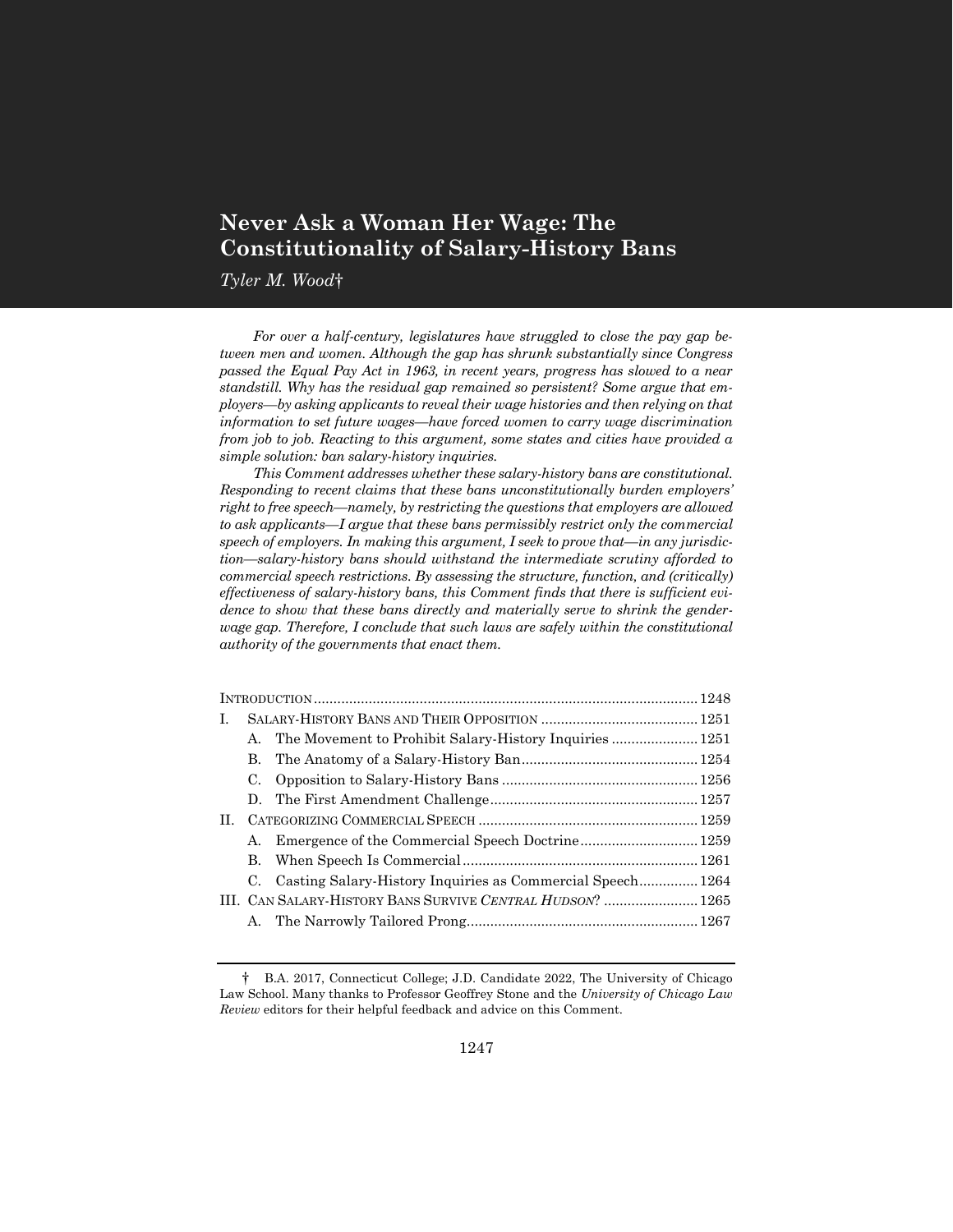|                                                                    | B. The Standard for Direct and Material Advancement  1268<br>C. The EPA Circuit Split Signals the Rationality of Salary-History Bans |  |
|--------------------------------------------------------------------|--------------------------------------------------------------------------------------------------------------------------------------|--|
| D. Salary-History Bans Directly and Materially Advance Wage Equity |                                                                                                                                      |  |
| 1.                                                                 | Commonsense criticisms: the ban-the-box comparison 1275                                                                              |  |
| $2_{-}$                                                            |                                                                                                                                      |  |
| 3.                                                                 | Empirical support for the efficacy of salary-history bans 1281                                                                       |  |
|                                                                    |                                                                                                                                      |  |

#### <span id="page-1-1"></span>**INTRODUCTION**

<span id="page-1-0"></span>Employers across the country consistently rely on applicants' prior wages during the hiring process. The question "How much did you earn in your previous job?" has become so commonplace that approximately 30% to 50% of applicants are asked about their pay history during the employment process, and, according to one study, over 80% of these inquiries occurred before a job offer was extended.<sup>1</sup> At first blush, the question seems mundane. It is unsurprising that employers give weight to their applicants' wage history and future wage expectations. Naturally, having to reveal personal financial information can be uncomfortable, but, for women, this question carries more than discomfort; it comes loaded with generations of wage discrimination.

In the United States, despite countless efforts, the pay inequality between men and women remains a persistent issue.<sup>2</sup> Researchers estimate that the difference in earnings attributable

<sup>1</sup> *See* Moshe A. Barach & John J. Horton, *How Do Employers Use Compensation History?: Evidence from a Field Experiment*, 39 J. LAB. ECON. 193, 208–09 (2021).

<sup>2</sup> Although the existence of a gender-wage gap is generally accepted, its cause is a topic of controversy. There is little doubt that factors other than discrimination contribute to the wage gap. These factors may include gender differences in measures of human capital—such as experience, education, industry (particularly those with labor monopsony), and career interruptions—as well as decisions about work-life balance and child-rearing. *See* Francine D. Blau & Lawrence M. Kahn, *The Gender Wage Gap: Extent, Trends, and Explanations*, 55 J. ECON. LITERATURE 789, 797–804 (2017); CONSAD RSCH. CORP., AN ANALYSIS OF REASONS FOR THE DISPARITY IN WAGES BETWEEN MEN AND WOMEN 35–36 (2009). However, no study can account for the entire gap, and debate remains about whether the residual, unexplained portion of the gap is caused by gender discrimination or by some other factor. *See, e.g.*, ALICE H. EAGLY & LINDA L. CARLI, THROUGH THE LABYRINTH: THE TRUTH ABOUT HOW WOMEN BECOME LEADERS 70–71, 186 (2007); CONSAD RSCH. CORP., *supra*, at 36. This Comment does not—and need not—take a position on the correct explanation of the gap. Rather, it premises its discussion on the uncontroverted facts that (1) a gender-wage gap exists and (2) some legislatures—determining that the gap is a product of discrimination—have articulated an interest in closing it. Because this Comment concerns legislation passed with that interest in mind, it defers to the legislatures' judgment about the gap's cause.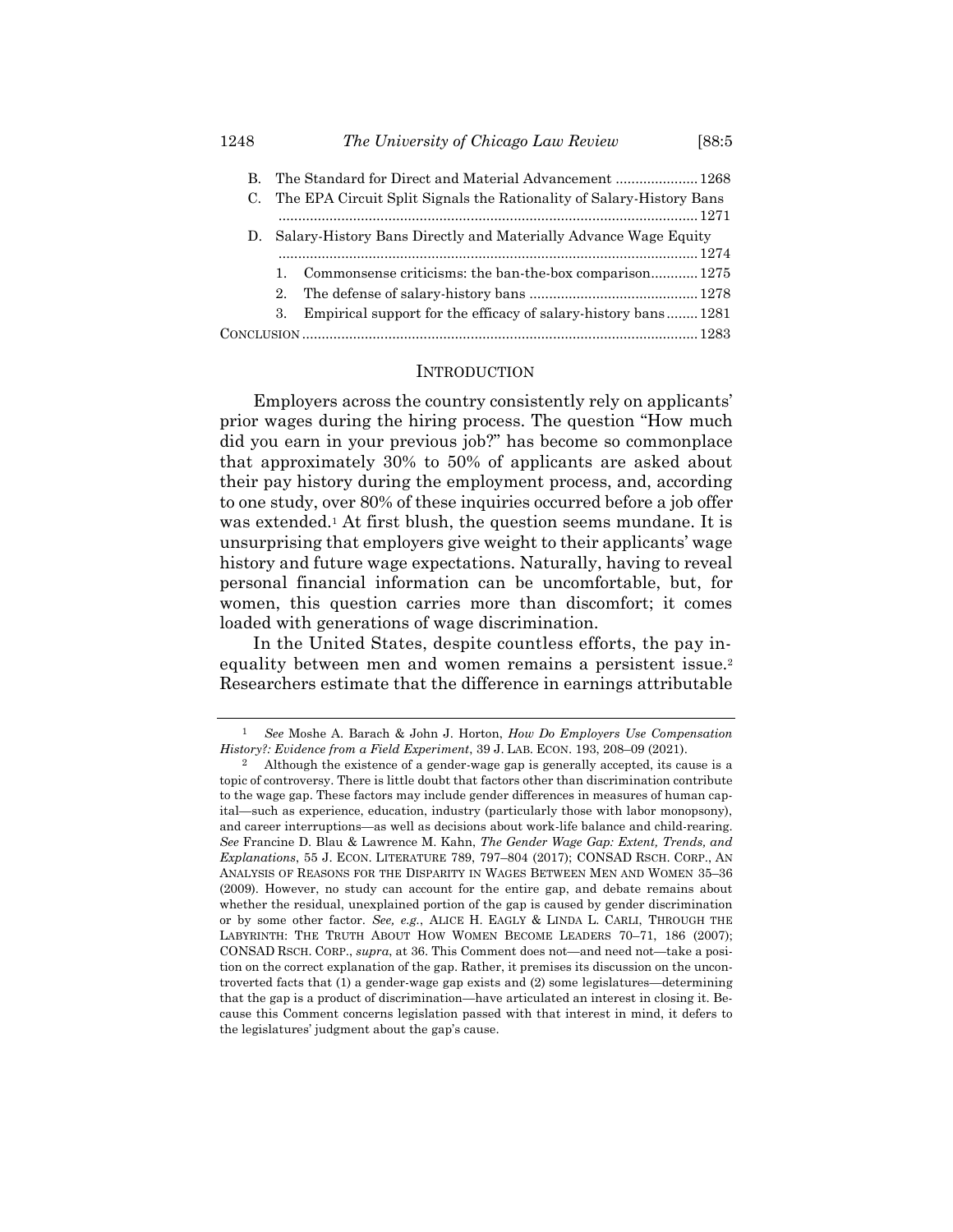<span id="page-2-0"></span>to gender ranges from 17% to 33%.<sup>3</sup> Based on these estimates, perhaps the most commonly heard statistic is that women earn 77 cents for every dollar earned by men, though this figure varies.<sup>4</sup>

<span id="page-2-2"></span><span id="page-2-1"></span>In light of this inequality, scholars have identified the salaryhistory inquiry as a practice that perpetuates wage disparity by anchoring women to discriminatory pay as they move from job to job.<sup>5</sup> In other words, prior discriminatory wages influence future wages through salary questioning, thereby creating a "sticky gap."<sup>6</sup> In response, some advocates have sought to prohibit employers from asking job applicants about their prior pay.

<span id="page-2-3"></span>Although salary-history information can create a discriminatory effect, it is not used exclusively for discriminatory purposes. This information can provide employers with a metric to approximate applicants' productivity.<sup>7</sup> It might also help employers determine reservation wages (the lowest pay that an applicant would be willing to accept for the job).<sup>8</sup> Laws preventing salaryhistory inquiries ("salary-history bans") could therefore impose potentially significant costs on even nondiscriminatory employers.

<sup>3</sup> *See* Orly Lobel, *Knowledge Pays: Reversing Information Flows and the Future of Pay Equity*, 120 COLUM. L. REV. 547, 553 (2020); Sinha, *supra* not[e 1,](#page-1-0) at 2, 6; Torie Abbott Watkins, Note, *The Ghost of Salary Past: Why Salary History Inquiries Perpetuate the Gender Pay Gap and Should Be Ousted as a Factor Other Than Sex*, 103 MINN. L. REV. 1041, 1048 (2018); Jeff Meli & James C. Spindler, *Salary History Bans and Gender Discrimination* 4 (Univ. Tex. L. & Econ. Rsch., Working Paper No. E587, 2019); Recent Legislation, *Equal Pay Legislation—Oregon Bans Employers from Asking Job Applicants About Prior Salary*, 131 HARV. L. REV. 1513, 1513 (2018) (noting a gender-pay gap in Oregon of 21% (citing *Table S2419: Class of Worker by Sex and Median Earnings in the Past 12 Months (in 2016 Inflation-Adjusted Dollars) for the Full-Time, Year-Round Civilian Employed Population 16 Years and Over*, U.S. CENSUS BUREAU, https://perma.cc/55HV-3NKE (select "S2419" as table name and "Oregon" as state))).

<sup>4</sup> Meli & Spindler, *supra* not[e 3,](#page-2-0) at 4. For women of color, this gap can be even wider. According to one overview of wage disparity statistics, "[s]ince 1980, Asian women continue to make only \$0.87 per dollar earned by white men; white women make \$0.79; black women make only \$0.63; and Hispanic women make a mere \$0.54 on the dollar." Elizabeth Lester-Abdalla, Note, *Salary History Should Be Her Story: Upholding Regulations of Salary History Through a Commercial Speech Analysis*, 60 WM. & MARY L. REV. 701, 703 (2018).

<sup>5</sup> *See* Benjamin Hansen & Drew McNichols, *Information and the Persistence of the Gender Wage Gap: Early Evidence from California's Salary History Ban* 1 (Nat'l Bureau of Econ. Rsch., Working Paper No. 27054, 2020) (citation omitted) (noting that proponents of salary-history bans "have concluded that whatever has caused discrimination in the past continues to be perpetuated by questions about current salaries that are commonplace for job applicants in today's labor markets").

<sup>6</sup> Lobel, *supra* not[e 3,](#page-2-0) at 553.

<sup>7</sup> *See* Barach & Horton, *supra* not[e 1,](#page-1-0) at 2.

<sup>8</sup> *See* James Bessen, Erich Denk & Chen Meng, *Perpetuating Inequality: What Salary History Bans Reveal About Wages* 4, (B.U. Sch. of L., Pub. L. & Legal Theory Paper No. 20-19, 2020); Sarah Brown & Karl Taylor, *Reservation Wages, Expected Wages and Unemployment*, 119 ECON. LETTERS 276, 276–77 (2013).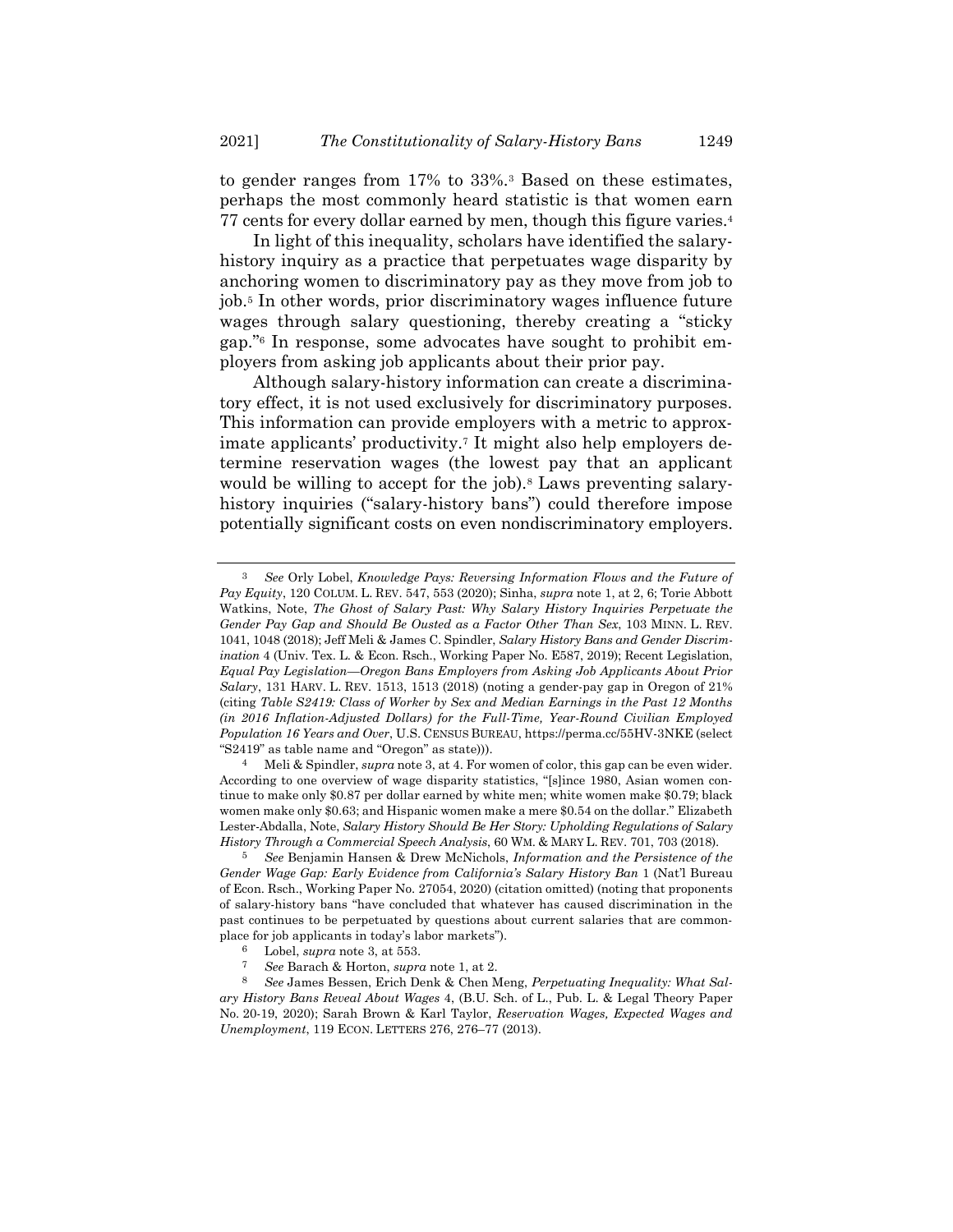In the last decade, this tension between employers and salaryhistory ban proponents has led to numerous legal conflicts. First, equal pay advocates turned to courts, arguing that the Equal Pay Act<sup>9</sup> (EPA) proscribes salary-history inquiries. This argument had mixed success, however, due to a circuit split over a provision in the EPA that provides an exception for pay disparities caused by "a factor other than sex."<sup>10</sup> A second approach was to pursue legislative redress by pushing state and local governments to incorporate salary-history bans into existing equal pay legislation. This effort quickly gained traction. In just four years, over forty states and localities have adopted salary-history bans in some form.<sup>11</sup> But in response to this quickly swelling wave of salaryhistory bans, business groups have actively fought to maintain their ability to conduct salary-history inquiries.<sup>12</sup>

Recently, the debate between salary-history-ban proponents and employers culminated in a Third Circuit case that raised a new question of law: Do salary-history bans violate the First Amendment?

In some respects, this question is one arising out of simple legal strategy—for employers seeking to stem the growing tide of salary-history bans, asserting a constitutional right to solicit this information from applicants is a powerful vehicle for doing so. But this claim also tests the boundaries of the commercial speech doctrine, highlighting the tension between employer speech rights and the government interest in eradicating wage disparity. This Comment seeks to resolve this tension by navigating the oftenambiguous commercial speech doctrine. I endeavor, first, to explain why salary-history bans should be understood as a regulation of commercial speech and, second, to demonstrate how these bans would withstand the intermediate scrutiny to which they would be subjected. This analysis requires an in-depth look at how salary-history bans operate so as to prove that the bans are effective at directly advancing the government's interest in closing the wage gap.

To approach this argument, this Comment will proceed in four parts. Part I describes the rise of state and local efforts to ban salary-history inquiries. With a growing number of salary-history

<sup>9</sup> Pub. L. No. 88-38, 77 Stat. 56 (1963) (codified at 29 U.S.C. §§ 201–219).

<sup>10</sup> *See infra* Part I.A (introducing the EPA circuit split and discussing its impact on the salary-history-ban movement).

<sup>11</sup> *See infra* Part I.A.

<sup>12</sup> *See infra* Part I.C.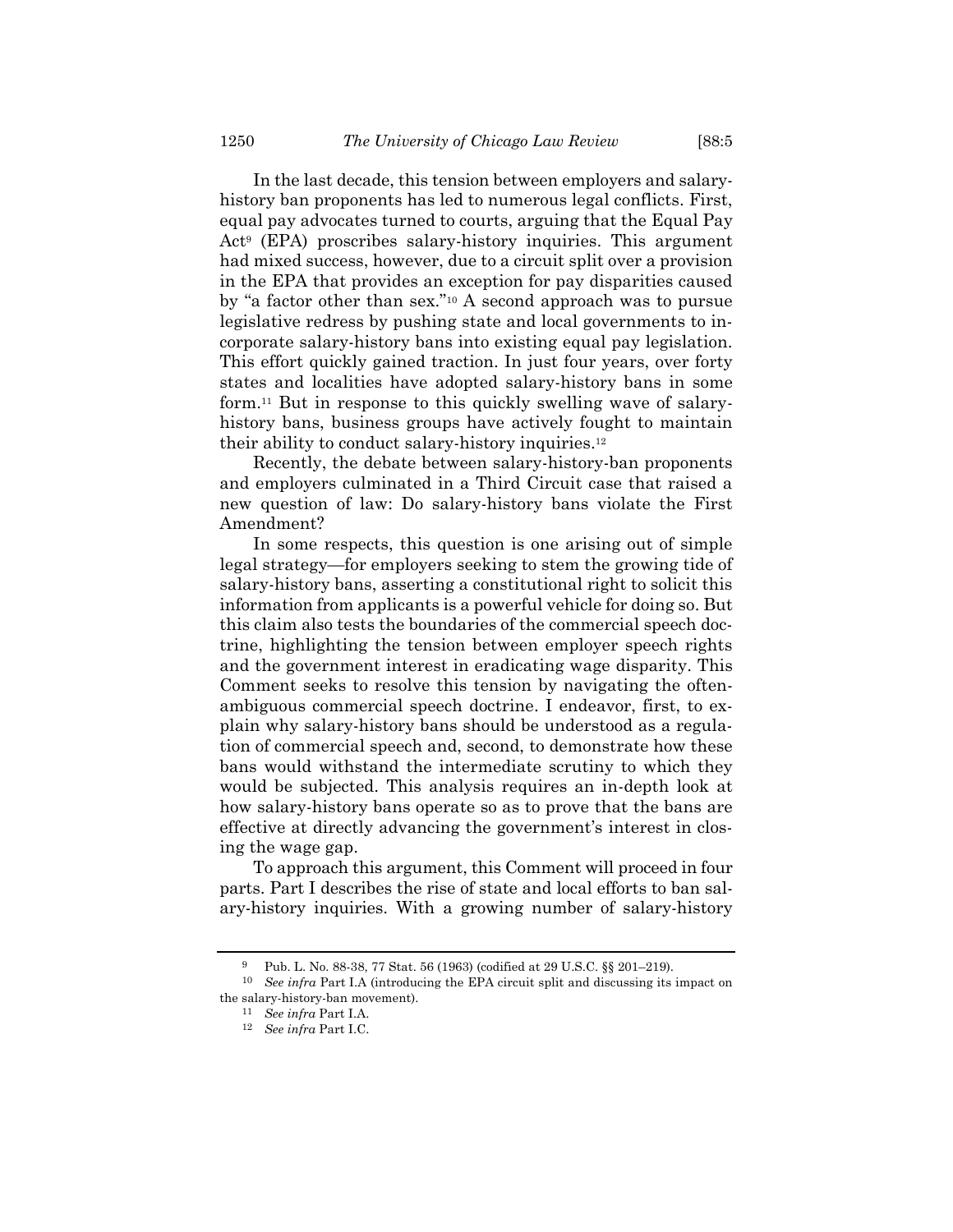bans, it is useful to detail how tensions rose and why the First Amendment is being used to push against the movement. Part II focuses on the test for understanding when a regulation impermissibly restricts commercial speech. This Part also explains how courts determine whether speech is commercial and, importantly, why salary-history bans are properly assessed under the commercial speech framework. Part III then provides an analysis of salaryhistory bans, paying particular attention to whether these laws directly advance the government interest in reducing the pay gap. In this Part, I argue in favor of the theoretical strengths of these laws, while also pointing out the deficiencies in the arguments that salary-history bans are yet another form of ban-the-box legislation that will backfire against women. I further highlight early data indicating that banning salary-history inquiries likely has a net positive effect for reducing wage disparity, lending strong support for the conclusion that these laws directly and materially advance the government interest. A final Part concludes that salary-history bans do not violate the First Amendment.

### I. SALARY-HISTORY BANS AND THEIR OPPOSITION

### A. The Movement to Prohibit Salary-History Inquiries

The gender-wage gap is not a new phenomenon. Legislative efforts to correct wage disparities emerged as early as 1945, when Congress considered the Women's Equal Pay Act.<sup>13</sup> Though the 1945 Act failed to pass, throughout the following decades, the issue of equal pay received consistent congressional attention.<sup>14</sup> Eventually, in 1963, Congress passed the EPA, which "prohibit[ed] discrimination on account of sex in the payment of wages."<sup>15</sup> In the years that followed, the gender-wage gap closed significantly. In 1962, shortly before the EPA was passed, median earnings for women were 40% less than those for men.<sup>16</sup> By 2007, that gap had been reduced to 19.8%.<sup>17</sup> Since then, however, the wage gap has

<sup>13</sup> *See* S. Rep. No. 1576, at 1–2 (1946).

<sup>14</sup> *See* Janet A. Johnson, *The Equal Pay Act of 1963: A Practical Analysis*, 24 DRAKE L. REV. 570, 572 (1975).

<sup>15</sup> 77 Stat. at 56.

<sup>16</sup> U.S. CENSUS BUREAU, SER. P-60, NO. 41, INCOME OF FAMILIES AND PERSONS IN THE UNITED STATES: 1962, at 2 (1963).

<sup>17</sup> CONSAD RSCH. CORP., *supra* note [2,](#page-1-1) at 4. Whether the EPA was responsible for this gap reduction is a subject for debate, but at least some research suggests that it had a favorable impact on women's earnings. *See* Blau & Kahn, *supra* note [2,](#page-1-1) at 847–49;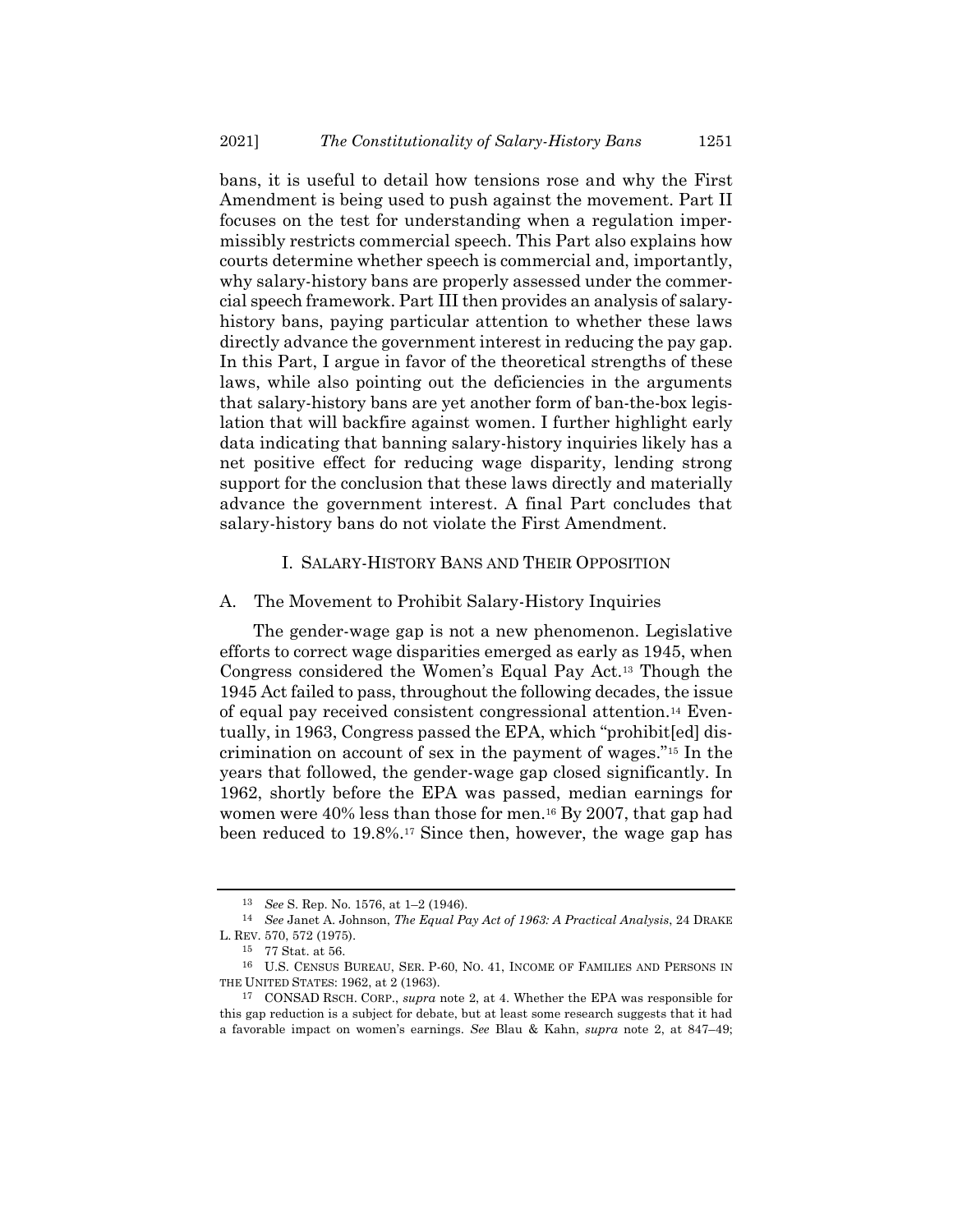been largely stagnant, with current estimates of the overall wage gap showing that the average woman earns between 80 and

83 cents for each dollar earned by a man.<sup>18</sup> Although the EPA generally bars employers from paying disparate wages for equal work—a practice that naturally contributes to the overall wage gap—the act creates an exception for distinctions "made pursuant to (i) a seniority system; (ii) a merit system; (iii) a system which measures earnings by quantity or quality of production; or (iv) a differential based on any other factor other than sex."<sup>19</sup> But these apparently neutral bases for setting wages may nevertheless perpetuate the pay gap. This Comment discusses just one of these potentially pernicious practices: the salary-history inquiry.

In order to successfully prohibit salary-history inquiries under the EPA, ban proponents were tasked with demonstrating that pay history is not a "factor other than sex" to justify a pay discrepancy. In a series of lawsuits, opponents to salary-history inquiries argued that, because a woman's salary history may reflect past wage discrimination, it is impermissible under the EPA to use that information to set future wages.<sup>20</sup> However, this effort quickly became entangled in a broader circuit split over the application of the EPA's "factor other than sex" exception. On one side of this split, the Ninth Circuit says that this factor needs to be job-related—"experience, educational background, ability, or prior job performance," for example.<sup>21</sup> On the other side, the Seventh and Eighth Circuits broadly interpret the exception to cover anything other than a purely gender-based differential.<sup>22</sup> And in the

Suzanne M. Crampton, John W. Hodge & Jitendra M. Mishra, *The Equal Pay Act: The First 30 Years*, 26 PUB. PERS. MGMT. 335, 339–41 (1997).

<sup>18</sup> Lobel, *supra* not[e 3,](#page-2-0) at 553–54; *see also* Eileen Patten, *Racial, Gender Wage Gaps Persist in U.S. Despite Some Progress*, PEW RSCH. CTR. (July 1, 2016), https://perma.cc/28T5-497N.

<sup>19</sup> 29 U.S.C. § 206(d)(1).

<sup>20</sup> *See, e.g.*, Irby v. Bittick, 830 F. Supp. 632, 636 (M.D. Ga. 1993), *aff'd*, 44 F.3d 949 (11th Cir. 1995); Taylor v. White, 321 F.3d 710, 717 (8th Cir. 2003) ("Taylor also argues that, as a matter of law, an employer should not be allowed to rely on prior salary or a salary retention policy as a defense under the EPA because reliance on such factors permits the perpetuation of unequal wage structures."); Appellee's Answering Brief at 32–33, Rizo v. Yovino, 887 F.3d 453 (9th Cir. 2018) (No. 16-15372) ("Use of prior salary alone . . . essentially continues illegal practices of other employers and perpetuates the historical pay gap.").

<sup>21</sup> Rizo v. Yovino, 887 F.3d 453, 460 (9th Cir. 2018) (en banc), *vacated on other grounds*, 139 S. Ct. 706 (2019).

<sup>22</sup> *See* Fallon v. Illinois, 882 F.2d 1206, 1211 (7th Cir. 1989) ("The fourth affirmative defense . . . is a broad 'catch-all' exception and embraces an almost limitless number of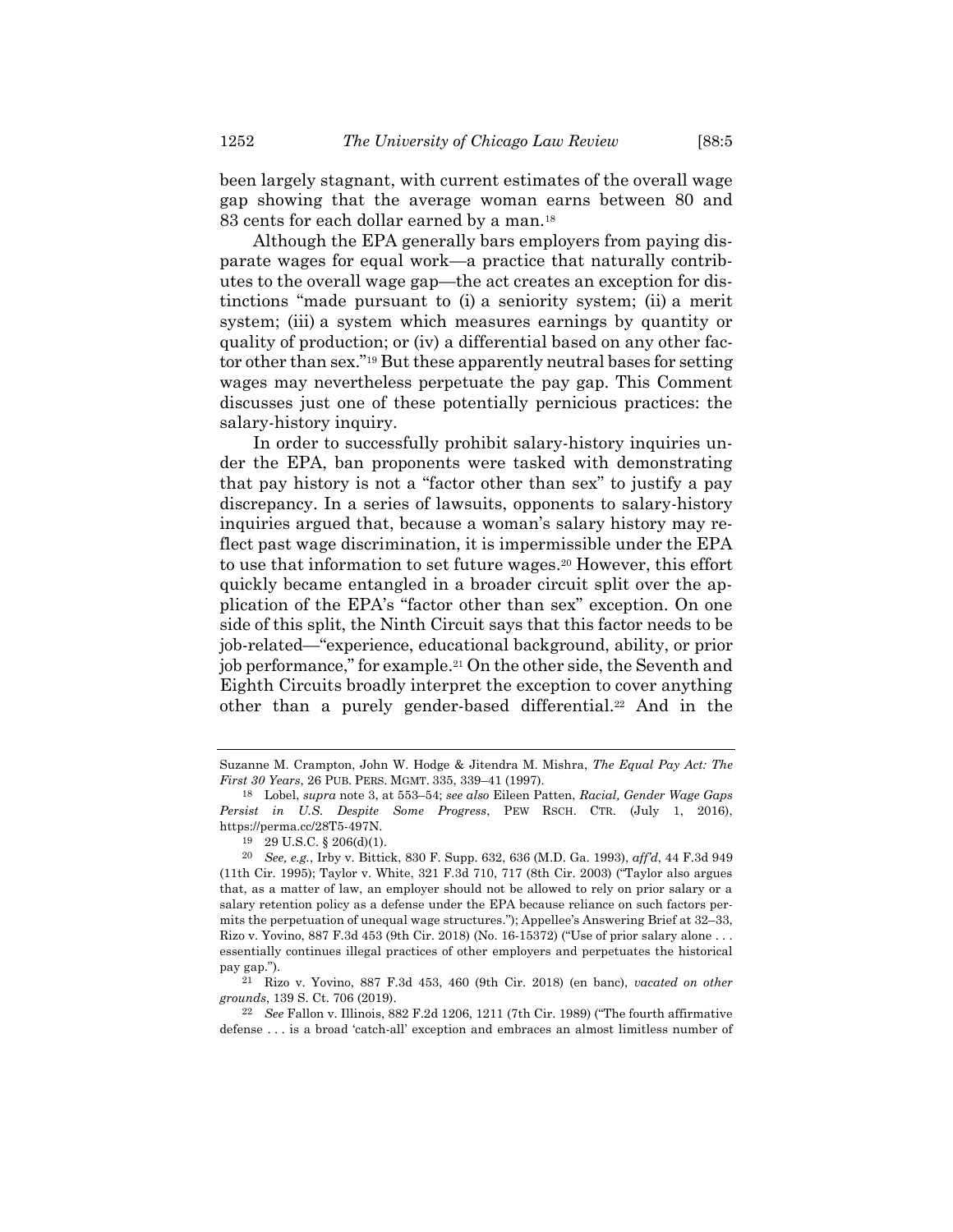middle, the Eleventh Circuit holds that "the 'factor other than sex' exception applies when the disparity results from unique characteristics of the same job; from an individual's experience, training, or ability; or from special exigent circumstances connected with the business."<sup>23</sup>

Because of this split, courts disagree about whether salary history is an acceptable factor to justify a pay discrepancy. Thus, in the Ninth Circuit, opponents to salary-history inquiries successfully argued that, because salary history bears only an "attenuated" relationship to factors such as "work experience, ability, performance, or any other job-related quality," the EPA does not permit prior wages to justify gender-wage discrepancies.<sup>24</sup> Conversely, the Seventh Circuit—maintaining that a "factor other than sex" need not be business-related—held that, because market wages encompass more than discrimination, salary-history information can be used to justify a pay discrepancy under the EPA.<sup>25</sup> Taking the middle approach, the Eleventh Circuit held that salary history can be relied on so long as it is used in combination with some other job-related factor.<sup>26</sup>

Perhaps recognizing that the EPA circuit split creates a barrier for a uniform, workable answer to the legality of salary-history inquiries, opponents to the practice have recently sought to directly regulate it. In 2016, Massachusetts became the first state to pass a law explicitly prohibiting employers from asking applicants about their past wages.<sup>27</sup> A wave of cities and states soon followed Massachusetts in banning salary-history inquiries.<sup>28</sup> Currently, twenty states and territories have imposed some form

factors, so long as they do not involve sex."); *Taylor*, 321 F.3d at 717–18 ("On its face, the EPA does not suggest any limitations to the broad catch-all 'factor other than sex' affirmative defense. . . . [W]e are reluctant to establish any per se limitations . . . by carving out specific, non-gender-based factors for exclusion from the exception.").

<span id="page-6-0"></span><sup>23</sup> *See* Glenn v. Gen. Motors Corp., 841 F.2d 1567, 1571 (11th Cir. 1988).

<sup>24</sup> *Rizo*, 887 F.3d at 467.

<sup>25</sup> *See* Wernsing v. Dep't of Hum. Servs., 427 F.3d 466, 469–70 (7th Cir. 2005).

<sup>26</sup> *See* Irby v. Bittick, 44 F.3d 949, 955 (11th Cir. 1995) ("[A]n Equal Pay Act defendant may successfully raise the affirmative defense of 'any other factor other than sex' if he proves that he relied on prior salary *and* experience in setting a 'new' employee's salary." (alteration in original)).

<sup>27</sup> Stacy Cowley, *Illegal in Massachusetts: Asking Your Salary in a Job Interview*, N.Y. TIMES (Aug. 2, 2016), https://perma.cc/8HCD-LJ5M.

<sup>28</sup> *See* Associated Press, *What's Your Past Salary? Lawmakers Want to Ban the Question*, IDAHO BUS. REV. (May 17, 2017), https://perma.cc/4G34-242X ("Massachusetts, New York City and Philadelphia have passed laws that bar employers from asking applicants about their salary history. And several states, including Idaho, California, Mississippi and Pennsylvania, have proposed similar legislation this year.").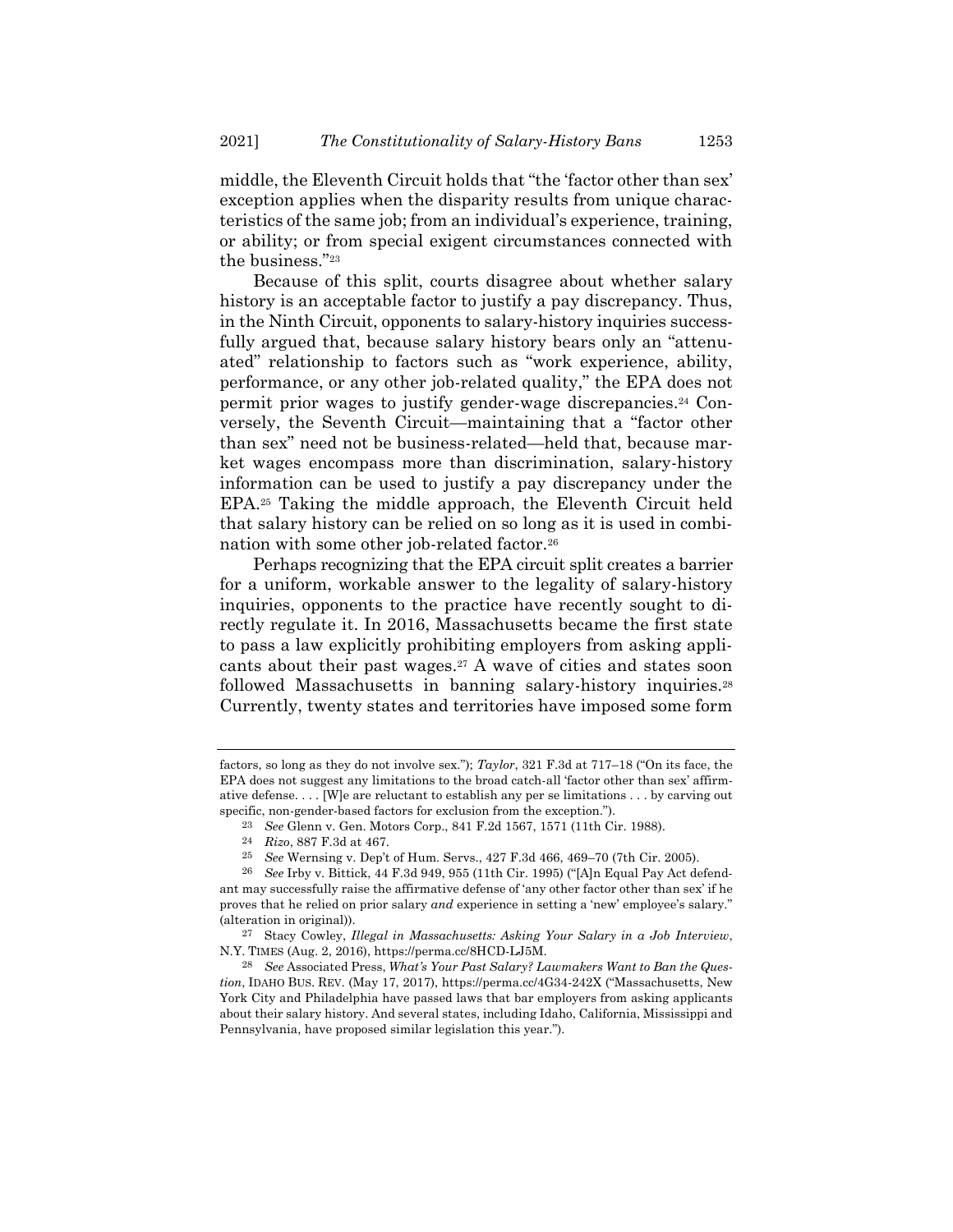<span id="page-7-0"></span>of salary-history ban.<sup>29</sup> An additional twenty-one localities have done the same, including New York City,<sup>30</sup> Philadelphia,<sup>31</sup> Kansas City,<sup>32</sup> and San Francisco.<sup>33</sup>

# B. The Anatomy of a Salary-History Ban

Not all salary-history bans have the same scope, and so it is worth specifying which of these bans are the subject of this Comment. For instance, several bans were created by executive order and extend only to government employers.<sup>34</sup> This Comment does not address those self-imposed bans. Instead, it focuses only on salary-history-ban legislation that regulates private employers. In this context, salary-history bans are sufficiently similar to avoid the necessity of addressing the particularities of each individual state and local ban. Instead, a selective sampling of these laws will adequately illuminate the potentially relevant differences among salary-history bans more generally.

The biggest difference in the way that salary-history bans operate is the extent to which these laws permit employers to consider voluntarily disclosed salary-history information. For example, in Massachusetts—the first state to enact a salary-history ban—an employer may not request wage-history information from an applicant or the applicant's current or former employer.<sup>35</sup> But an employer in Massachusetts may use voluntarily disclosed

<sup>29</sup> *See* ALA. CODE § 25-1-30 (2019); CAL. LAB. CODE § 432.3 (West 2019); COLO. REV. STAT. § 8-5-102 (2021); CONN. GEN. STAT. § 31-40z (2019); DEL. CODE ANN. tit. 19, § 709B (West 2017); HAW. REV. STAT. § 378-2.4 (2019); 820 ILL. COMP. STAT. 112/10 (2019); ME. STAT. tit. 5, § 4577 (2019); MD. CODE ANN., LAB. & EMPL. § 3-304.2 (West 2020); MASS. GEN. LAWS ch. 149, § 105A (2018); MICH. EXEC. DIRECTIVE 2019-10; N.J. STAT. ANN. § 34:6B-20 (West 2020); N.Y. LAB. L. § 194-a (McKinney 2020); N.C. EXEC. ORDER No. 93 (Apr. 2, 2019); OR. REV. STAT. § 652.220 (2020); PA. EXEC. ORDER No. 2018-03; VT. STAT. ANN. tit. 21, § 495m (2018); Alena Yarmosky, *Governor Northam Announces Employment Equity Initiative for State Agencies*, OFF. VA. GOVERNOR, (June 20, 2019), https://perma.cc/TAF8-BKU3; WASH. REV. CODE § 49.58.100 (2019); P.R. LAWS ANN. tit. 29, § 254 (2020).

<sup>30</sup> N.Y.C., N.Y., CODE § 8-107(25) (2017).

<sup>31</sup> PHILA., PA., CODE § 9-1131(2) (2017).<br>32 KAN CITY MO, CODE § 38-102 (2019).

<sup>32</sup> KAN. CITY, MO., CODE § 38-102 (2019).

<sup>33</sup> S.F., CAL., POLICE CODE art. 33J, §§ 3300J.1–3300J.8 (2018). For a full account of states and localities with laws concerning salary-history inquiries, see *Salary History Bans: A Running List of States and Localities That Have Outlawed Pay History Questions*, HR DIVE (Aug. 7, 2020), https://perma.cc/6J5A-QVFV.

<sup>34</sup> *See, e.g.*, PA. EXEC. ORDER No. 2018-03; Yarmosky, *supra* note [29;](#page-7-0) CITY OF NEW ORLEANS MAYOR'S OFF., MAYOR LANDRIEU ISSUES EXECUTIVE ORDER TO ADDRESS EQUAL PAY FOR WOMEN (Jan. 25, 2017); SALT LAKE CITY HUM. RES., POLICY 3.01.10: GENDER PAY EQUITY (Mar. 1, 2018).

<sup>35</sup> MASS. GEN. LAWS ch. 149, § 105A(c)(2) (2018).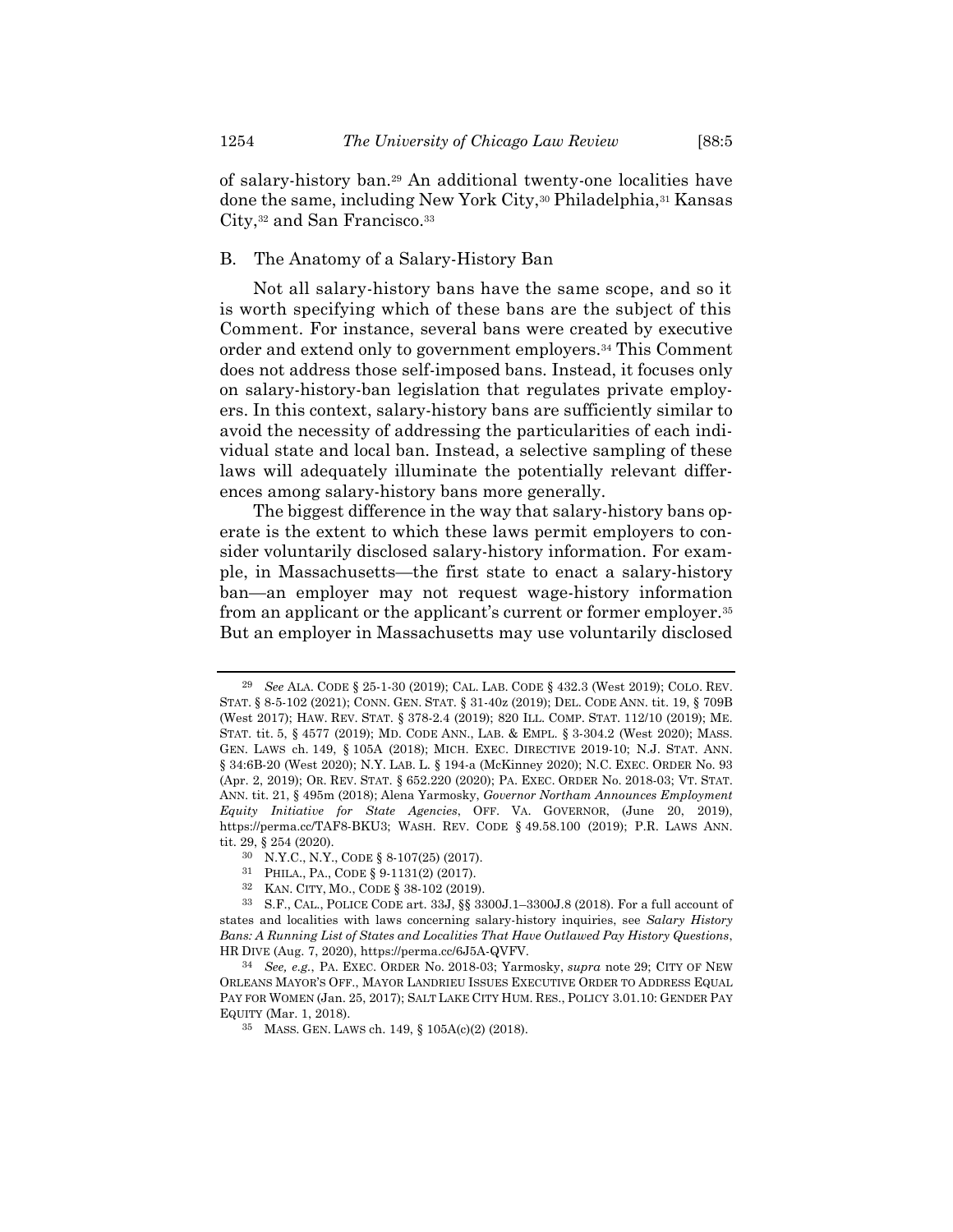<span id="page-8-0"></span>or publicly available information about an applicant's wage history to set future wages, so long as that employer did not induce the initial disclosure.<sup>36</sup> New Jersey similarly allows employers to consider pay history when determining an applicant's salary, but only if the applicant voluntarily disclosed his or her pay history.<sup>37</sup>

In a minority of states—like Illinois, for example—employers may not consider even voluntarily disclosed wage history.<sup>38</sup> Though slight, this difference is worth noting because, as will be discussed in Part III.D, it might limit applicants' strategic options. Specifically, by making voluntary disclosure ineffective, the Illinois approach creates a different wage-bargaining environment than that of Massachusetts and New Jersey by restricting applicants' ability to leverage their prior wages when advantageous.<sup>39</sup>

Notwithstanding this variation in the extent to which employers are permitted to rely upon voluntarily disclosed information, salary-history bans are remarkably similar. For example, no ban—even in states with more protective disclosure provisions—prevents an employer from asking prospective employees about their desired or expected wages, so long as this question is not posed in such a way as to intentionally elicit salary history.<sup>40</sup> And all salary-history bans ultimately serve the same functional goal: prohibiting employers from soliciting an applicant's wage history. This broad similarity in salary-history bans consequently gives rise to the possibility of a uniform solution to the salaryhistory inquiry debate without the need to resolve the deeper EPA circuit split. Recognizing this potential, employers seeking to preserve the salary-history inquiry are left with two options: either prevent salary-history bans from spreading further or find a solution to defeat them altogether. This Comment now turns its attention to the ways in which employers have sought to protect their ability to ask applicants about their past salaries.

<sup>36</sup> *See* OFF. OF THE MASS. ATT'Y GEN., AN ACT TO ESTABLISH PAY EQUITY: OVERVIEW AND FREQUENTLY ASKED QUESTIONS 14 (2018) (noting that an employer may seek an applicant's wage information from a public source); MASS. GEN. LAWS ch. 149, § 105A(c)(2) (2018) (allowing an employer to confirm an applicant's voluntarily disclosed salary-history information and to request such information after making an employment offer with compensation).

<sup>37</sup> N.J. STAT. ANN. § 34:6B-20(h) (West 2020).

<sup>38</sup> *See* 820 ILL. COMP. STAT. 112/10(b-20) (2019).

<sup>39</sup> *See infra* Part III.D. Although this distinction is worth noting, the difference is not dispositive given the other arguments in Part III.

<sup>40</sup> *See* OFF. OF THE MASS. ATT'Y GEN., *supra* not[e 36,](#page-8-0) at 13–14.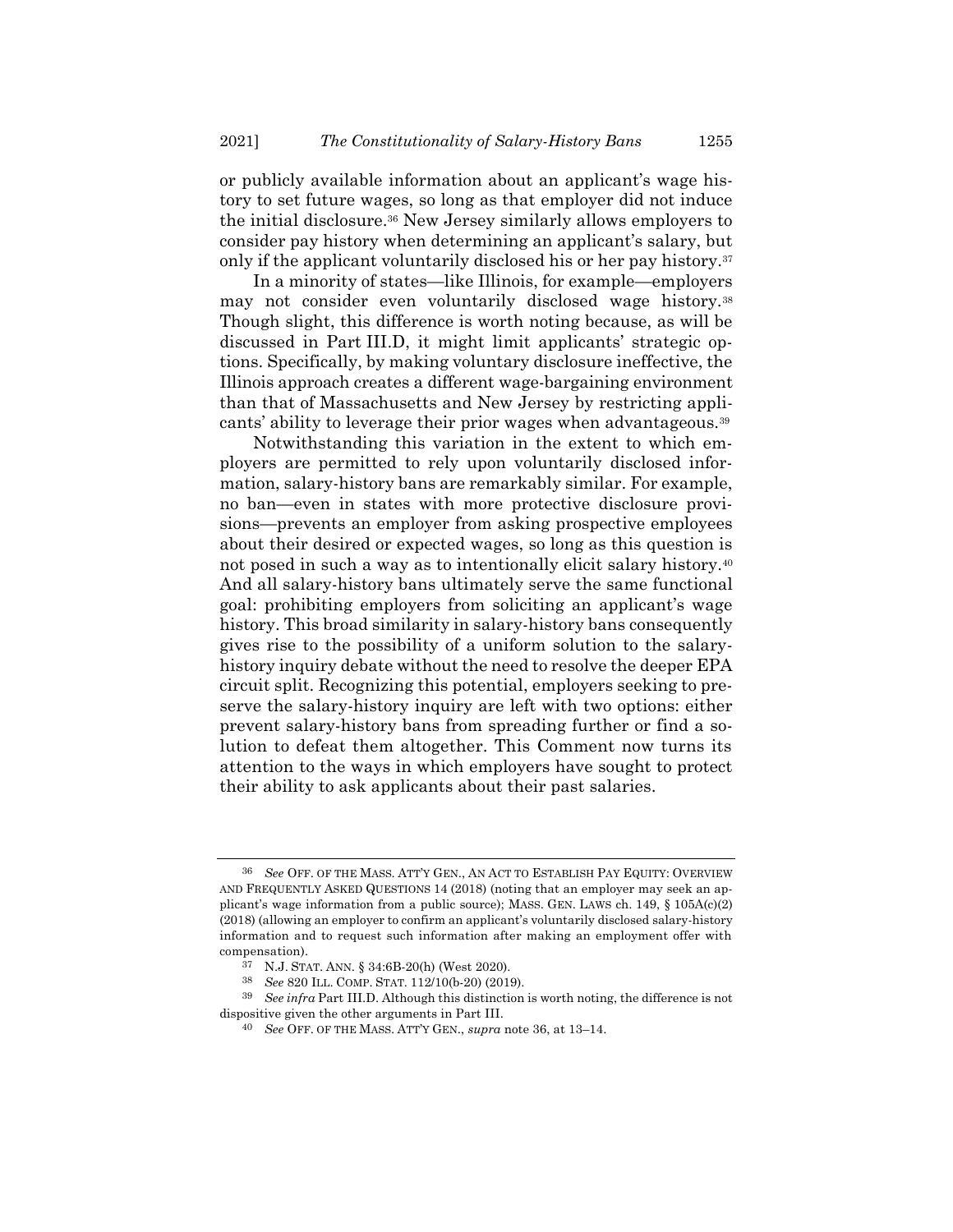### C. Opposition to Salary-History Bans

<span id="page-9-0"></span>As states and localities continued to pass salary-history bans, pushback mounted against these measures.<sup>41</sup> Employers emphasized that, from a practical standpoint, prohibiting salary inquiries creates a significant burden. These employers want to get the most productive labor at the lowest wage, and knowing in advance what an applicant is likely to accept will help an employer identify optimal candidates and offer employment at a competitive rate.<sup>42</sup> Moreover, companies with a multistate presence argued the patchwork of regulations creates high compliance costs that would negatively impact businesses.<sup>43</sup>

Salary-history-ban opponents also argued that the bans are an ineffective—and possibly counterproductive—way to promote wage equality. The thrust of this argument is that, given the complex and multifaceted nature of the gender-wage gap, prohibiting employers from accessing wage-history information is an oversimplified solution.<sup>44</sup> This simplicity created the concern that the bans could lead to unintended consequences that might harm the women that the laws were enacted to protect. As momentum built for the effort to eliminate the salary-history inquiry, Professor Jennifer Doleac was frequently in the news to voice her concern over the potential adverse impact of these laws.<sup>45</sup> She argued that without information about a candidate's prior wages, employers who clearly value this information—will make assumptions that might harm women.<sup>46</sup> For employers hoping to maintain the ability to gather wage-history information, the takeaway was that, although wage equality is an important issue, salary-history

<span id="page-9-1"></span><sup>41</sup> *See* Martha T. Moore, *'What's Your Current Salary?' 'None of Your Business!'*, PEW CHARITABLE TRS. (June 25, 2018), https://perma.cc/E23Y-7P9L.

<sup>42</sup> *See* Paul Davidson, *'What's Your Salary?' Becomes a No-No in Job Interviews*, USA TODAY (Apr. 27, 2017), https://perma.cc/95DU-YNZG ("[M]any companies use salary history to set pay and manage their costs. 'It's hard to figure out how to pay somebody a fair amount.'... You're looking at getting the best employee you can but ... [also] trying to save the company money.'"); Associated Press, *supra* not[e 28.](#page-6-0)

<sup>43</sup> Moore, *supra* note [41.](#page-9-0)

<sup>44</sup> *See id.* ("'Right now, we can't even agree what's causing' pay inequity." (quoting Mike Aitken, Senior Vice President of Membership, Soc'y for Hum. Res. Mgmt.)).

<sup>45</sup> *See, e.g.*, *id.*; *see also* Noam Scheiber, *If a Law Bars Asking Your Past Salary, Does It Help or Hurt?*, N.Y. TIMES (Feb. 16, 2018), https://perma.cc/3PG3-EEG9; Oliver Staley, *Amazon Won't Ask Your Old Salary, a Rule That May Actually Hurt Women*, QUARTZ (Jan. 18, 2018), https://perma.cc/9Q8F-689D.

<sup>46</sup> *See* Staley, *supra* not[e 45.](#page-9-1) This Comment will return to the merit of this argument later. *See infra* Part III.D.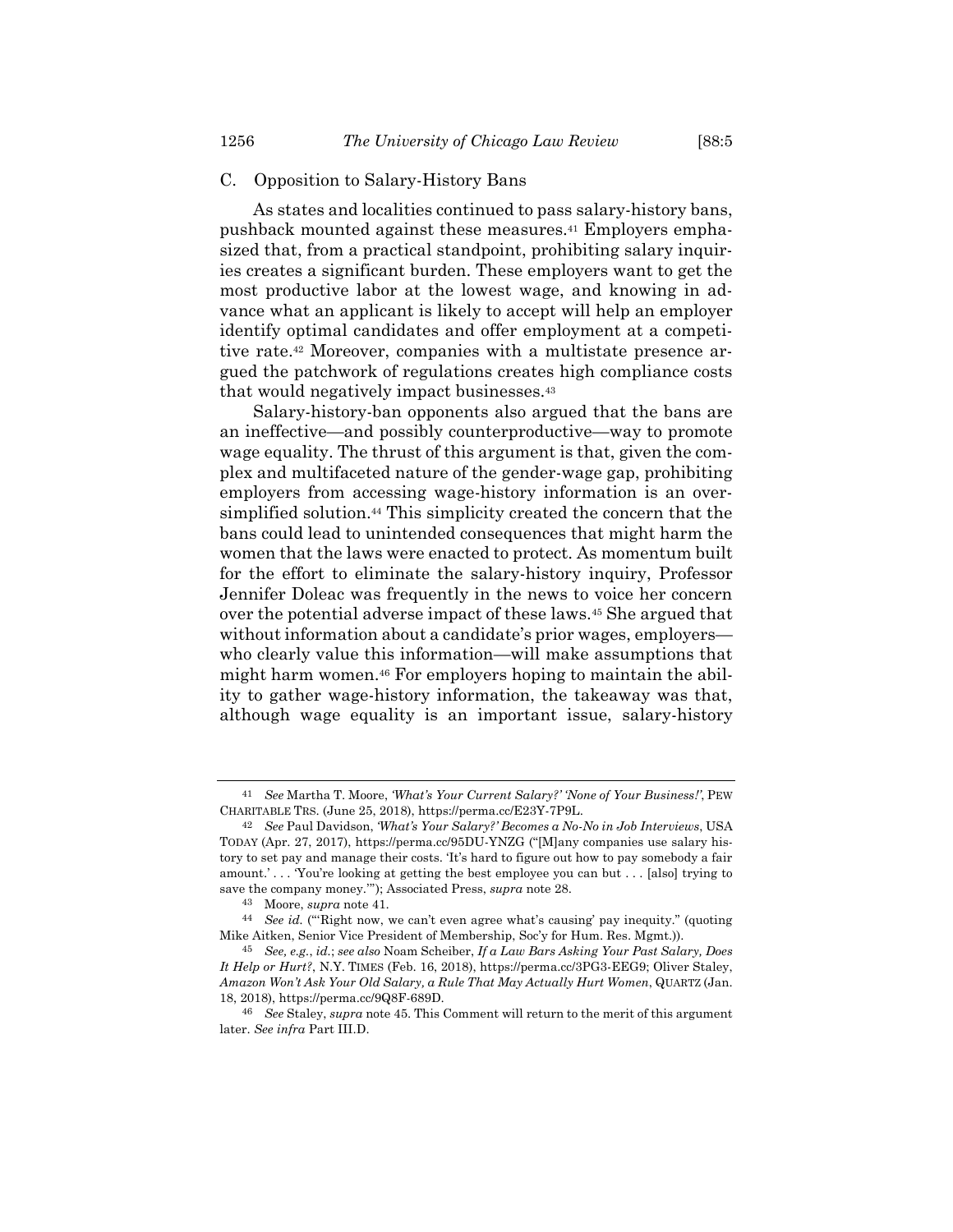bans' uncertain benefits do not justify imposing additional hiring costs.<sup>47</sup>

Having raised these concerns, employers and sympathetic governments endeavored to stop the proliferation of salary-history bans. This opposition has taken many forms. In some instances, the governor vetoed salary-history-ban legislation.<sup>48</sup> In other cases, state legislatures have moved to preempt localities from passing salary-history bans.<sup>49</sup> Recently, some business owners have turned to a third approach: challenging salary-history bans under the First Amendment. The next Section sketches the contours of this novel First Amendment claim.

## D. The First Amendment Challenge

The first time that employers claimed a First Amendment right to ask employees about their prior wages was in a lawsuit seeking to invalidate Philadelphia's wage equity ordinance. Enacted in 2018, this ordinance positioned the city as one of the earliest adopters of the salary-history ban.<sup>50</sup> In all respects, the ordinance was a typical salary-history ban, similar to the laterenacted New Jersey law discussed in Part I.B. <sup>51</sup> Predictably, many members of the business community objected to the new regulation.<sup>52</sup> In light of those objections, the Philadelphia

<sup>47</sup> *See* Moore, *supra* note [41](#page-9-0) ("Prohibiting employers from asking about a previous salary 'doesn't get to the root of the problem and just causes more problems in the hiring process.'" (quoting Wendy Block, Vice President of Bus. Advoc. and Member Engagement, Mich. Chamber of Com.)).

<sup>48</sup> *See* H.B. 211, 166th Gen. Ct., Reg. Sess. (N.H. 2019) (failing to override the Governor's veto); Dan Petrella, *New Law Will Bar Illinois Employers from Asking Job Applicants for Pay History*, CHI. TRIB. (July 31, 2019), https://perma.cc/D6ET-BP37 (noting that, before Governor J.B. Pritzker signed the Illinois salary-history ban, former Governor Bruce Rauner twice vetoed similar legislation).

<sup>49</sup> *See* MICH. COMP. LAWS § 123.1384 (2018); WIS. STAT. § 103.36(3)(a) (2018); *see also* Jeffrey Fritz, *Banning the Bans: Michigan and Wisconsin Buck the Salary History Ban Trend*, JD SUPRA (Apr. 5, 2018), https://perma.cc/9W97-A5Z5; Lobel, *supra* note [3,](#page-2-0) at 570– 71 (noting that a handful of other states have attempted, but failed, to enact laws preempting local attempts to pass salary-history bans).

<sup>50</sup> *See* Lisa Nagele-Piazza, *Philadelphia Employers Can't Ask About Salary History*, SHRM (Feb. 9, 2017), https://perma.cc/ZK9X-4SPP.

<sup>51</sup> *See* PHILA., PA., CODE § 9-1131(1) (2017) (providing justification for the wage ordinance by citing the gender-wage gap, the slow progress in closing it, and the role that reliance on past wages has on perpetuating inequality).

<sup>52</sup> *See* Complaint at 2, Chamber of Com. for Greater Phila. v. City of Philadelphia (*Chamber I*), 319 F. Supp. 3d 773 (E.D. Pa. 2018) (No. 17-1548) ("[T]he Chamber—like the business community it represents—strongly supports the goal of eliminating gender-based wage discrimination. . . . The Ordinance, however, . . . will not advance gender wage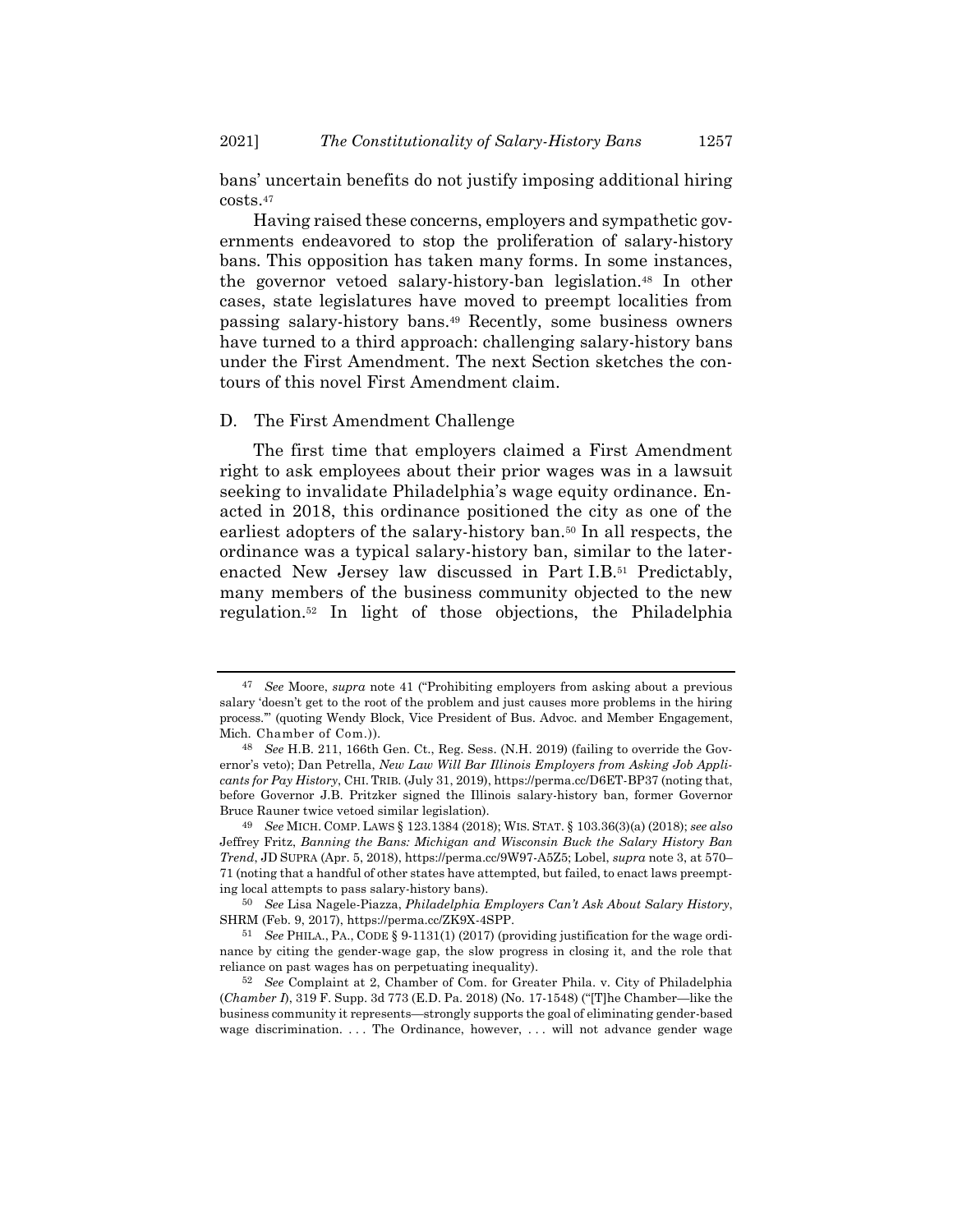Chamber of Commerce ("Chamber") set out to defeat the new law. Filing in federal court, the Chamber argued that, by prohibiting employers from asking for applicants' wage-history information, the Philadelphia ordinance violated the free speech rights of the Chamber's member businesses.<sup>53</sup>

In *Chamber of Commerce for Greater Philadelphia v. City of Philadelphia* (*Chamber I*),<sup>54</sup> the district court held that the wage ordinance violated the First Amendment. However, it declined to review the salary-history ban with the heightened scrutiny that would be applied to traditional speech regulations. Instead, it determined that the burdened speech—asking about salary history—is "commercial speech," which is subject to only intermediate scrutiny. Nevertheless, even applying this lesser scrutiny, the court held that the regulation was improper, finding that the city had failed to offer sufficient proof that the bans would reduce gender-wage disparity.<sup>55</sup>

Last year, however, in *Greater Philadelphia Chamber of Commerce v. City of Philadelphia* (*Chamber II*),<sup>56</sup> the Third Circuit reversed. Although the appellate court agreed that the Philadelphia ordinance implicated commercial speech (and thus was subject to intermediate scrutiny),<sup>57</sup> it disagreed with the district court's conclusion that the government had not met its burden for justifying the restriction.<sup>58</sup> This decision delivered a significant win to salaryhistory ban advocates. Even so, neither *Chamber I* nor *Chamber II* sets out a definitive resolution for future First Amendment challenges to salary-history bans, offering reasoning largely limited to arguments about party- and case-specific facts. In the sections to follow, this Comment will seek to provide that resolution. In the process, it will return to the particularities of the *Chamber I* and *Chamber II* decisions. But first, it is important to understand what the commercial speech doctrine is and how it limits the speech protections for salary-history inquiries.

equality, but instead will chill the protected speech of employers and immeasurably complicate their task of making informed hiring decisions.").

<sup>53</sup> *See id.* at 13–17.

<sup>54</sup> 319 F. Supp. 3d 773 (E.D. Pa. 2018).

<sup>55</sup> *See id.* at 790.

<sup>56</sup> 949 F.3d 116 (3d Cir. 2020).

<sup>57</sup> *See id.* at 137–38.

<sup>58</sup> *See id.* at 142–43.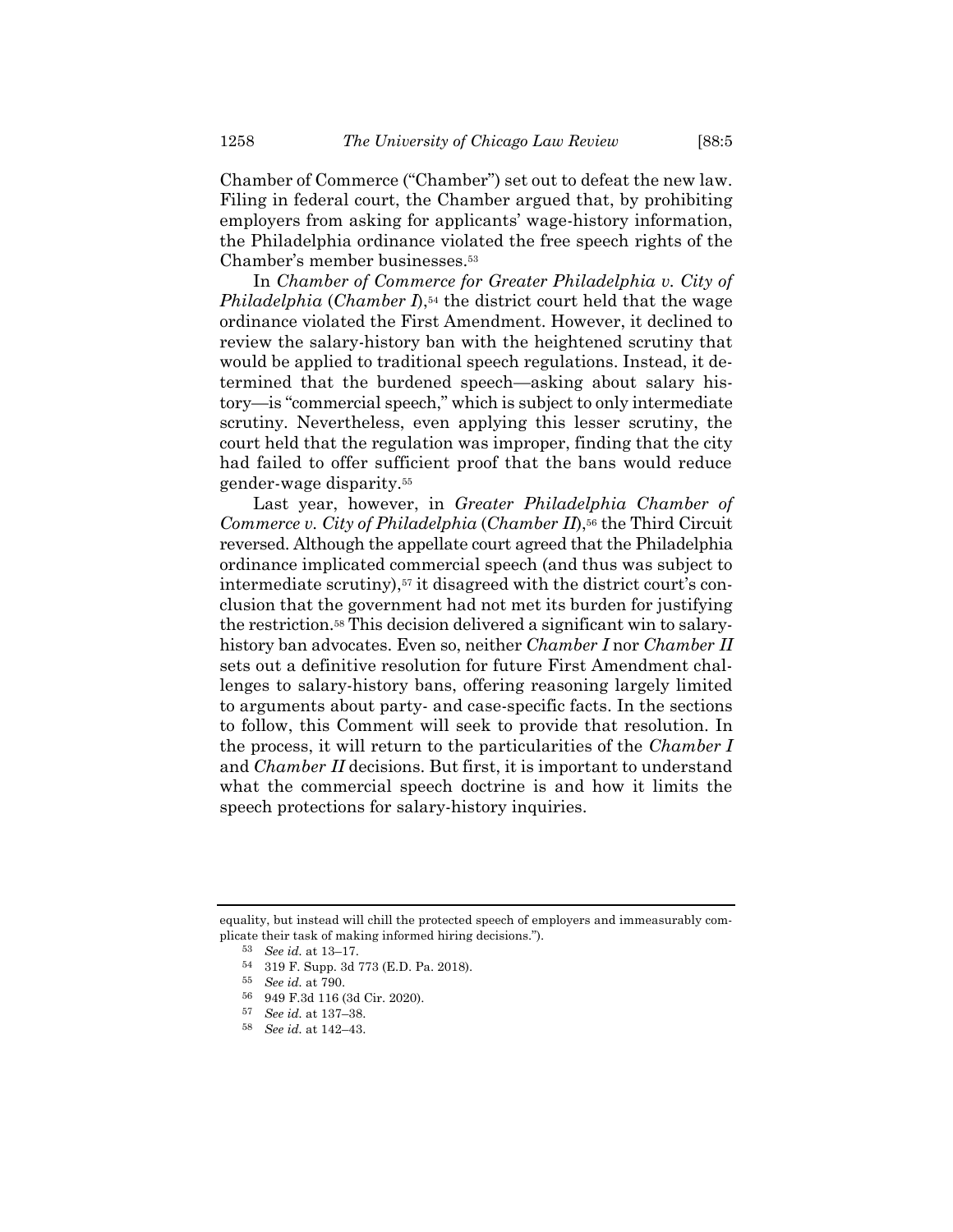#### II. CATEGORIZING COMMERCIAL SPEECH

As alluded to above, one of the points of agreement between the *Chamber I* and *Chamber II* decisions was the determination that the Philadelphia wage ordinance regulated only commercial speech. For the purposes of this Comment, this distinction is a significant one: commercial speech has a unique place in First Amendment jurisprudence in that it receives First Amendment protection but not as much as other forms of protected speech. Thus, in order to later understand the degree to which salaryhistory inquiries are protected by the First Amendment, this Part provides an overview of the doctrine of commercial speech. It begins by discussing the origin of the commercial speech distinction and the intermediate scrutiny test according to which commercial speech regulations are reviewed. It next reviews the body of commercial speech jurisprudence to highlight the often-ambiguous line between commercial and noncommercial speech before assessing whether salary-history inquiries are properly characterized as commercial speech. Once these concepts have been introduced, this Part returns to *Chamber I* and *Chamber II* to understand how courts have, in at least one instance, applied the commercial speech doctrine to salary-history bans. This discussion will set up Part III of this Comment, which evaluates whether salary-history bans, on the whole, can withstand First Amendment scrutiny.

#### A. Emergence of the Commercial Speech Doctrine

<span id="page-12-0"></span>The modern commercial speech doctrine developed out of the 1976 case *Virginia State Board of Pharmacy v. Virginia Citizens Consumer Council, Inc.*<sup>59</sup> In that case, the Supreme Court struck down a Virginia law that prohibited pharmacists from advertising prescription drug prices.<sup>60</sup> In doing so, the Court held that even "speech which does 'no more than propose a commercial transaction'" is protected by the First Amendment.<sup>61</sup> This holding was a marked change from the Court's earlier jurisprudence, which had held—with little explanation—that "the Constitution imposes no  $\Box$  restraint on government as respects purely

<sup>59</sup> 425 U.S. 748 (1976); *see also* Helen Norton, *You Can't Ask (or Say) That: The First Amendment and Civil Rights Restrictions on Decisionmaker Speech*, 11 WM. & MARY BILL RTS. J. 727, 741 (2003).

<sup>60</sup> *See Va. State Bd. of Pharmacy*, 425 U.S. at 750–52, 770.

<sup>61</sup> *Id.* at 762 (quoting Pittsburgh Press Co. v. Pittsburgh Comm'n on Hum. Rels., 413 U.S. 376, 385 (1973)).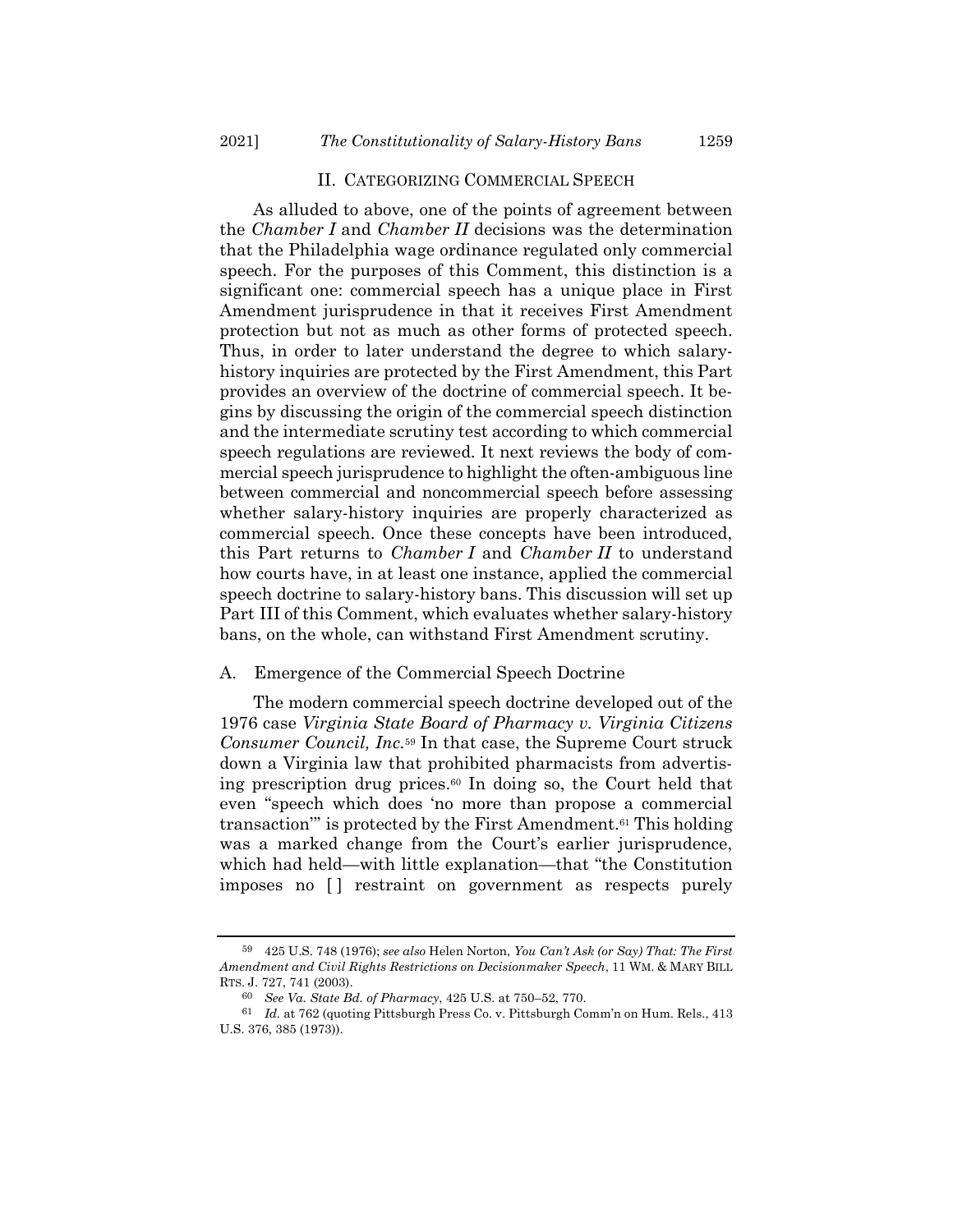<span id="page-13-0"></span>commercial advertising."<sup>62</sup> Despite the Court's decision that commercial speech is protected by the First Amendment, it continued to recognize a distinction between commercial speech and other forms of protected speech.<sup>63</sup> This holding put commercial speech in an awkward middle ground where the Court "afforded commercial speech a limited measure of protection, commensurate with its subordinate position in the scale of First Amendment values, while allowing modes of regulation that might be impermissible in the realm of noncommercial expression."<sup>64</sup> Not long after *Virginia State Board of Pharmacy*, the Court would attempt to define the scope of commercial speech protections by balancing "the nature both of the expression and of the governmental interests served by its regulation."<sup>65</sup>

In *Central Hudson Gas & Electric Corp. v. Public Service Commission of New York*, <sup>66</sup> the Supreme Court developed a multipart test to assess whether a law restricting commercial speech can be upheld. First, a court determines whether the speech is "misleading [or] related to unlawful activity."<sup>67</sup> "The government" may ban forms of communication more likely to deceive the public than to inform it . . . or commercial speech related to illegal activity."<sup>68</sup> But if the speech is neither misleading nor unlawful, then "the government's power is more circumscribed."<sup>69</sup> At this point, the burden switches to the government to assert "a substantial interest to be achieved by restrictions on commercial speech."<sup>70</sup> If the government can articulate a substantial interest, then the court evaluates the law's impact. Specifically, the court asks (1) whether the regulation "directly advances the governmental

<sup>62</sup> Valentine v. Chrestensen, 316 U.S. 52, 54 (1942); *see also* Alex Kozinski & Stuart Banner, *Who's Afraid of Commercial Speech*, 76 VA. L. REV. 627, 627–29 (1990) ("Without citing any cases, without discussing the purposes or values underlying the first amendment, and without even mentioning the first amendment except in stating Chrestensen's contentions, the Court found it clear as day that commercial speech was not protected by the first amendment.").

<sup>63</sup> *See Va. State Bd. of Pharmacy*, 425 U.S. at 771 n.24 ("In concluding that commercial speech enjoys First Amendment protection, we have not held that it is wholly undifferentiable from other forms. There are commonsense differences between speech that does 'no more than propose a commercial transaction' . . . and other varieties." (quoting *Pittsburgh Press Co.*, 413 U.S. at 385)).

<sup>64</sup> Ohralik v. Ohio State Bar Ass'n, 436 U.S. 447, 456 (1978).

<sup>65</sup> Cent. Hudson Gas & Elec. Corp. v. Pub. Serv. Comm'n of N.Y., 447 U.S. 557, 563 (1980).

<sup>66</sup> 447 U.S. 557 (1980).

<sup>67</sup> *See id.* at 564.

<sup>68</sup> *Id.* at 563–64.

<sup>69</sup> *Id.* at 564.

<sup>70</sup> *Id.*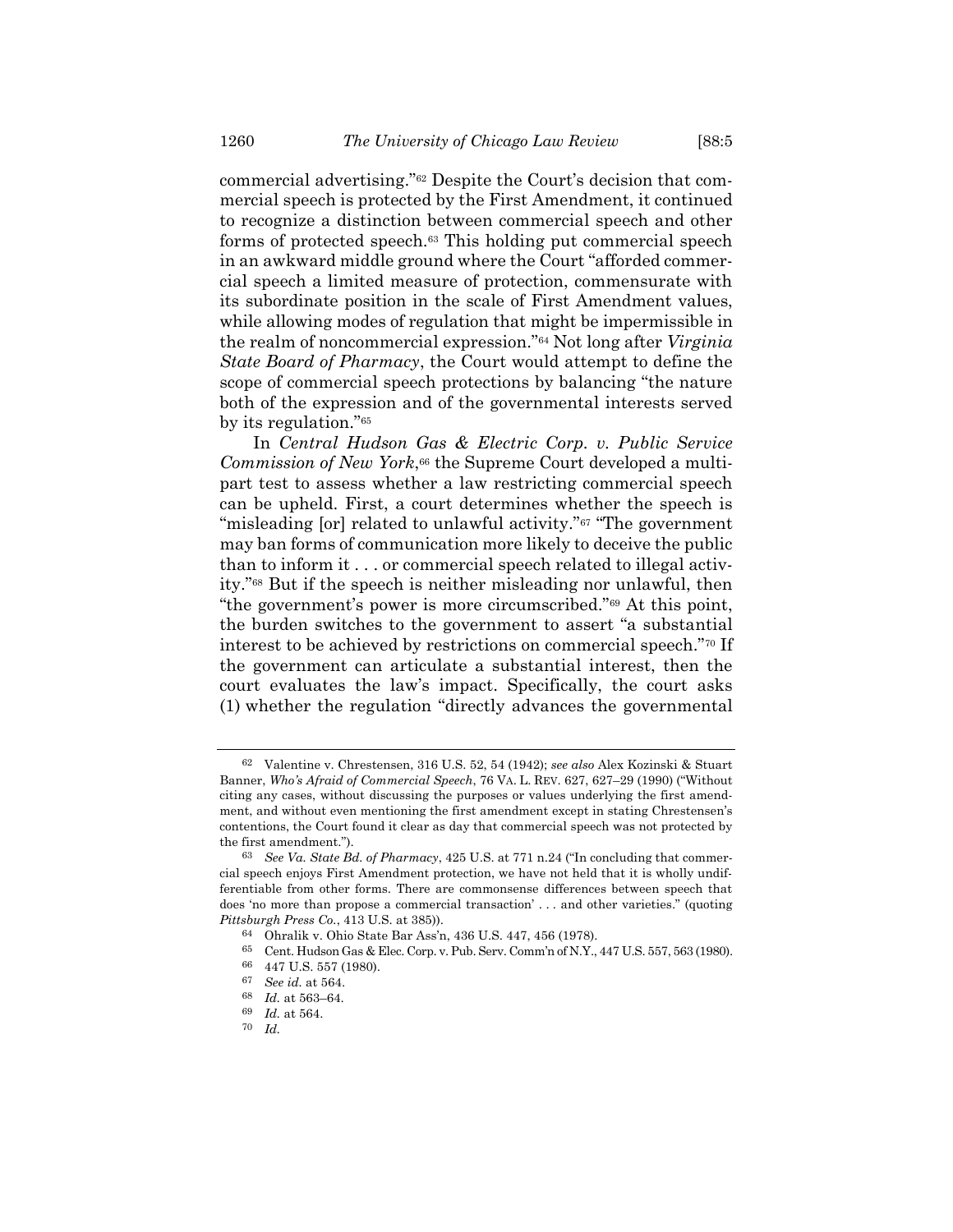interest asserted"<sup>71</sup> and (2) whether it is "not more extensive than [ ] necessary to serve that interest."<sup>72</sup> But before a court can apply the *Central Hudson* test, it must first determine whether the speech interest at issue should be considered within the framework of commercial speech to begin with.

# B. When Speech Is Commercial

Categorizing commercial speech is not always a simple task, and the Court has never drawn a clear line between commercial and noncommercial speech. The Court in *Virginia State Board of Pharmacy* noted that "speech which does 'no more than propose a commercial transaction,'" clearly constitutes commercial speech.<sup>73</sup> Later, the *Central Hudson* Court advanced a broader approach. At issue in *Central Hudson* was a New York regulation that "completely ban[ned] promotional advertising by an electrical utility."<sup>74</sup> The Court, in holding that the promotional advertising was a form of commercial speech, provided two ways to distinguish commercial speech from other protected forms. First, commercial speech is "expression related solely to the economic interests of the speaker and its audience."<sup>75</sup> Second, borrowing language used in *Virginia State Board of Pharmacy*, the Court acknowledged "the 'commonsense' distinction between speech proposing a commercial transaction, which occurs in an area traditionally subject to government regulation, and other varieties of speech." <sup>76</sup> In combination, the *Central Hudson* approach extended the reach of the commercial speech doctrine beyond that which proposed no more than a commercial transaction.

But not all commercial speech can be identified as easily as *Virginia State Board of Pharmacy* and *Central Hudson* seemed to suggest.<sup>77</sup> In the case of *Bolger v. Youngs Drug Products Corp.*, 78 the Court was tasked with determining whether the First Amendment proscribed a law that prohibited the direct mailing

<sup>71</sup> *Central Hudson*, 447 U.S. at 566.

<sup>72</sup> *Id.*

<sup>73</sup> *Va. State Bd. of Pharmacy*, 425 U.S. at 762 (quoting *Pittsburgh Press Co.*, 413 U.S. at 385).

<sup>74</sup> *Central Hudson*, 447 U.S. at 558.

<sup>75</sup> *Id.* at 561.

<sup>76</sup> *Id.* at 562 (quoting *Ohralik*, 436 U.S. at 455–56).

<sup>77</sup> *See* Zauderer v. Off. of Disciplinary Couns., 471 U.S. 626, 637 (1985) ("More subject to doubt, perhaps, are the precise bounds of the category of expression that may be termed commercial speech.").

<sup>78</sup> 463 U.S. 60 (1983).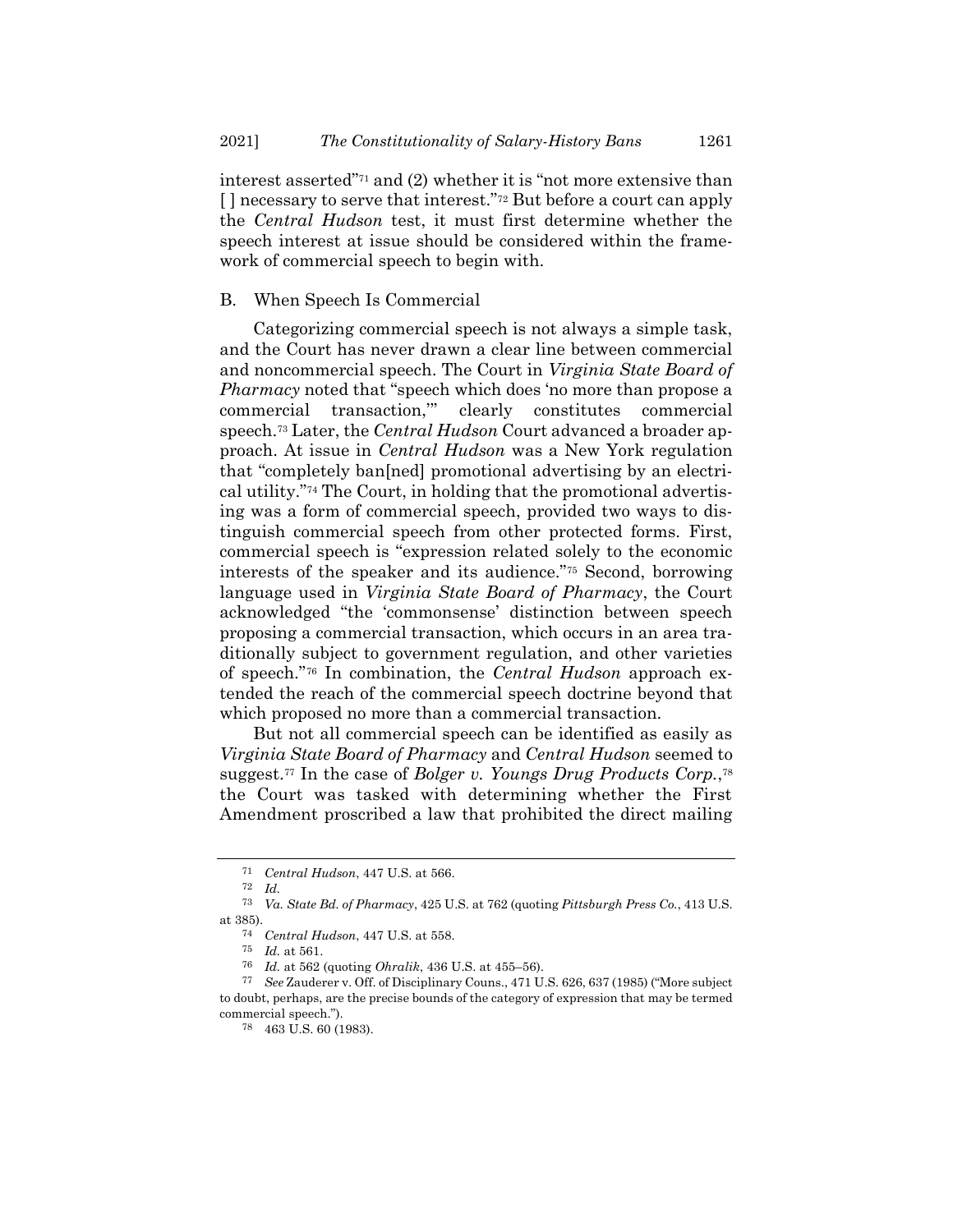of unsolicited contraceptive advertising.<sup>79</sup> The plaintiff, a manufacturer and distributor of contraceptives, sought to mail to the general public three types of materials: "flyers promoting a large variety of products available at a drugstore, including prophylactics"; "flyers exclusively or substantially devoted to promoting prophylactics"; and "informational pamphlets discussing the desirability and availability of prophylactics." <sup>80</sup> The Court noted that the advertising pamphlets at issue in the case fell within the "no more than propose a commercial transaction" language, but it found that this distinction was inadequate for the informational pamphlets.<sup>81</sup> Instead, the Court identified three characteristics of these pamphlets: that they (1) contained advertisements, (2) referenced a specific product, and (3) had an economic motivation. Though any of these factors individually might not be sufficient to render the materials to be commercial speech, the Court found that the presence of all three of these factors "provide[d] strong support for the ... conclusion that the informational pamphlets [were] properly characterized as commercial speech."<sup>82</sup>

Ten years after *Bolger*, in *City of Cincinnati v. Discovery Network, Inc.*, <sup>83</sup> the Court once again faced the "difficulty of drawing bright lines that [ ] clearly cabin commercial speech in a distinct category," and it once again failed to draw those lines.<sup>84</sup> Rejecting the *Central Hudson* approach that would apply the commercial speech distinction to a "somewhat larger category of . . . 'expression related solely to the economic interests of the speaker and its audience,'" the Court endorsed a notion that the "core" commercial speech is that which proposes no more than a commercial transaction.<sup>85</sup> But the Court offered little guidance for how to identify this speech in practice. In part, it appeared to adopt *Bolger*'s approach: that for "close[ ] question[s]," commercial speech should be identified by carefully examining the commercial nature of the particular speech interest.<sup>86</sup> But it also showed some inclination to adopt a narrow approach that would take into account only whether there was a proposal of a

<sup>79</sup> *See id.* at 61.

<sup>80</sup> *Id.* at 62.

<sup>81</sup> *Id.* at 66 (quoting *Va. State Bd. of Pharmacy*, 425 U.S. at 762).

<sup>82</sup> *Id.* at 67.

<sup>83</sup> 507 U.S. 410 (1993).

<sup>84</sup> *Id.* at 419.

<sup>85</sup> *Id.* at 422–23 (quoting *Central Hudson*, 447 U.S. at 561).

<sup>86</sup> *See id.* (citing *Bolger*, 463 U.S. at 66–67).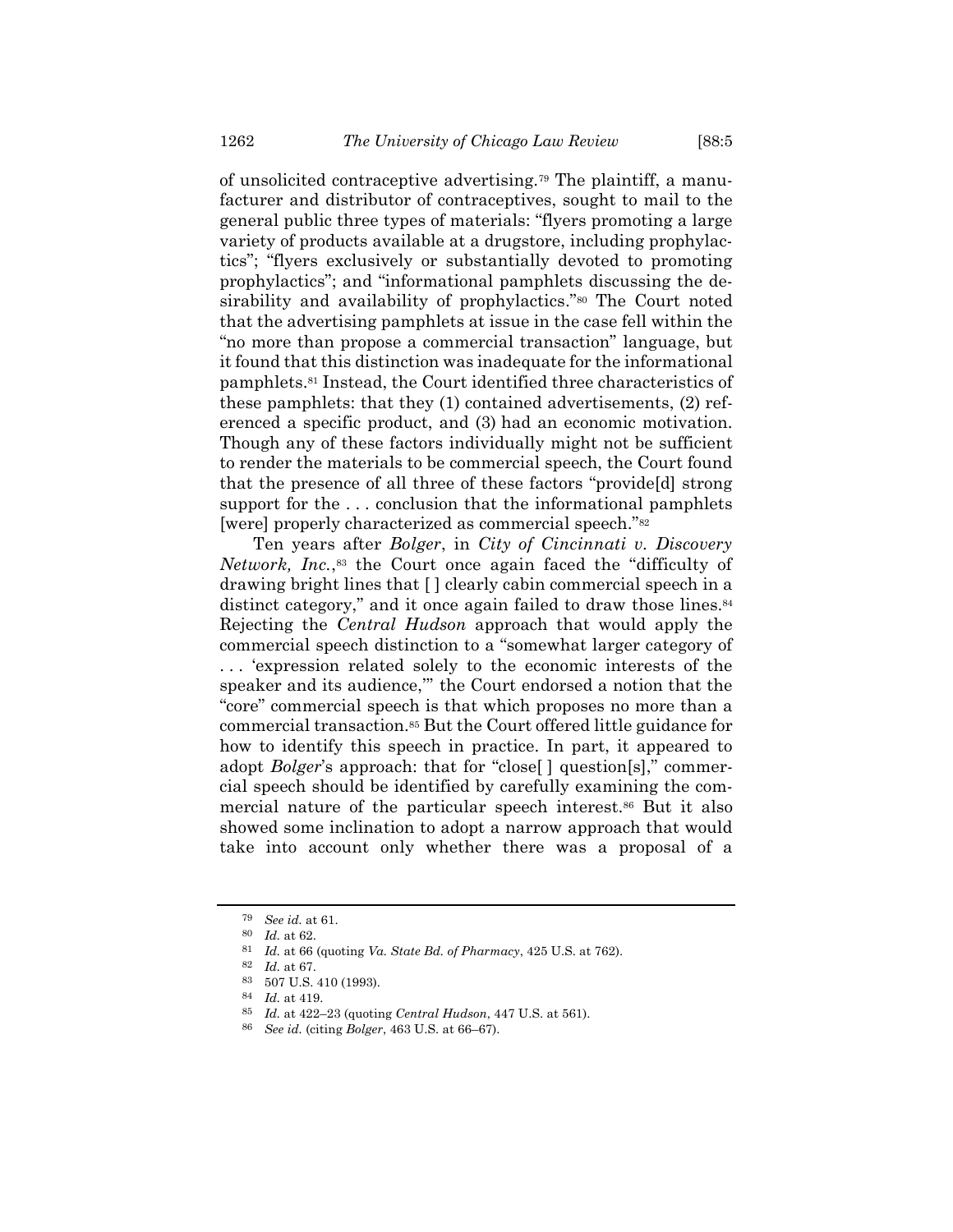commercial transaction.<sup>87</sup> Ultimately, however, the Court declined to definitively resolve the ambiguity in the commercial speech definition, emphasizing instead that "[t]here is no doubt a 'commonsense' basis for distinguishing between" what is and is not "core" commercial speech.<sup>88</sup> "[T]he difference," it noted, "is a matter of degree."<sup>89</sup>

As the foregoing demonstrates, the Court has left much to be desired in the search for a clear definition of commercial speech. As a baseline, the Court has identified that the "core" of commercial speech is that which "does 'no more than propose a commercial transaction.'" <sup>90</sup> But the Supreme Court has, in large part, left it to the lower courts to identify commercial speech using their common sense.<sup>91</sup> And "[b]ecause of the difficulty of drawing clear lines between commercial and non-commercial speech," courts will typically make the distinction either by taking a "fact-driven" approach—using the *Bolger* factors as a guideline—or by analogical reasoning. <sup>92</sup> As the next Section will discuss, salary-history inquiries are best understood as a form of commercial speech, regardless of whether a court takes a fact-driven approach or relies on analogous cases.

<sup>87</sup> *Id.* at 423 (citing Bd. of Trs. of State Univ. of N.Y. v. Fox, 492 U.S. 469, 473–474 (1989)); *see also Zauderer*, 471 U.S. at 637 ("Our commercial speech doctrine rests heavily on 'the "common-sense" distinction between speech proposing a commercial transaction . . . and other varieties of speech.'" (quoting *Ohralik*, 436 U.S. at 455–56)).

<sup>88</sup> *Discovery Network*, 507 U.S. at 423.

<sup>89</sup> *Id.*

<sup>90</sup> *Va. State Bd. of Pharmacy*, 425 U.S. at 762 (quoting *Pittsburgh Press Co.*, 413 U.S. at 385); *see also* Erin Bernstein & Theresa J. Lee, *Where the Consumer Is the Commodity: The Difficulty with the Current Definition of Commercial Speech*, 2013 MICH. ST. L. REV. 39, 55–61 (describing the definitional challenges with the commercial speech doctrine).

<sup>91</sup> *See* Ariix, LLC v. NutriSearch Corp., 985 F.3d 1107, 1115 (9th Cir. 2021) ("Commercial speech is 'usually defined as speech that does no more than propose a commercial transaction.' . . . Courts view 'this definition [as] just a starting point,' however, and instead try to give effect to 'a "common-sense distinction" between commercial speech and other varieties of speech.'") (first quoting United States v. United Foods, Inc., 533 U.S. 405, 409 (2001); and then quoting Jordan v. Jewel Food Stores, Inc., 743 F.3d 509, 516 (7th Cir. 2014)).

<sup>92</sup> *Id.* at 1115–20 (quoting First Resort, Inc. v. Herrera, 860 F.3d 1263, 1272 (9th Cir. 2017) (applying the *Bolger* factors); *see also, e.g.*, N.Y. State Ass'n of Realtors, Inc. v. Shaffer, 27 F.3d 834, 840–41 (2d Cir. 1994) (reasoning that a geographically limited nonsolicitation statute is "properly classified as commercial" because "[o]ther courts that have considered similar restrictions have concluded that the solicitation of homeowners by realtors seeking the right to list and sell residential real estate 'is primarily aimed at proposing a commercial transaction'" (quoting Curtis v. Thompson, 840 F.2d 1291, 1297 (7th Cir. 1988) (collecting cases)).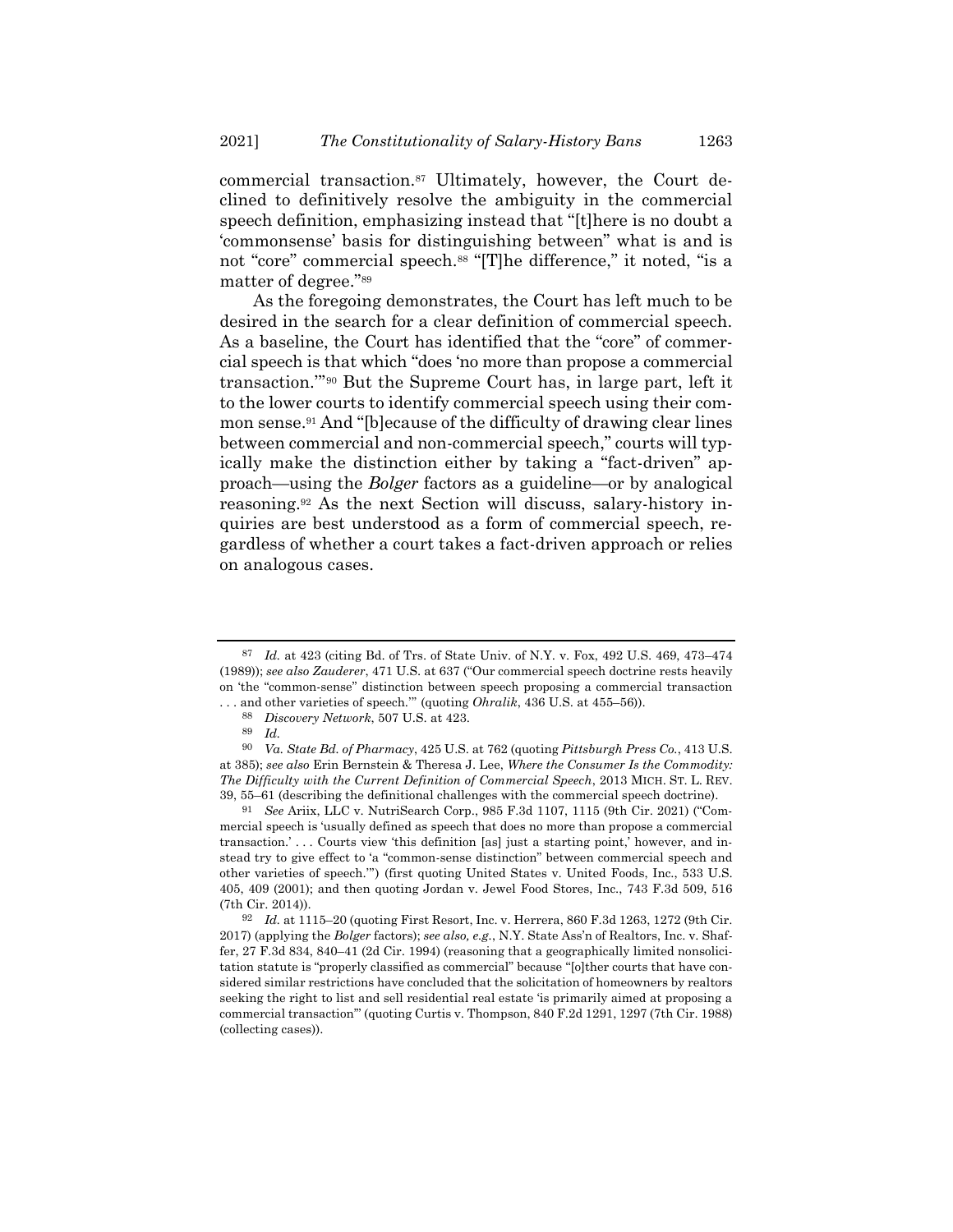# C. Casting Salary-History Inquiries as Commercial Speech

Even though the Supreme Court has yet to announce whether speech in the context of an employment interview is commercial speech,<sup>93</sup> it is highly likely that a court would review salary-history bans under the commercial speech framework. As a starting point, the transactional nature of an employment interview and wage negotiation should be sufficient to tip the scale in favor of scrutinizing these inquiries under the commercial speech standard. The purpose of a typical job interview is to negotiate the commercial exchange of labor. Although there may be some complexity added when these interactions are intertwined with other forms of protected speech—like political or religious expressions—when they are not, there is strong support for the conclusion that employment interviews, transactions, and other recruitment-related speech are properly characterized as commercial speech.<sup>94</sup>

Moreover, as *Chamber I* and *Chamber II* indicate, courts will likely maintain this understanding of commercial speech in the context of salary-history bans. Despite the Chamber's attempt to convince the court that salary-history inquiries are not commercial speech, both the district and appellate courts disagreed with this argument. <sup>95</sup> In accordance with the reasoning described above, the *Chamber I* court noted that "[The Philadelphia ordinance] prohibits Philadelphia-based employers from asking potential hires about their previous wage history. . . . in the context of a job application or job interview, both of which propose a commercial transaction."<sup>96</sup> The *Chamber II* court agreed with this conclusion in full.<sup>97</sup> And, despite lacking a directly analogous case, neither court spent a considerable amount of time grappling with the question of whether the commercial speech doctrine applied, lending further support to the idea that a future court, when applying common sense, would come to the same conclusion.

<sup>93</sup> *See* Lester-Abdalla, *supra* note [4,](#page-2-1) at 706.

<sup>94</sup> *See* Helen Norton, *Truth and Lies in the Workplace: Employer Speech and the First Amendment*, 101 MINN. L. REV. 31, 47–49 (2016); Norton, *supra* note [59,](#page-12-0) at 727; *see also* Valle Del Sol Inc. v. Whiting, 709 F.3d 808, 819 (9th Cir. 2013) ("The act of soliciting work as a day laborer may communicate a political message, but the primary purpose of the communication is to advertise a laborer's availability for work and to negotiate the terms of such work.").

<sup>95</sup> *See Chamber I*, 319 F. Supp. 3d at 782; *Chamber II*, 949 F.3d at 136–37.

<sup>96</sup> *Chamber I*, 319 F. Supp. 3d at 783.

<sup>97</sup> *Chamber II*, 949 F.3d at 137.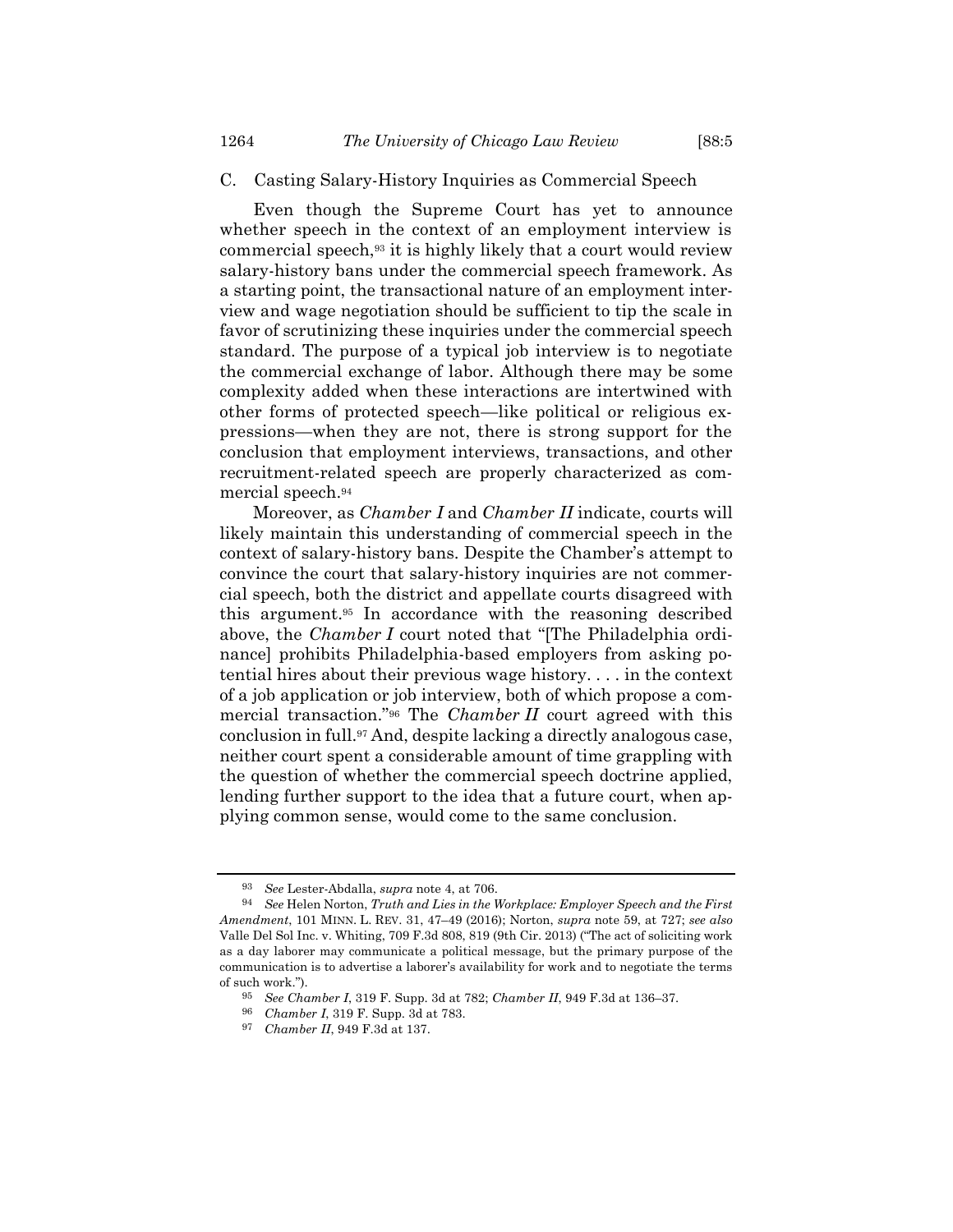Thus, while the boundary between commercial and noncommercial speech is often ambiguous—arguably "a distinction [ ] with no basis in the Constitution, with no justification in the real world, and that must often be applied arbitrarily in any but the easiest cases"98—courts continue to make this distinction. For salary-history bans, it is clear that courts have understood—and likely will continue to understand—that salary-history inquiries are a transactionally motivated form of speech. Therefore, despite ambiguity in the doctrine, this Comment will continue on the sound assumption that salary-history bans are properly analyzed under the commercial speech framework.

# III. CAN SALARY-HISTORY BANS SURVIVE *CENTRAL HUDSON*?

Once speech has been categorized as commercial, it becomes subject to the intermediate scrutiny test articulated in *Central Hudson*. As noted in Part II.A, the *Central Hudson* test has four factors. First, a court must determine whether the speech is misleading or pertains to unlawful activity.<sup>99</sup> In the case of a salaryhistory inquiry, that is clearly not an issue. Outside the context of any regulated employment matters, there is surely nothing unlawful or misleading about asking a person for their prior pay.<sup>100</sup> Second, the court asks whether the government has asserted a substantial interest underlying the regulation.<sup>101</sup> Here, again, a state or locality would have no trouble demonstrating this factor—the government interest in reducing wage disparity is undoubtedly compelling enough to carry this burden.<sup>102</sup> Unfortunately, at this point, the easy questions have been answered. For commercial speech that is not misleading, coercive, or unlawful, once the government has demonstrated a compelling reason for a speech regulation, the court is tasked with evaluating, third, whether the government has "demonstrate[d] that the challenged

<sup>98</sup> Kozinski & Banner, *supra* note [62,](#page-13-0) at 648.

<sup>99</sup> *See Central Hudson*, 447 U.S. at 563–64 ("The government may ban forms of communication more likely to deceive the public than to inform it or commercial speech related to illegal activity." (citations omitted)).

<sup>100</sup> This presumes that the EPA does not prohibit such inquiries, but that question is not the subject of this Comment. *See infra* Part III.A.

<sup>101</sup> *See Central Hudson*, 447 U.S. at 566.

<sup>102</sup> *See* Roberts v. U.S. Jaycees, 468 U.S. 609, 623 (1984) (ruling that Minnesota's "compelling interest in eradicating [gender] discrimination" justified an infringement on the right to associate). This point is also acknowledged in *Chamber I*, in which "[t]he parties agree[d] that the City has a substantial interest in promoting wage equity and reducing discriminatory wage disparities." 319 F. Supp. 3d at 787.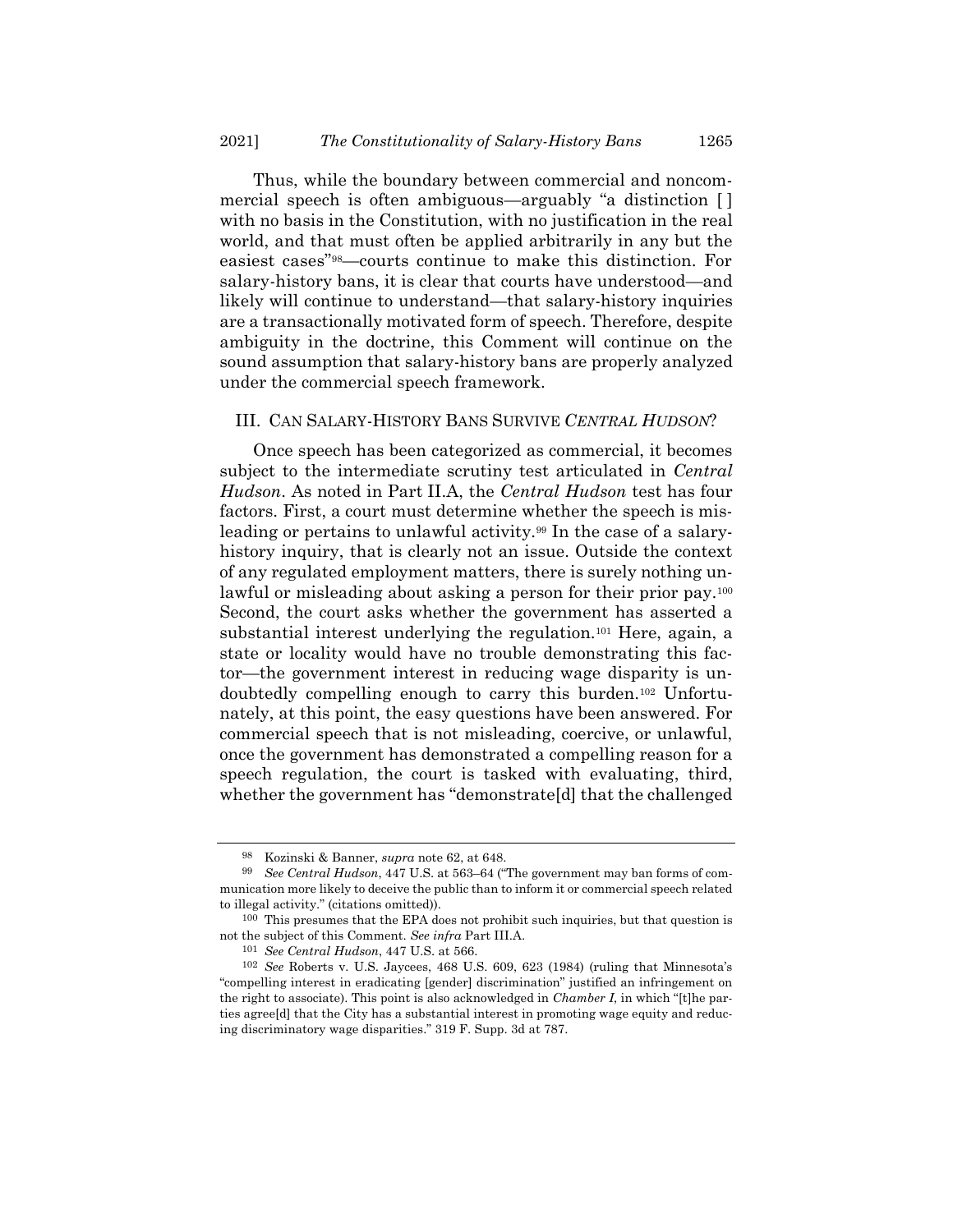regulation 'advances the Government's interest in a direct and material way'" <sup>103</sup> and, fourth, whether there is a "narrow tailoring of the challenged regulation to the asserted interest."<sup>104</sup>

With the standard in mind, it is useful to return a final time to the *Chamber I* and *Chamber II* decisions. As an initial matter, neither case put the first two *Central Hudson* factors into serious contention.<sup>105</sup> Rather, the primary line of disagreement between the courts in *Chamber I* and *Chamber II* pertained to the third *Central Hudson* factor. Specifically, *Chamber I* concluded that that the government had failed to show that the salary-history ban would directly advance the city's interest in reducing genderwage inequality.<sup>106</sup> The lower court argued that the government had presented only "unsubstantiated conclusions."<sup>107</sup> Although the court did not doubt the credentials of the witnesses who testified to the effect of the salary-history ban, it found that the experts' conclusions were "mostly conjectural in nature" and that they had failed to provide "any study, data, statistics, report, or any other evidence to support the proposition that initially depressed wages reflect discrimination."<sup>108</sup> The appellate court disagreed. The *Chamber II* court concluded that the city had presented sufficient data to prove its point<sup>109</sup> and that, even if it hadn't, the city did not need to empirically demonstrate the efficacy of the ordinance;<sup>110</sup> it was sufficient that the city had "made a reasonable judgment that a wage-history ban would further the [ ] goal of closing the gap."<sup>111</sup> Notice, however, that the conflict between the two courts was largely driven by an evidentiary disagreement. Thus, while these decisions do well to frame the arguments that future courts might need to consider, their reasoning is easily cabined to the facts of the case, leaving the broader constitutionality of these laws unsettled.

<sup>103</sup> Fla. Bar v. Went For It, Inc., 515 U.S. 618, 625 (quoting Rubin v. Coors Brewing Co., 514 U.S. 476, 487 (1995) (internal quotation marks omitted)).

<sup>104</sup> Greater New Orleans Broad. Ass'n, Inc. v. United States, 527 U.S. 173, 188 (1999). 105 *See Chamber I*, 319 F. Supp. 3d at 787. Although Philadelphia argued that the wage inquiries were unlawful under the second *Central Hudson* factor, both courts quickly dismissed that argument. *See Chamber II*, 949 F.3d at 142.

<sup>106</sup> *Chamber I*, 319 F. Supp. 3d at 800.

<sup>107</sup> *Id.* at 797.

<sup>108</sup> *Id.*

<sup>109</sup> *See Chamber II*, 949 F.3d at 149.

<sup>110</sup> *See id.*

<sup>111</sup> *Id.* at 143. Though dicta, this willingness to defer to the city's judgment is consistent with an analysis of novel commercial speech regulations for which substantial evidence might not be available. *See infra* not[e 133](#page-24-0) and accompanying text.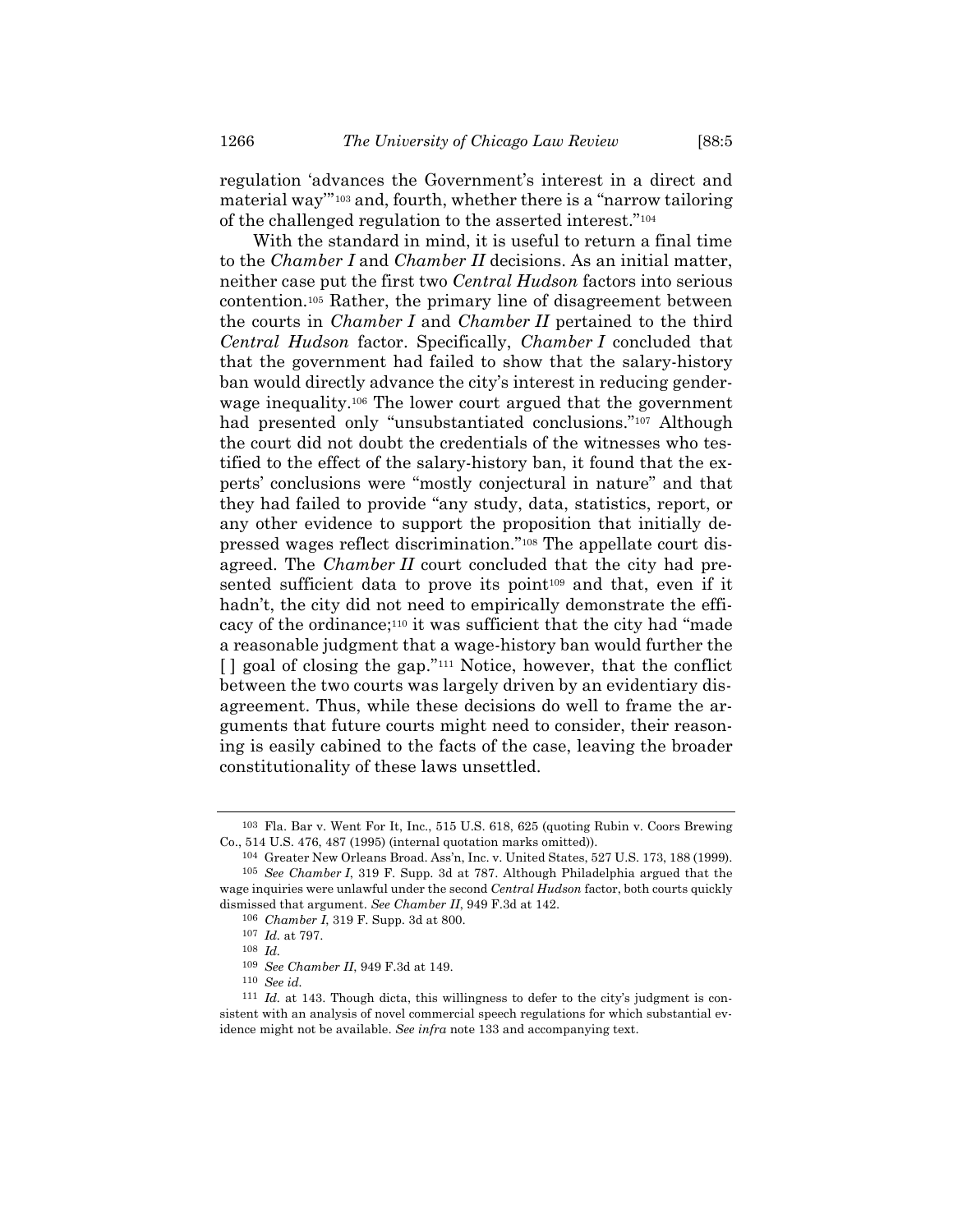Accordingly, the main contribution that this Comment seeks to provide is a universal discussion about how future courts should apply the direct advancement prong when evaluating challenges to salary-history bans. That discussion will occur in Part III.B–D, but first, it is worth a short digression to review the fourth *Central Hudson* factor: whether salary-history bans, if they do directly advance the government interest, are narrowly tailored in doing so. Consistent with the discussion below, the *Chamber II* court found that the Philadelphia ordinance satisfied this factor because "[t]he Ordinance simply seeks to insulate any discriminatory impact of prior salary levels on subsequent wages," without otherwise restricting employers' ability to obtain information about applicants.<sup>112</sup>

## A. The Narrowly Tailored Prong

The fourth prong of the *Central Hudson* test requires courts to determine whether a government regulation is narrowly tailored to serve a substantial government interest. This prong is not the primary focus of this Comment; however, as it is a necessary hurdle to demonstrate the constitutionality of a salary-history ban, it cannot be ignored. Indeed, opponents to salary-history bans might argue that these laws are not narrowly tailored because they sweep in potentially legitimate questions about salary history.<sup>113</sup>

As other authors have concluded, it is improbable that the government would fail to satisfy the narrowly tailored requirement.<sup>114</sup> First, as will be discussed in Part III.B, salary-history bans are not enacted to target discriminatory intent, but rather to eradicate the discriminatory effect of wage history. In this regard, all salary-history information falls within the scope of the government's interest.<sup>115</sup> Second, in light of the goal of closing the

<sup>112</sup> *Chamber II*, 949 F.3d at 154–55.

<sup>113</sup> *See* Reply Brief for Appellee at 22–25, *Chamber II*, 949 F.3d 116 (3d Cir. 2020) (No. 18-2175).

<sup>114</sup> *See* Lester-Abdalla, *supra* note [4,](#page-2-1) at 728–32.

<sup>115</sup> The *Chamber II* court considered, but ultimately disregarded, an argument that the Philadelphia salary-history ban is overbroad because it also applies to male applicants. *See* 949 F.3d at 155 ("Aside from the clear equal protection implications. . . . a system that perpetuates higher salaries for men based on their higher salary histories is no better than one that perpetuates lower salaries for women and minorities based on their lower salary histories."). Other courts would likely come to the same conclusion. *See Went For It*, 515 U.S. at 632–33 (rejecting an overbreadth argument against a Florida law—designed to protect especially vulnerable accident victims from legal solicitation—even though the law did not "distinguish between victims in terms of the severity of their injuries").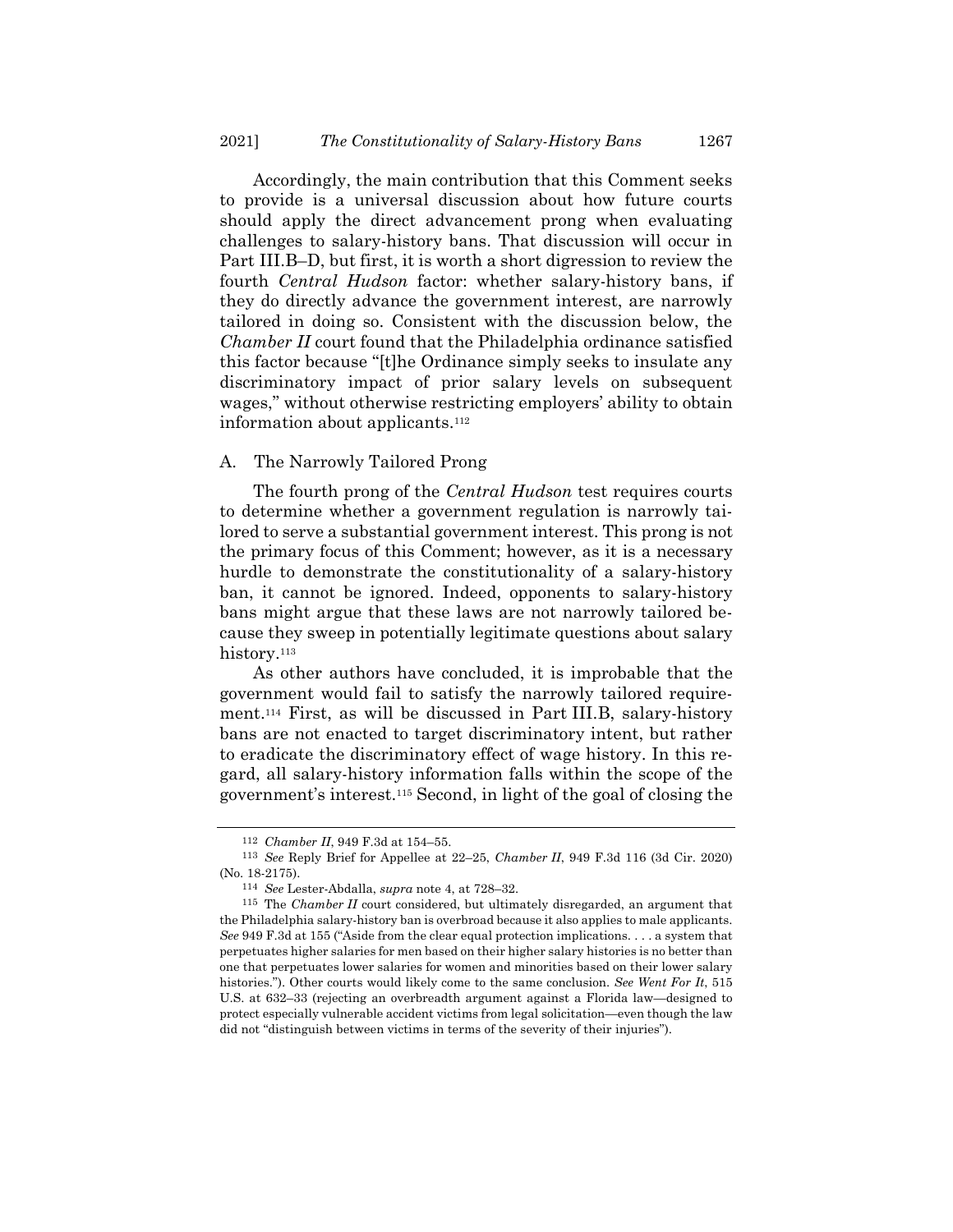wage gap, the bans prevent only one specific question in the employment process.<sup>116</sup> To that end, the bans have no impact on the accessibility of any information other than the wage history that legislatures have sought to neutralize. Even under this limitation, employers are still free to ask about salary preferences, and candidates are still largely able to voluntarily disclose their own wage histories.<sup>117</sup> Therefore, salary-history bans do not "seek[ ] to prevent [the information's] dissemination completely."<sup>118</sup> For these reasons, salary-history bans are narrowly designed to remove tainted salary-history information from the employment process without impeding an employer's ability to obtain otherwise necessary information from applicants.

With this prong established, this Comment now shifts its focus to its primary argument that salary-history bans, as a whole, directly advance the government interest in closing the genderwage gap. In the next three Sections, this Comment will first introduce and describe the standard for direct and material advancement. Next, it will revisit the EPA circuit split discussed in Part I.A. In doing so, it will seek to explain why—despite clear disagreement about the discriminatory nature of salary-history inquiries—courts should take a uniform, effects-based approach when analyzing the constitutionality of salary-history bans. Finally, it provides a comprehensive review of the direct advancement prong as it applies to salary-history bans, ultimately concluding that the bans should withstand First Amendment scrutiny under *Central Hudson*.

#### B. The Standard for Direct and Material Advancement

Although *Central Hudson* laid the foundation for what would become the rigorous four-part test described above, the decision

<sup>116</sup> *See* Lester-Abdalla, *supra* note [4,](#page-2-1) at 728–29.

<sup>117</sup> Here, it is worth noting again that some bans, like the one in Illinois, do not permit employers to rely on voluntarily disclosed salary-history information. *See supra* Part I.B. This feature is likely not detrimental to the constitutionality of such laws, but it may factor into a court's analysis. *See Chamber II*, 949 F.3d at 154–56 (reasoning that voluntary disclosure supports a judgment that the Philadelphia salary-history ban is narrowly tailored, but focusing primarily on the fact that the ban "leav[es] employers free to ask a wide range of other questions" and "does not prohibit employers from obtaining market salary information from other sources").

<sup>118</sup> Lester-Abdalla, *supra* not[e 4,](#page-2-1) at 729 (alterations in original) (quoting *Va. State Bd. of Pharmacy*, 425 U.S. at 771). This makes salary-history bans even less restrictive than other—presumably constitutional—laws that "prohibit[ ] queries soliciting information about applicants' disability status, sexual orientation, marital status, or other protected characteristics." Norton, *supra* note [59,](#page-12-0) at 727.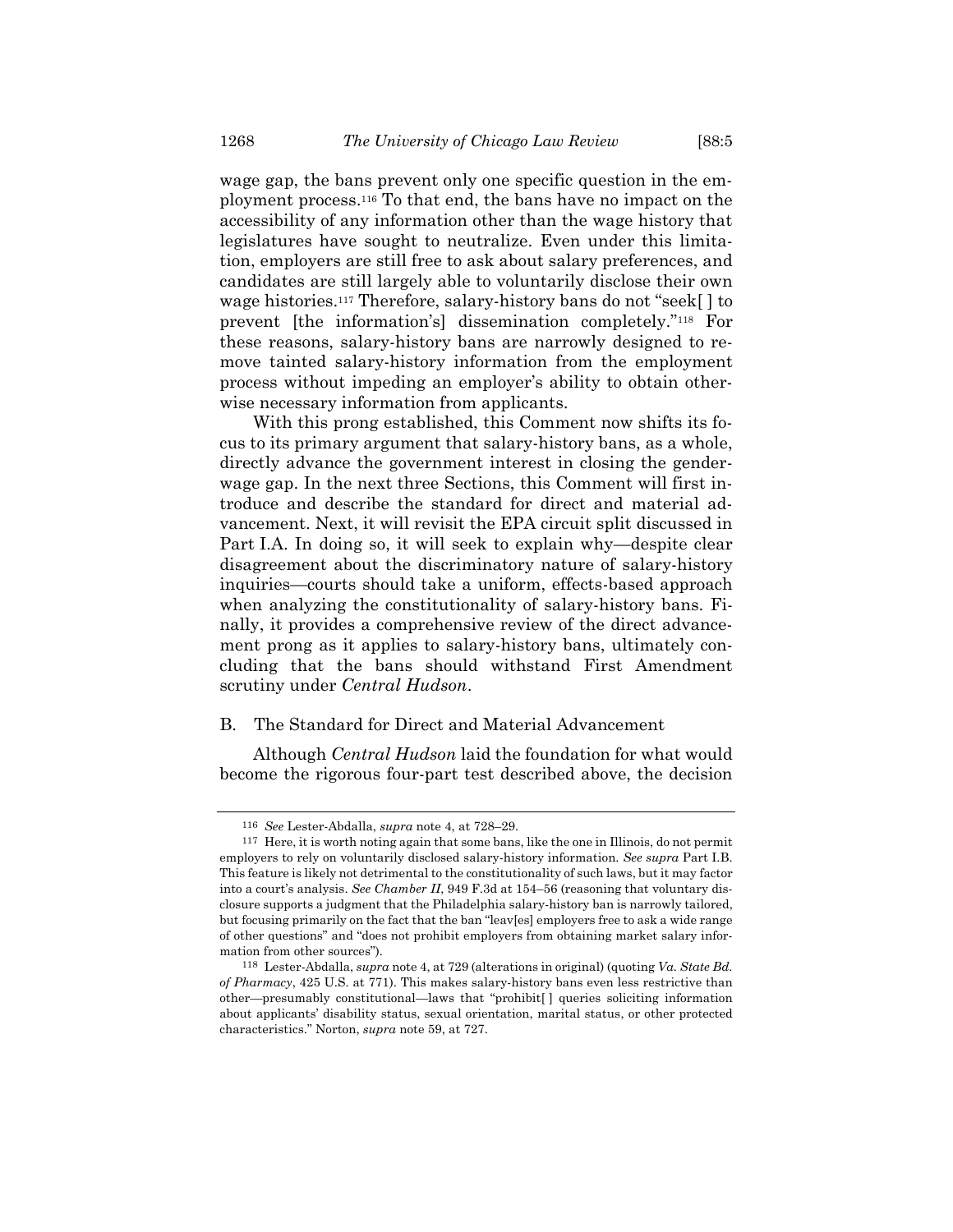only briefly addressed the requirement that a government regulation must directly advance the stated substantial interest. The Court cited only two cases to establish that it had previously "declined to uphold regulations that only indirectly advance the state interest involved."<sup>119</sup> The *Central Hudson* Court also spent little time applying this criterion to the facts of the case, devoting fewer than two hundred words to the matter before finding that the ban on the promotion of electrical utilities directly advanced the government interest in energy conservation. Even though the Court thought that the ban's impact was "highly speculative," it was satisfied by the fact that "[t]here is an immediate connection between advertising and demand for electricity."<sup>120</sup> Therefore, while this factor is clearly a critical component for evaluating a regulation affecting commercial speech, *Central Hudson* left a tremendous amount of ambiguity about what it takes for the government to satisfy its burden.

The next development in the commercial speech doctrine came in the 1993 *Edenfield v. Fane*<sup>121</sup> decision. This case centered on a Florida Board of Accountancy rule that "provide[d] that a CPA 'shall not by any direct, in-person, uninvited solicitation solicit an engagement to perform public accounting services . . . where the engagement would be for a person or entity not already a client of [the CPA], unless such person or entity has invited such a communication.'" <sup>122</sup> Here, unlike in *Central Hudson*, the Court spent a considerable amount of time grappling with whether the government had sufficiently justified the regulation. The Court recognized that the Board of Accountancy had asserted a substantial interest—"protecting consumers from fraud or overreaching by CPA's. . . . [and] maintain[ing] both the fact and appearance of CPA independence in auditing a business and attesting to its financial statements."<sup>123</sup> But the Court was unconvinced that the rule "advance[d] its asserted interests in any direct and material way."<sup>124</sup>

<sup>119</sup> *See Central Hudson*, 447 U.S. at 564 ("The Court noted in *Virginia State Board* that '[t]he advertising ban does not directly affect professional standards. . . .' In *Bates*, the Court overturned an advertising prohibition that was designed to protect the 'quality' of a lawyer's work. 'Restraints on advertising . . . are an ineffective way of deterring shoddy work.'" (first quoting *Va. State Bd. of Pharmacy*, 425 U.S. at 769; and then quoting Bates v. State Bar of Ariz., 433 U.S. 350, 378 (1977))).

<sup>120</sup> *Id.* at 569.

<sup>121</sup> 507 U.S. 761 (1993).

<sup>122</sup> *Id.* at 763–64 (second alteration in original) (quoting FLA. ADMIN. CODE r. 21A-24.002(2)(c) (1992)).

<sup>123</sup> *Id.* at 768.

<sup>124</sup> *Id.* at 771.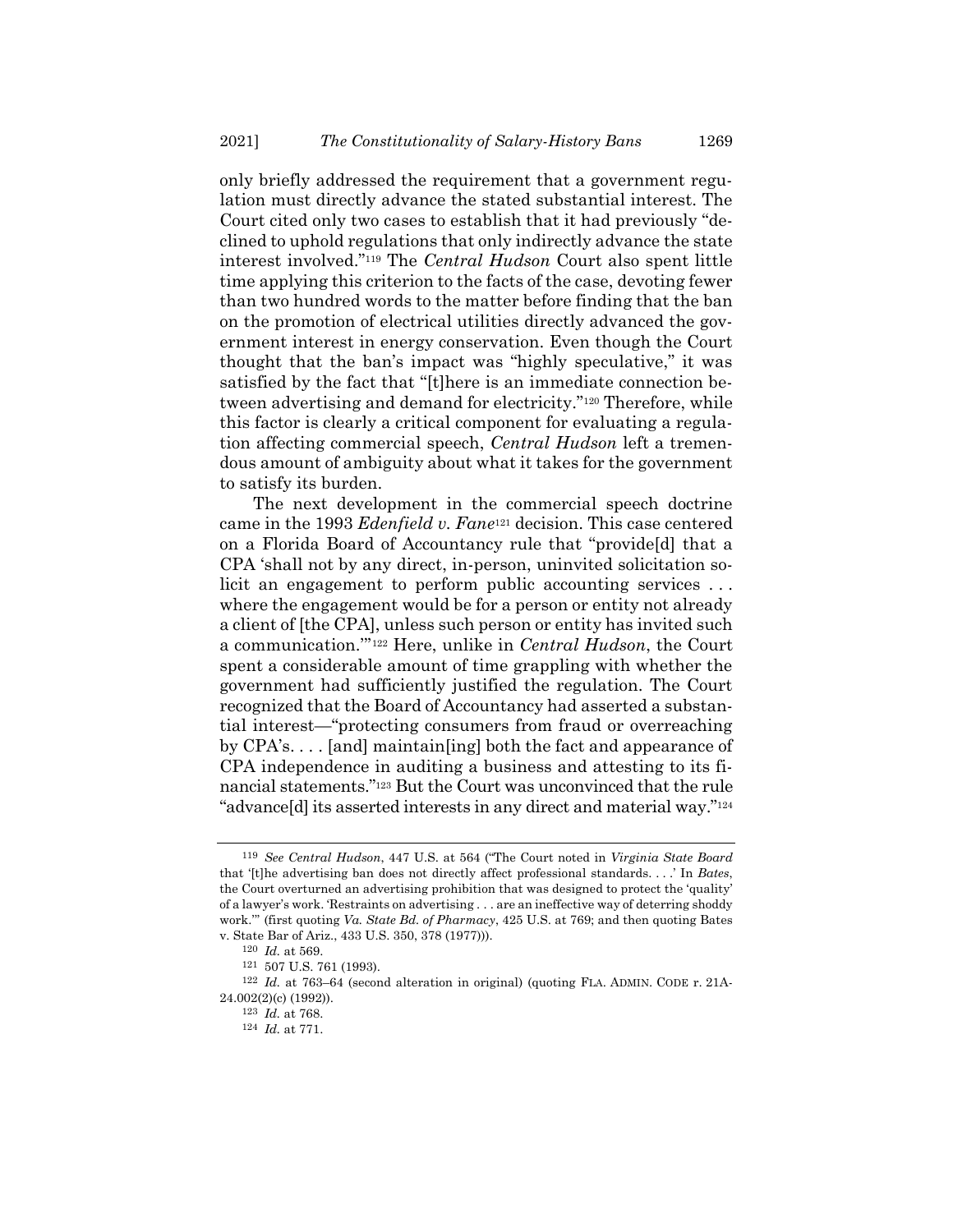The Court did not state its intent behind adding the term "and material" to the test. However, its inclusion certainly seems to suggest a heightened burden on the government to demonstrate not only that its regulation is targeted to advance the specific interest it asserts<sup>125</sup> but also that it has a significant effect in achieving that objective.<sup>126</sup> To that end, the Court made a point to emphasize that the Board of Accountancy had "present[ed] no studies that suggest personal solicitation of prospective business clients by CPA's creates [ ] dangers of fraud, overreaching, or compromised independence," nor did it "disclose any anecdotal evidence, either from Florida or another State, that validates the Board's suppositions."<sup>127</sup> Clearly, under *Central Hudson* and *Edenfield*, direct and material advancement cannot be shown without at least some empirical or anecdotal evidence. This, however, leaves unanswered the question of what would be sufficient.

While the Court has never explicitly stated the government's evidentiary burden, over the course of numerous opinions, it has dropped enough breadcrumbs to identify the standard. As a baseline, the government does not necessarily need to supply empirical data "accompanied by a surfeit of background information";<sup>128</sup> it is possible to show direct advancement "based solely on history, consensus, and 'simple common sense.'" <sup>129</sup> However, anecdotal evidence is not sufficient to save an irrational regulatory scheme.<sup>130</sup> For example, a regulation can easily fail if it is "so pierced by exemptions and inconsistencies that the Government cannot hope to exonerate it."<sup>131</sup> Additionally, as *Edenfield* makes clear, the government must present at least some evidence to support the conclusion that a regulation is directly and materially advancing the stated interest.<sup>132</sup> Finally, the more evidence that the

<sup>125</sup> *See Central Hudson*, 447 U.S. at 569 (finding that "conditional and remote eventualities" cannot directly advance the government interest).

<sup>126</sup> *See* Lars Noah & Barbara A. Noah, *Liberating Commercial Speech: Product Labeling Controls and the First Amendment*, 47 FLA. L. REV. 63, 80–81 (1995); *see also* 44 Liquormart, Inc. v. Rhode Island, 517 U.S. 484, 505 (1996) ("[W]e cannot agree with the assertion that the price advertising ban will *significantly* advance the State's interest in promoting temperance." (emphasis added)).

<sup>127</sup> *Edenfield*, 507 U.S. at 771.

<sup>128</sup> *Went For It*, 515 U.S. at 628.

<sup>129</sup> *Id.* (quoting Burson v. Freeman, 504 U.S. 191, 211 (1992)).

<sup>130</sup> *See Rubin*, 514 U.S. at 488–90.

<sup>131</sup> *Greater New Orleans Broad. Ass'n*, 527 U.S. at 190; *see also Rubin*, 514 U.S. at 489 (noting that various provisions of the same act "directly undermine and counteract" the effect of the challenged regulation).

<sup>132</sup> *See Edenfield*, 507 U.S. at 770 ("[The] burden is not satisfied by mere speculation or conjecture."); *see also* Pagan v. Fruchey, 492 F.3d 766, 772 (6th Cir. 2006) ("*Central*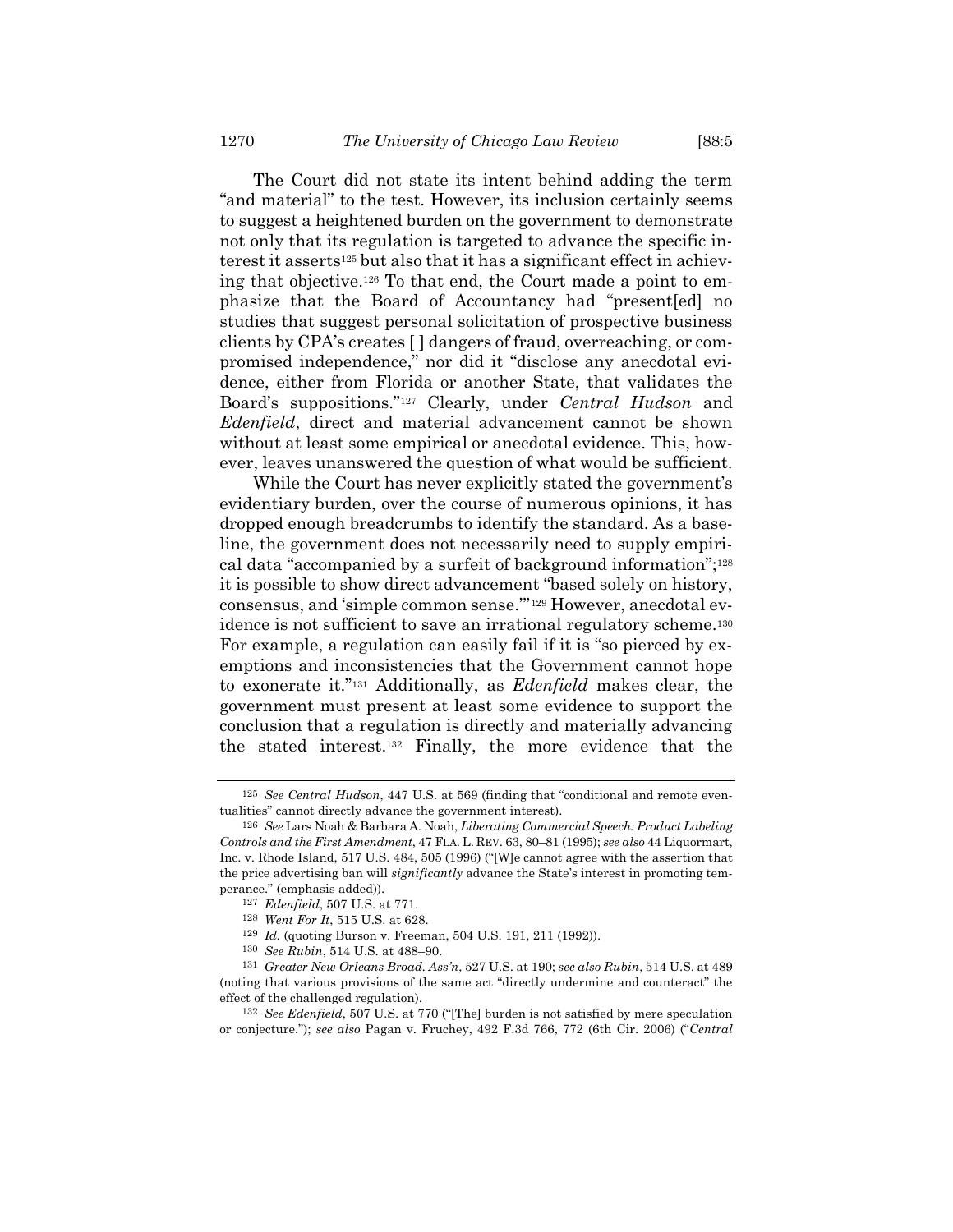<span id="page-24-0"></span>government can supply, the stronger its case will be that the regulation serves its interest.<sup>133</sup> However, the Court has also recognized that substantial evidence might not be available in all cases; thus, courts should give leeway for governments implementing novel solutions.<sup>134</sup> Accordingly, it is clear that, to survive the direct and material advancement requirement of *Central Hudson* and *Edenfield*, the government must provide enough evidence to show that there is a logical nexus, given the conceivably available information, between the regulation and the interest of concern.

C. The EPA Circuit Split Signals the Rationality of Salary-History Bans

With the direct advancement standard in mind, this Comment will now consider whether salary-history bans directly and materially advance the government's interest in reducing wage disparity. In contemplating this issue, it is worth turning to the separate legal challenges created by the circuit split over the application of the EPA. Rather than attempt to resolve the split, this Comment

*Hudson* requires more from the government than bald assertions that a particular speech restriction serves its articulated interests."); Mason v. Fla. Bar, 208 F.3d 952, 957 (11th Cir. 2000) ("While empirical data supporting the existence of an identifiable harm is not a sine qua non for a finding of constitutionality, the Supreme Court has not accepted 'common sense' alone to prove the existence of a concrete, non-speculative harm.").

<sup>133</sup> *See, e.g.*, Chambers v. Stengel, 256 F.3d 397, 404 (6th Cir. 2001):

Defendants submitted ample evidence establishing that the statutes directly and materially advance the state's interests, including (1) the 106-page Florida study from the *Went For It* case; (2) an affidavit from [the] Kentucky Representative . . . who sponsored the statutes and stated that after he was involved in a vehicular accident, he received at least fifteen solicitation letters . . .; (3) an affidavit from the Executive Director of the Kentucky Bar Association setting forth a summary of a Kentucky survey report, which revealed the public's displeasure with attorney solicitation following an accident; (4) articles and letters appearing in *The Courier–Journal* and the *Kentucky Bench and Bar*; and (5) statistics of the frequency of automobile accidents in Kentucky.

<sup>134</sup> *See* City of Los Angeles v. Alameda Books, Inc., 535 U.S. 425, 439–40 (2002) ("[M]unicipalities must be given a 'reasonable opportunity to experiment with solutions' to address the secondary effects of protected speech. A municipality considering an innovative solution may not have data that could demonstrate the efficacy of its proposal because the solution would, by definition, not have been implemented previously." (quoting City of Renton v. Playtime Theatres, Inc., 475 U.S. 41, 52 (1986)) (quotation marks and citation omitted)); *cf.* Nixon v. Shrink Mo. Gov't PAC, 528 U.S. 377, 378 (2000) (noting, in the context of commercial campaign finance restriction rather than commercial speech, that "[t]he quantum of empirical evidence needed to satisfy heightened judicial scrutiny of legislative judgments will vary up or down with the novelty and plausibility of the justification raised").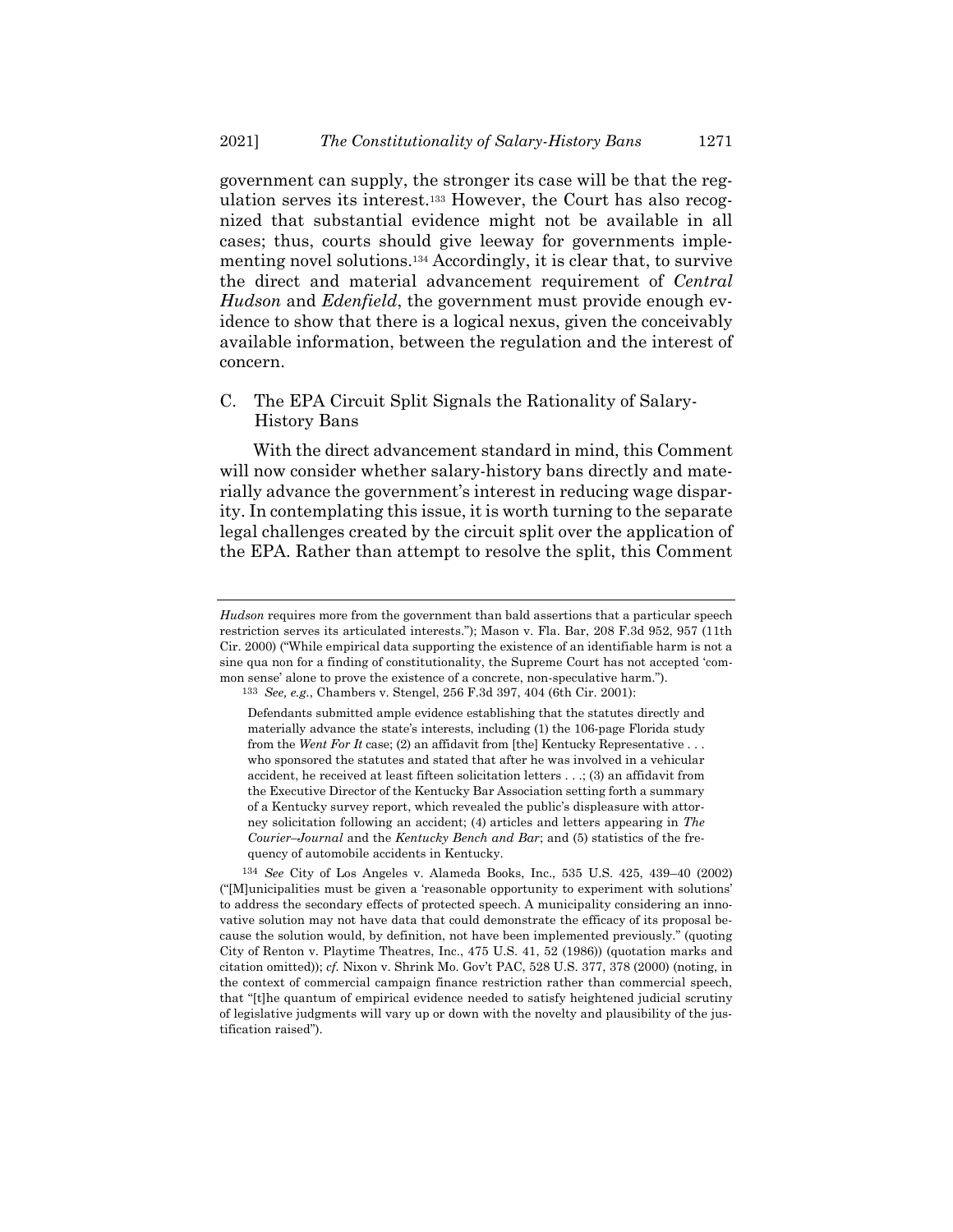focuses on the promising alternative solution offered by legislative salary-history bans. Despite this focus, however, the EPA circuit split should not be ignored. From the split emerges a clear sense of the ideological disagreement central to the salary-historyban debate. On one side of the split is the view that the EPA is concerned with discriminatory intent and the belief that relying on prior wages, even if they are disparate, is a nondiscriminatory basis for setting future pay. On the other side is the argument that relying on disparate wages is inherently discriminatory under the EPA because those wages are influenced by prior wage discrimination. By highlighting the ideological divide driving the EPA circuit split—namely, whether courts should focus on discriminatory intent or discriminatory effects—this Section seeks to anticipate the fundamental objections to salary-history bans. This Section will show, however, that these objections fail to hinder the argument that salary-history bans directly advance the government's interest in closing the gender-wage gap. Specifically, because *Central Hudson* requires an effects-based approach, salary-history-ban proponents can find support from the side of the split that favors their position, whereas ban opponents lack the equivalent support.

Salary-history-ban proponents argue that, because salaryhistory information is inherently linked to the history of gender discrimination, it cannot be considered a "factor other than sex" for the purposes of the EPA. In a 2018 case, *Rizo v. Yovino*, <sup>135</sup> the Ninth Circuit adopted this view, finding that prior salary "may bear a rough relationship to legitimate factors other than sex, such as training, education, ability, or experience," but it is a "second-rate surrogate" for these nondiscriminatory justifications.<sup>136</sup> Because "gender discrimination has been baked into our pay scales,"<sup>137</sup> the court held that "[a]llowing prior salary to justify a wage differential . . . entrench[es] in salary systems an obvious means of discrimination—the very discrimination that the [EPA] was designed to prohibit and rectify."<sup>138</sup> In this regard, the Ninth Circuit advanced an effects-based view of the EPA consistent with the application of the direct advancement factor of *Central Hudson*. That is, because salary-history information is prone to gender effects,

<sup>135</sup> 887 F.3d 453 (9th Cir. 2018).

<sup>136</sup> *Id.* at 467.

<sup>137</sup> *Id.* at 468–69 (McKeown, J., concurring).

<sup>138</sup> *Id.* at 468 (majority opinion).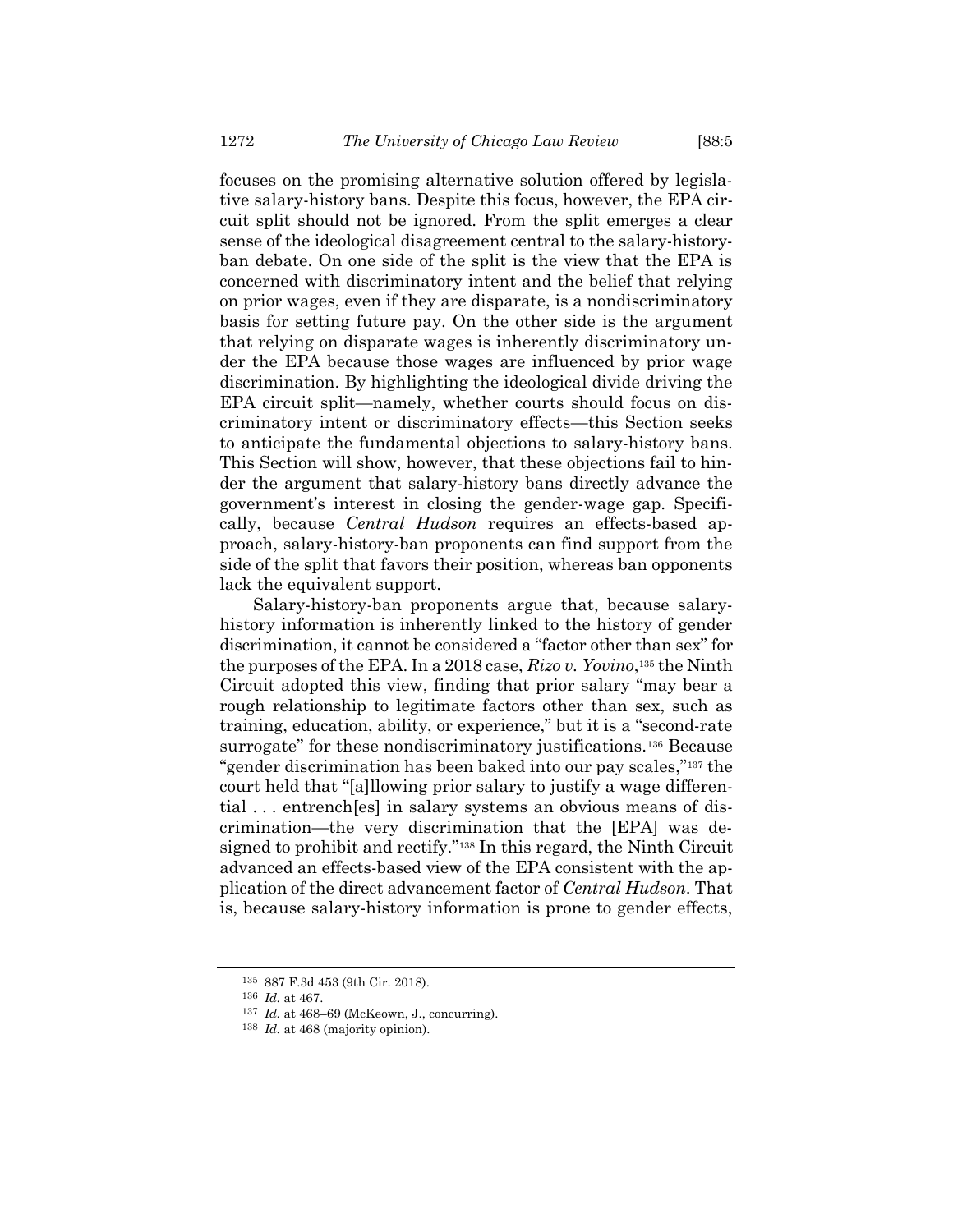reliance on this information tends to create further gender-wage disparity; therefore, such reliance is inherently discriminatory.

In contrast, the Seventh Circuit views salary history as a valid metric for employers to gauge human capital.<sup>139</sup> Although the court recognized the existence of a wage gap, it held that market wages likely reflect more than mere discriminatory intent meaning that salary history could be a "factor other than sex" under the EPA.<sup>140</sup> This holding, contrary to the Ninth Circuit's, reflects an intent-based understanding of the EPA. This understanding follows from the difficult nature of isolating discrimination (which the government has an interest in eradicating) from neutral business practices (with which the government generally ought not interfere). Recognizing that tension, the majority argued that courts should be hesitant to read discriminatory intent into salary-history inquiries.<sup>141</sup>

The Seventh Circuit's argument presents one of the core objections that one might have to salary-history bans.<sup>142</sup> But what is important to see is that, although this argument is relevant to the EPA's proper application, it does not have any significant bearing on the outcome of applying the *Central Hudson* test to salary-history bans. As discussed earlier, the direct advancement prong of *Central Hudson* is satisfied when a policy is demonstrably effective in achieving its intended purpose.<sup>143</sup> Direct advancement is, therefore, an effects-based determination. If the government can adequately show that a salary-history ban actually serves to close the wage gap, then the law is likely to survive judicial scrutiny under *Central Hudson*, regardless of whether a court like the Seventh Circuit believes these laws to be unwise in principle. For this reason, the policy concerns highlighted by the Seventh Circuit are insufficient to foreclose the possibility that salary-history bans directly advance the goal of closing the wage gap. Conversely, the argument advanced by the Ninth Circuit that salary-history inquiries have an inherently discriminatory effect impermissible under the EPA—demonstrates the clear viability of the argument that banning salary-history inquiries

<sup>139</sup> *See* Wernsing v. Dep't of Hum. Servs., 427 F.3d 466, 470 (7th Cir. 2005) ("Wages rise with experience as well as with other aspects of human capital.").

<sup>140</sup> *Id.*

<sup>141</sup> *See id.* ("Wage patterns in some lines of work could be discriminatory, but this is something to be proved rather than assumed.").

<sup>142</sup> *See supra* note [2.](#page-1-1)

<sup>143</sup> *See supra* Part III.B.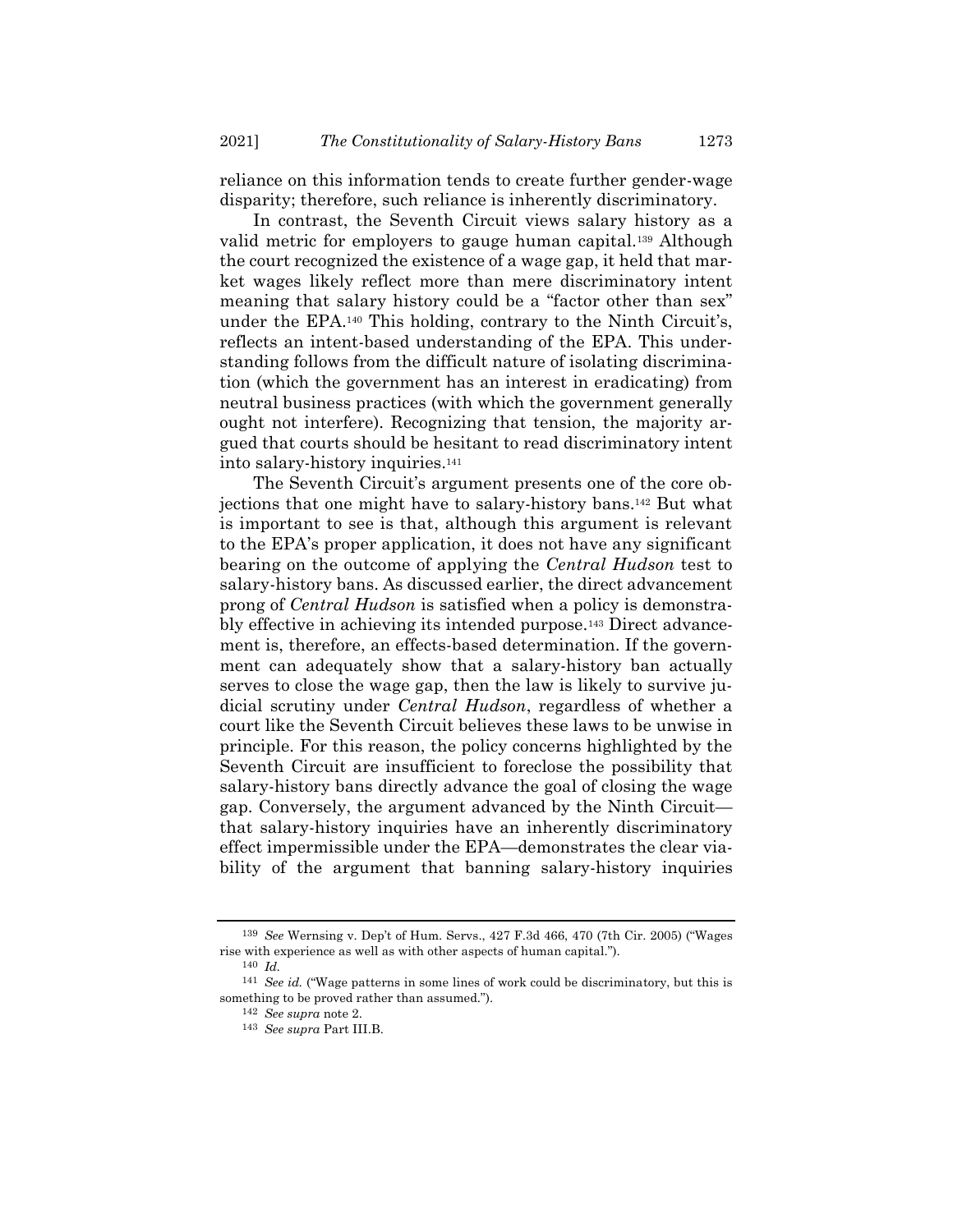advances the goal of ameliorating the effects of discrimination.<sup>144</sup> In other words, because *Central Hudson* would require courts to review salary-history bans using an effects-based framework, the Ninth Circuit's arguments in the context of the EPA can also be used to support the constitutionality of salary-history bans, whereas the Seventh Circuit's intent-based approach would provide no such support to employers seeking to challenge the bans.

Consequently, when evaluating First Amendment challenges to salary-history bans, courts ought to be mindful that—regardless of the reasons for the wage gap and despite the objection that salary-history bans impede an otherwise nondiscriminatory employment practice—the direct advancement prong of *Central Hudson* depends only on the government's ability to show the efficacy of the laws. Thus, there is no reason to think that, because of the EPA circuit split, courts would be unable to find a uniform solution to the constitutionality of salary-history bans. In the Section to follow, this Comment will assess the effect of salary-history bans from a theoretical and empirical perspective, ultimately concluding that these laws do indeed directly and materially advance the government's interest in closing the gender-wage gap.

D. Salary-History Bans Directly and Materially Advance Wage Equity

Although the arguments presented in the context of the EPA can be applied to show that salary-history bans are facially rational in the effects-focused context of *Central Hudson*, the burden remains on the government to establish that salary-history bans directly and materially advance the stated goal of closing the wage gap. This Section discusses in detail both the theoretical and empirical justifications for salary-history bans. In particular, the first part of this discussion considers the most common arguments against salary-history bans, ultimately rejecting those arguments in favor of the conclusion that salary-history bans are uniquely positioned to achieve their primary objective. In the second part, the discussion turns to the initial body of empirical research on salary-history bans, which offers promising evidence that salary-history bans have thus far been effective where enacted. Taking these two pieces as a whole, the Section concludes that salary-history bans directly and materially advance the government's interest in closing the wage gap.

<sup>144</sup> *See Chamber II*, 949 F.3d at 148 (citing *Rizo*, 887 F.3d at 460–61).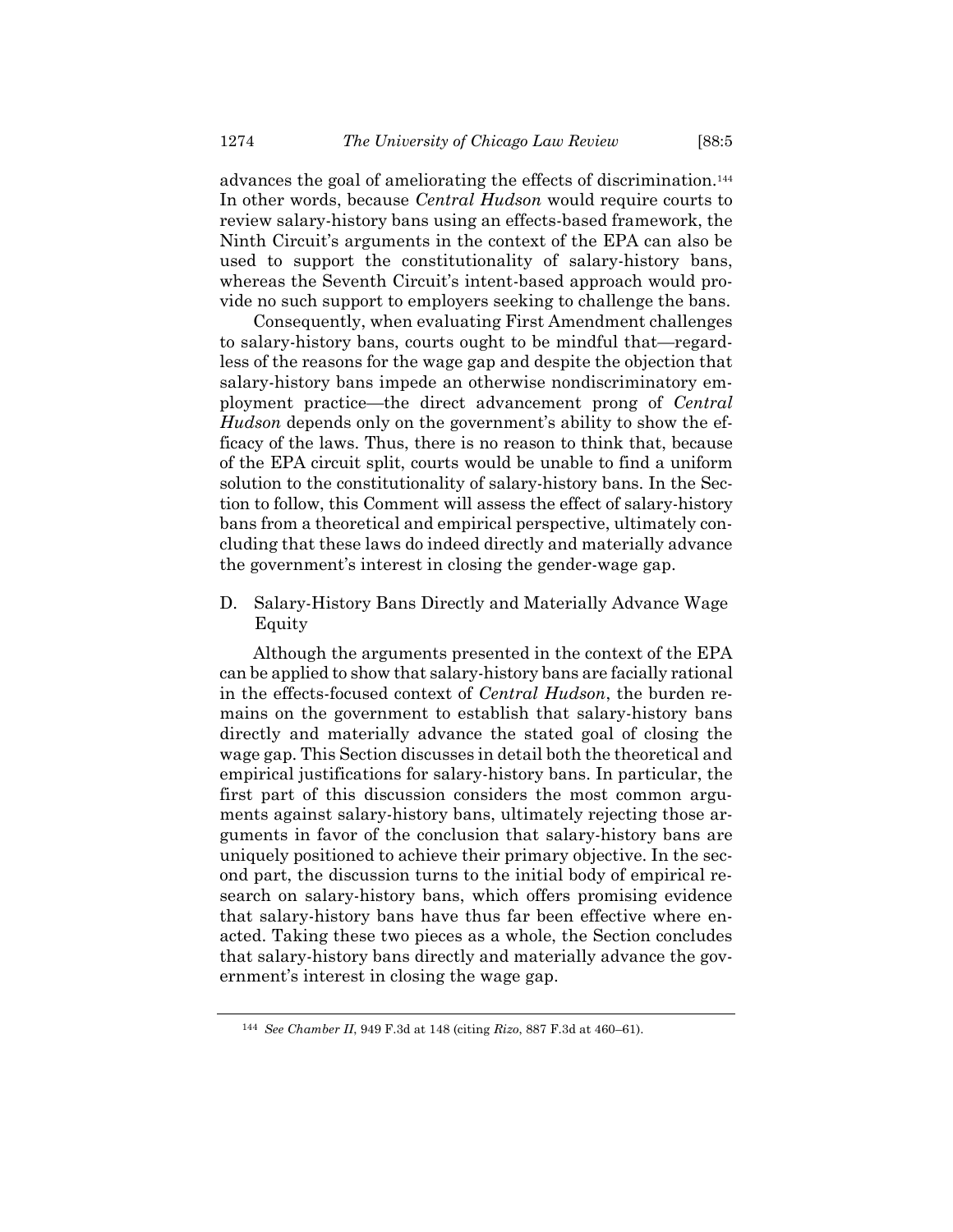# 1. Commonsense criticisms: the ban-the-box comparison.

There is no doubt that "[b]anning questions on salary-history is a blunt instrument to a seemingly complex problem."<sup>145</sup> Thus, while the Ninth Circuit's application of the EPA can translate to a commonsense argument in support of salary-history bans, the simplicity of these laws leaves room for potential commonsense counterarguments as well. Among these counterarguments is the intuitive comparison to a similar initiative—the "ban the box" movement to prohibit inquiries into job applicants' criminal history—that gained traction around the same time as salaryhistory bans were coming to the fore.<sup>146</sup> Using this analogy as a backdrop, it is easy to identify the arguments most likely to be brought against salary-history bans. But this comparison is inapt. And from the weaknesses of the ban-the-box analogy emerge the obvious strengths of salary-history bans.

<span id="page-28-1"></span><span id="page-28-0"></span>The ban-the-box movement is an effort to improve the employment opportunities for previously incarcerated individuals.<sup>147</sup> The specific goal of the initiative is to eliminate the commonly used checkbox on application forms that asks whether an applicant has been convicted of a crime.<sup>148</sup> Because the United States has a particularly high incarceration rate—one which disproportionately impacts Black men—the "box" is seen by many as a significant obstacle to employment for previously incarcerated individuals, which may contribute to the nearly doubled unemployment rate for Black men relative to the national average. <sup>149</sup> By the end of 2015, thirty-four states and the District of Columbia had enacted laws that banned the box to some extent.<sup>150</sup>

However, the story of ban the box quickly turned into a cautionary tale of unintended consequences. In a study conducted by Professors Amanda Agan and Sonja Starr, fictitious online job applications were sent to employers in New York and New Jersey. Taking advantage of recently enacted ban-the-box laws, Agan and Starr measured the change in callback rate of their applicants

<sup>145</sup> Hansen & McNichols, *supra* not[e 5,](#page-2-2) at 1.

<sup>146</sup> *See, e.g.*, Meli & Spindler, *supra* note [3,](#page-2-0) at 20–21.

<sup>147</sup> *See* Jennifer L. Doleac & Benjamin Hansen, *The Unintended Consequences of "Ban the Box": Statistical Discrimination and Employment Outcomes When Criminal Histories Are Hidden*, 38 J. LAB. ECON. 321, 330 (2020).

<sup>148</sup> *See* Amanda Agan & Sonja Starr, *Ban the Box, Criminal Records, and Racial Discrimination: A Field Experiment*, 133 Q.J. ECON. 191, 192 (2018).

<sup>149</sup> *Id.* at 192.

<sup>150</sup> Doleac & Hansen, *supra* not[e 147,](#page-28-0) at 330.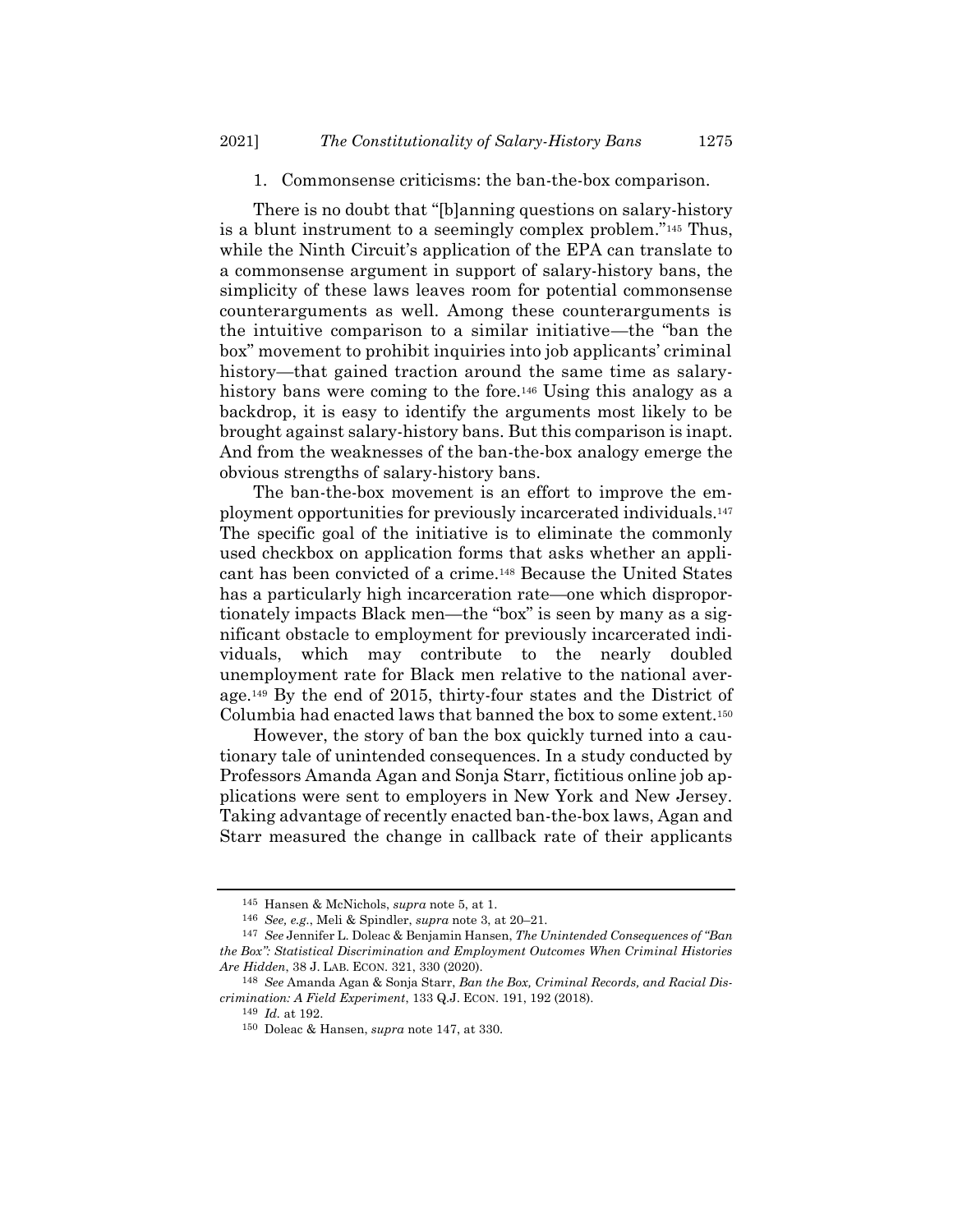under a pre- and post-ban regime.<sup>151</sup> They found that, although removing the box positively impacted callback rates for incarcerated individuals overall, those gains were not evenly distributed. Instead, Agan and Starr observed that the primary beneficiaries from ban the box were White applicants with criminal records.<sup>152</sup> Black applicants with—and White applicants without—criminal records saw some gains in callback rates as well.<sup>153</sup> But for Black applicants without criminal records, there was a striking drop in callback rates.<sup>154</sup> The effects were so pronounced that the authors observed a 600% increase in the racial divide for overall callback rates than had existed pre-ban.<sup>155</sup>

Professors Jennifer Doleac and Benjamin Hansen have seen a similar result. Using data from the monthly Current Population Survey, Doleac and Hansen studied the employment effect of ban the box for "young, low-skilled, black and Hispanic men."<sup>156</sup> They found that ban the box had the effect of reducing the likelihood of employment for the observed groups, lending support to the idea that "[ban the box] has unintentionally done more harm than good when it comes to helping disadvantaged job seekers find jobs."<sup>157</sup> In combination, these studies raise concern that when employers lack information about applicants, they instead rely on racially biased assumptions.<sup>158</sup>

Given the apparent similarity between criminal-history bans and salary-history bans, opponents to salary-history laws worry that the bans will similarly produce unintended consequences.<sup>159</sup> For example, Doleac argues that when employers are prevented from accessing salary-history information, they will instead rely on assumptions that could ultimately hurt women.<sup>160</sup> Meanwhile, Professors Jeff Meli and James C. Spindler have argued that

159 *See supra* Part I.

160 *See* Moore, *supra* not[e 41](#page-9-0) ("Without information on pay history, employers will still try to offer women lower salaries, Doleac said.").

<sup>151</sup> Agan & Starr, *supra* note [148,](#page-28-1) at 198–202.

<sup>152</sup> *See id.* at 222–23.

<sup>153</sup> *See id.*

<sup>154</sup> *See id.*

<sup>155</sup> *See id.*

<sup>156</sup> Doleac & Hansen, *supra* not[e 147,](#page-28-0) at 324.

<sup>157</sup> *See id.* at 360–62.

<sup>158</sup> *See* Agan & Starr, *supra* note [148](#page-28-1), at 208 ("[E]mployers who lack individualized information might be relying on race-based assumptions about criminal record status."); Doleac & Hansen, *supra* note [147,](#page-28-0) at 360 ("BTB does not address employers' concerns about hiring those with criminal records and so could increase discrimination against groups that are more likely to include recently incarcerated ex-offenders, particularly young, low-skilled black and Hispanic men.").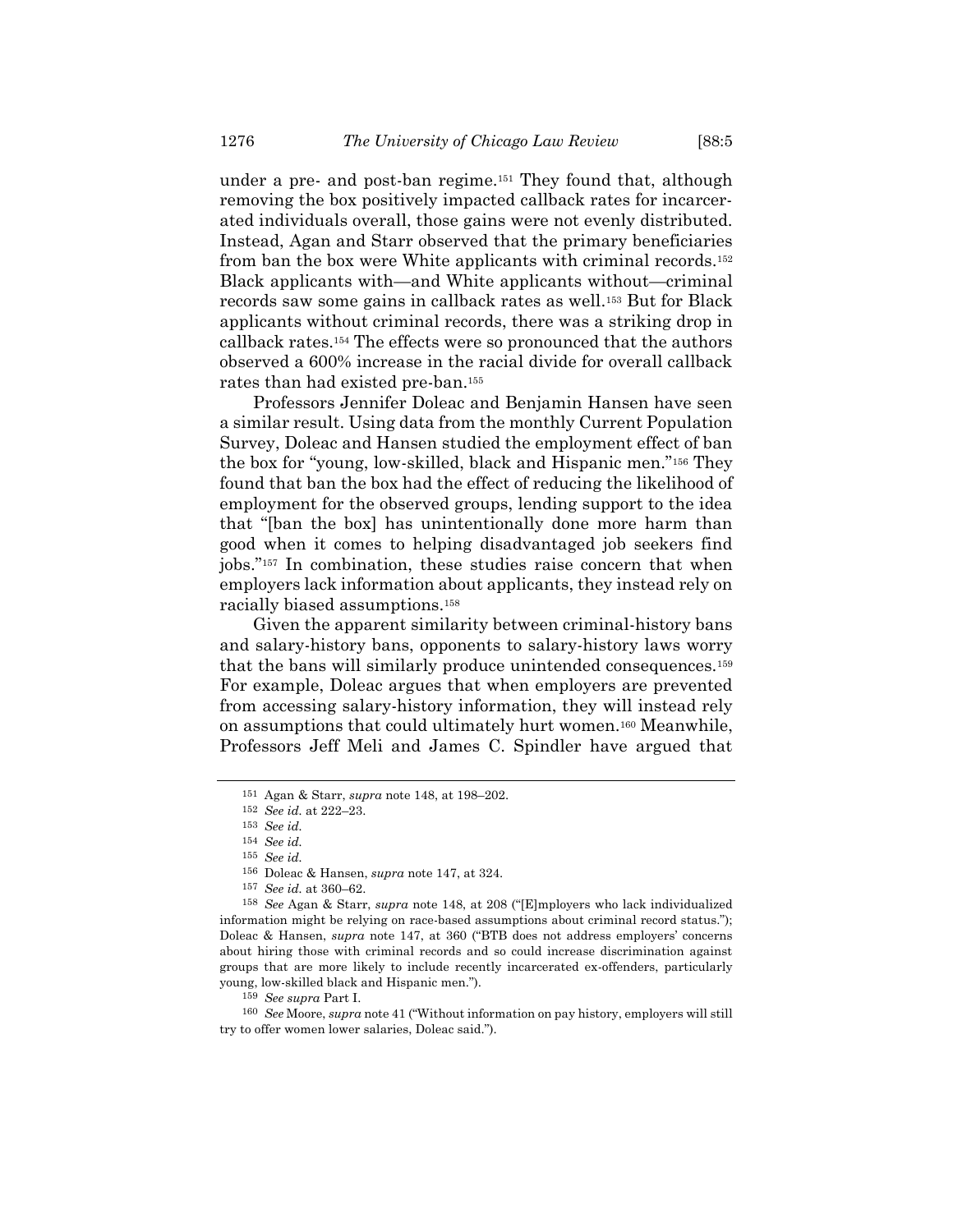salary-history bans could unintentionally have a detrimental impact on high-earning women.<sup>161</sup> They posit that, under certain conditions, employers that lack salary information are less likely to offer competitively higher wages to women already earning above average, imposing switching costs and potentially trapping these women at their current—possibly discriminatory—employers.<sup>162</sup> If this effect is pronounced, it might ultimately serve to undermine the very goal of the salary-history ban by increasing the overall gender-pay gap.<sup>163</sup>

<span id="page-30-0"></span>In addition to these general criticisms, two specific—and common—features of salary-history bans might be identified by critics as creating unintended consequences. First, a number of salary-history bans allow applicants to voluntarily disclose their own prior salaries, which could lead to an unraveling effect.<sup>164</sup> Because employers currently use wage history as a metric to measure both productivity and future pay preferences, applicants theoretically aware that employers cannot ask for this information—might choose to use voluntary disclosure as a signaling device. Opponents to salary-history bans could argue that this incentive leads to an adverse selection problem when, by comparison, those who choose not to disclose may be looked upon less favorably.<sup>165</sup> For those in the middle, this pattern of behavior might create pressure to disclose, which, in turn, puts pressure on the remaining nondisclosing individuals to do the same.<sup>166</sup>

The second argument is that the ability for employers to ask applicants for their desired wage creates a loophole to the salaryhistory ban.<sup>167</sup> As repeatedly noted, employers value salary-history information, and when this information is hidden, employers might seek other ways to obtain it. By asking about desired salary, employers might be able to get a rough sense of the wage a potential applicant would be willing to accept. However, the problem with this practice is that, because prior salaries are affected

<sup>161</sup> Meli & Spindler, *supra* note [3,](#page-2-0) at 11–14.

<sup>162</sup> *Id.* at 7–9.

<sup>163</sup> *Id.* at 44–48.

<sup>164</sup> *See* Amanda Agan, Bo Cowgill & Laura Katherine Gee, *Do Workers Comply with Salary History Bans? A Survey on Voluntary Disclosure, Adverse Selection, and Unraveling*, 110 AEA PAPERS & PROC. 215, 219 (2020).

<sup>165</sup> *See id.* at 218–19.

<sup>166</sup> *See id.* at 219; Hansen & McNichols, *supra* note [5,](#page-2-2) at 3 ("If a past salary is a strong signal of both productivity and their reservation wage, we might expect all workers to reveal their salary to avoid being lumped in with workers with lower prior earnings." (citing Agan et al., *supra* note [164\)](#page-30-0)).

<sup>167</sup> *See* Agan et al., *supra* note [164,](#page-30-0) at 215.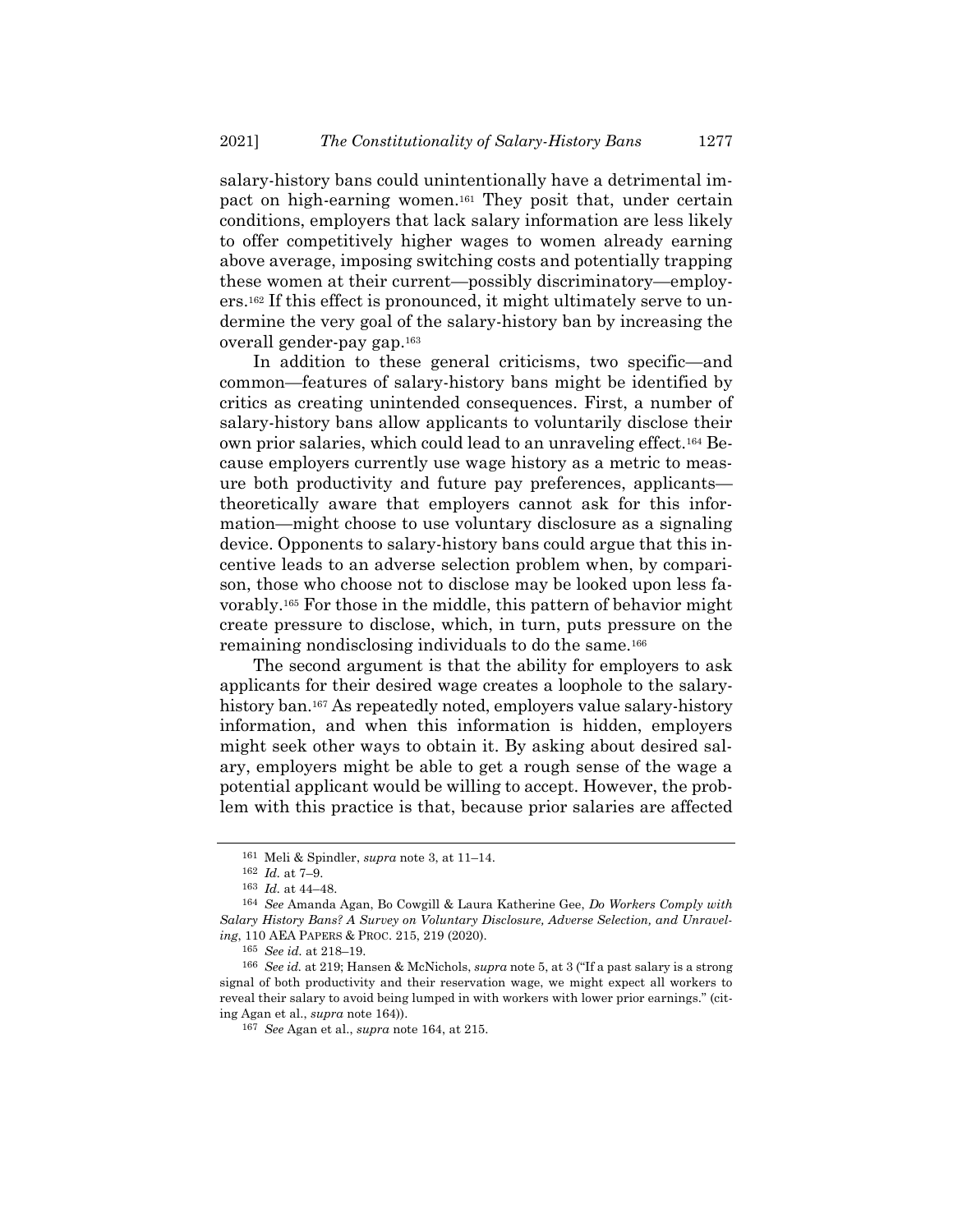by wage disparity, desired future wages might also suffer from gender effects. If employers broadly adopt the practice of asking for desired salary, there is some risk that salary-history bans will be rendered ineffective.

# 2. The defense of salary-history bans.

When considering the arguments above, it is obvious why comparisons are drawn between the salary-history bans and banthe-box initiatives. Upon closer inspection, however, key distinctions emerge. These distinctions not only demonstrate why the ban-the-box-style criticisms are misguided; they also highlight the clear benefits that a salary-history ban might bring.

First, the typical salary-history inquiry occurs at a later stage of hiring than the typical criminal-history inquiry. <sup>168</sup> The criminalhistory box is often present on application forms. Therefore, an applicant's criminal status is likely to create a barrier before the interview stage. In contrast, salary-history inquiries often (though not always) occur after an applicant has been invited to interview.<sup>169</sup> This makes a big difference when the backfire effect in ban-the-box laws appears to have been driven by racially biased assumptions that cause employers to effectively filter Black men out of the employment process. Because the salary-history bans often affect applicants who have already passed an initial screening, there is less of a reason to think that implicit bias would cause women to be shut out of the employment process. Thus, whereas ban the box has a tendency to systematically disadvantage Black men, the potential adverse effect of salary-history bans is more likely to come into play on an individualized basis.

Second, even if the above were not the case—that is, if salaryhistory inquiries typically occurred during the initial application—the assumption of lower wages could be counteracted. Because some salary-history laws allow for voluntary disclosure,<sup>170</sup> a woman facing a situation in which she is offered a lower wage than deserved—either because it is lower than she presently earns or because it is lower than the market wage for an equally situated man—has the opportunity to negotiate in a way that is simply not as feasible under ban the box. A Black man who is denied an interview likely has no knowledge that the reason for

<sup>168</sup> *See* Sinha, *supra* not[e 1,](#page-1-0) at 5.

<sup>169</sup> *See* Barach & Horton, *supra* not[e 1,](#page-1-0) at 40–42.

<sup>170</sup> *See* Sinha, *supra* not[e 1,](#page-1-0) at 5; Lester-Abdalla, *supra* note [4,](#page-2-1) at 729.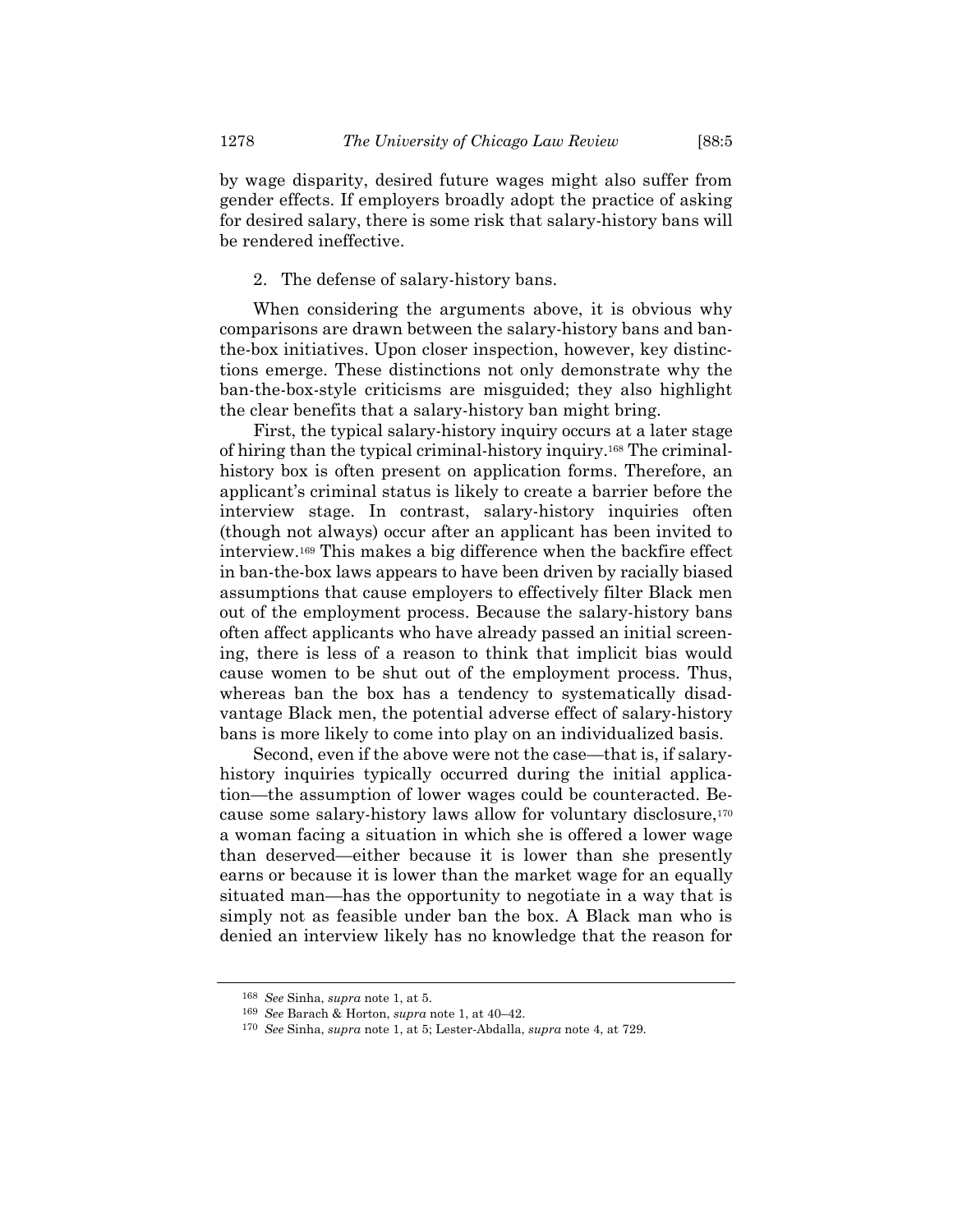his rejection is a result of a racially biased assumption. Even if he has his suspicions, there is little opportunity to counteract that negative inference because this rejection typically comes before the interview stage. With salary-history bans, voluntary disclosure provisions allow women to negotiate around an artificially low salary offer.<sup>171</sup> That is, women could selectively disclose in situations when it will boost their salary options without being burdened by past discriminatory wages when it would be a detriment.

Of course, voluntary disclosure is also the root of the concern for a potential unraveling effect. And this concern might be justified if there were a significant portion of the population that regularly disclosed wages without prompting.<sup>172</sup> But there isn't. In fact, the only time that the majority of applicants disclose wage history is when they are prompted to do so by the employer.<sup>173</sup> Moreover, if an applicant is unaware—as many likely are whether his or her interviewer is constrained by a salary-history ban, that applicant is unlikely to deviate from his or her normal disclosure tendencies.<sup>174</sup> Even if an applicant is aware that a ban has been enacted, it is uncertain whether he or she would be sufficiently attuned to the behavior of other applicants to feel pressure to voluntarily disclose. Thus, if voluntary disclosure behavior is generally unchanged following a salary-history ban, employers would have no reason to treat an instance of nondisclosure as a negative signal.

In contrast to the fact that salary-history inquiries typically precede an offer, voluntary disclosure allows women to control when, if ever, it is to their advantage to leverage their prior pay. As noted above, there is likely not going to be a significant population that voluntarily discloses during an interview. Thus, without a salary-history ban in place, salary-history information is typically disclosed pre-offer. But with a ban in place, it is likely more beneficial for the applicant to keep his or her wage history private until after receiving an offer. By waiting for an offer, applicants have the opportunity to voluntarily disclose prior salary information as a way to bargain upward. Presumably, applicants will only do so if the offered salary is not more than their current pay. In light of the foregoing, voluntary disclosure provisions are likely more of a benefit than a detriment to women who, under

<sup>171</sup> *See* Sinha, *supra* not[e 1,](#page-1-0) at 5.

<sup>172</sup> In contrast to disclosing only to counter a low salary offer.

<sup>173</sup> *See* Agan et al., *supra* note [164,](#page-30-0) at online app. tbl.A8.

<sup>174</sup> *See id.*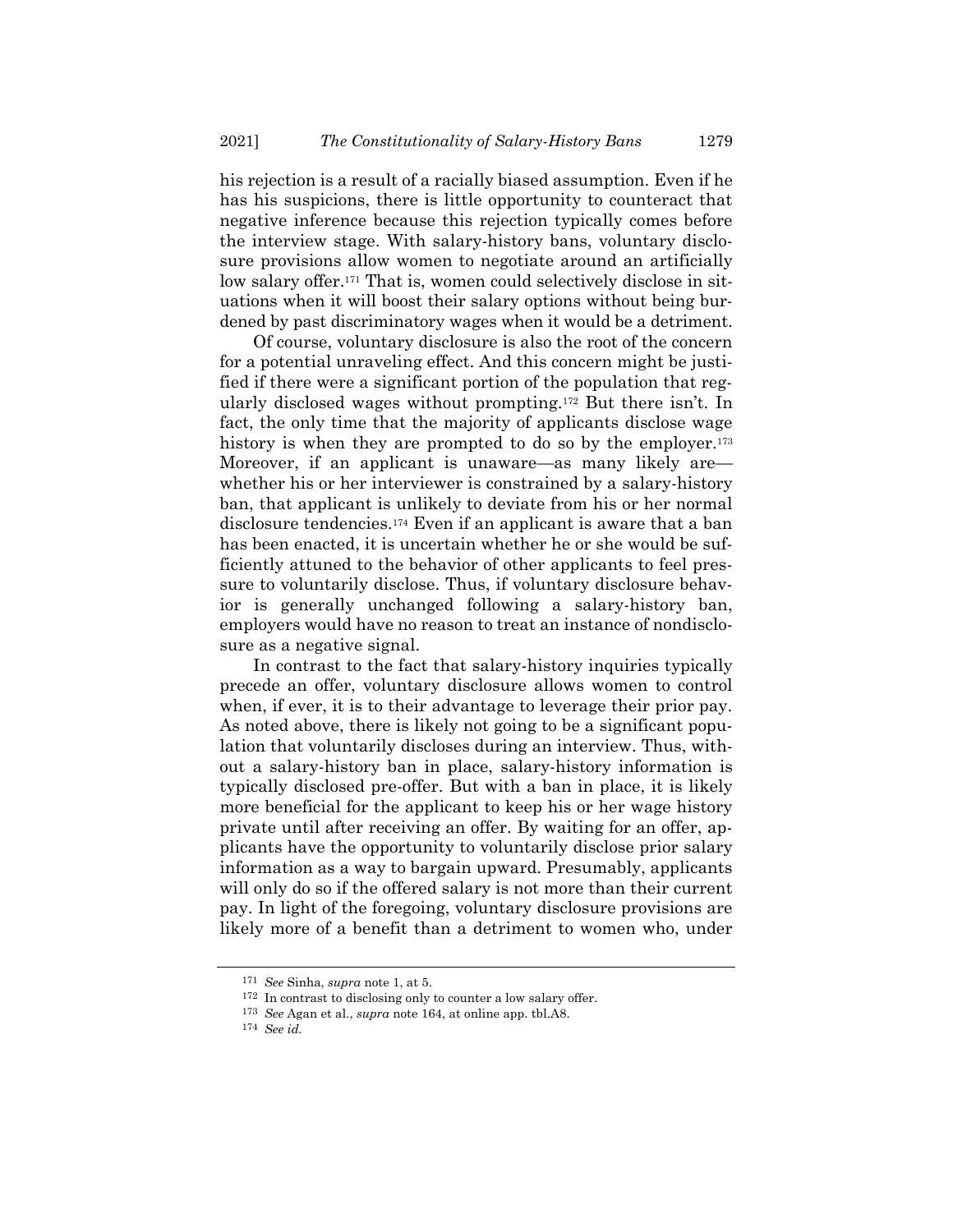this regime, have the ability to selectively withhold information until after employers have made the first move.

Third, the risk that desired-wage inquiries neutralize the effect of salary-history bans is minimal. In contrast to salary-history inquiries that tie an applicant to the past, desired-wage inquiries allow an applicant to have control over her future. Applicants are generally aware of the estimated salary range of the position to which they are applying. This is why, for instance, individuals are less likely to voluntarily disclose their prior wage if they know that it is higher or lower than the typical applicant's.<sup>175</sup> Moreover, an applicant's desired wage is almost certainly higher than her present wage. Therefore, it seems unlikely that a desired-wage inquiry would inhibit women's wages as greatly as salary-history information might. This is particularly true when women applicants can use desired salary as a way to position themselves equivalently to their male counterparts and offset some of the effect of prior wage discrimination. Wage history, on the other hand, does not allow women to assert wage preferences.

Salary-history bans also incentivize employers to use alternative methods for evaluating their applicants' wage preferences. For example, employers might choose to include the expected salary range within the original job post. Though it can be difficult for employers to precisely estimate the market wage for a new position, listing even a rough salary estimate serves to filter applicants with prohibitively high or unrealistically low wage preferences. This resolves the need to individually determine an applicant's wage preferences, and it avoids having to walk the line between a desired-wage inquiry and an impermissible salaryhistory inquiry. <sup>176</sup> Indeed, some states that have enacted salaryhistory bans have also required employers to disclose compensation rates within their job advertisements.<sup>177</sup>

<sup>175</sup> *See id.* at 218, online app. tbl.A10.

<sup>176</sup> It is worth noting that, although Doleac is critical of salary-history bans, she has expressed support for publicly accessible salary posting. Jennifer Doleac (@jenniferdoleac), TWITTER (May 13, 2019), https://twitter.com/jenniferdoleac/status/1127928712698257409 ("Some people think that banning employers from asking about prior salaries is the best way to close the gender wage gap. You know what's most valuable to me? Knowing what my colleagues make."); Jennifer Doleac (@jenniferdoleac), TWITTER (May 13, 2019), https://twitter.com/jenniferdoleac/status/1127929166555488256 ("When I moved from UVA to TAMU I was able to look up how much \$ everyone makes . . . and that helped me negotiate my current salary.").

<sup>177</sup> *See, e.g.*, COLO. REV. STAT. § 8-5-201 (2021).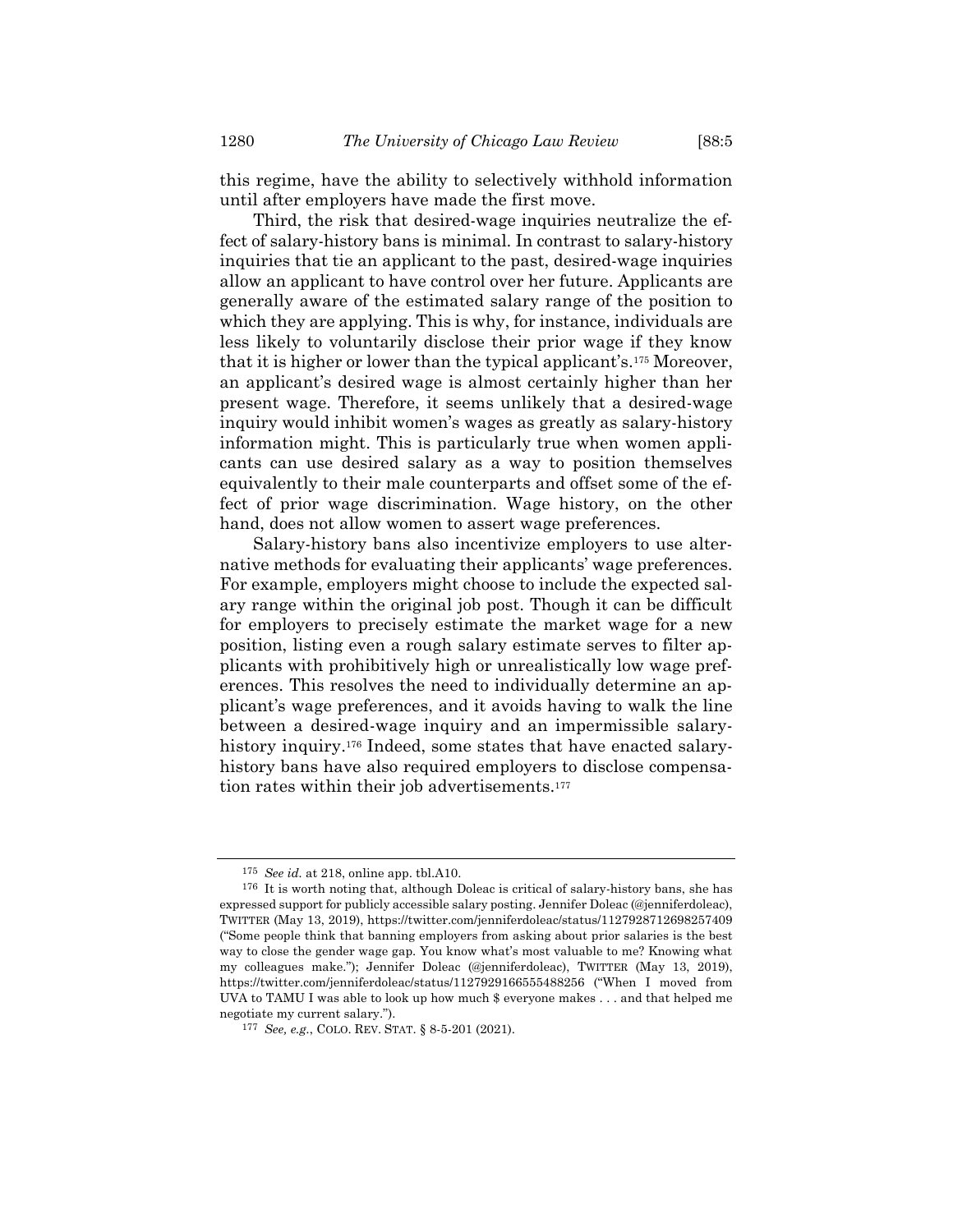Fourth, and finally, by removing the salary-history inquiry, it becomes much easier to identify discriminatory behavior. Employers who use salary-history information do so on the justification that the information provides useful data about the employee—their presumed wage preferences and their human capital. Without this information, employers might make assumptions. But if those assumptions are based on the fact that women are typically paid less, then the justifications for using salary history seem to fall away. Instead, it becomes clear that an employer is paying discriminatory wages. This might, in turn, make it easier to detect discriminatory employment practices. This is not the case, however, with ban the box. When an employer elects not to interview a candidate, it is exceedingly difficult to determine motive—and particularly easy, given the subjective nature of hiring, for the employer to find a nondiscriminatory justification.

3. Empirical support for the efficacy of salary-history bans.

Salary-history bans have only been around for a few years. Therefore, there is a reduced evidentiary burden for the government to empirically prove the direct and material effect of the law.<sup>178</sup> This standard is not, as one might argue, a way to evade the evidentiary burden imposed by *Central Hudson*, but rather a recognition by the Court that novel solutions to complex problems might not have an immediately obvious effect. This is a crucial observation for salary-history bans because the full effect of these regulations might not be understood for years.<sup>179</sup> Salary-history bans meet this reduced burden because they are logically designed to target and reduce the wage gap. For this reason alone, salary-history bans are likely to survive the direct advancement prong of the *Central Hudson* test. Nevertheless, although the government need not necessarily produce empirical evidence to support its claim, what limited research has been conducted on the effect of salary-history bans further supports the efficacy of these laws.

<sup>178</sup> *See supra* Part III.B.

<sup>179</sup> *See* Lester-Abdalla, *supra* note [4,](#page-2-1) at 733 (citations omitted):

Critics point to the fact that laws banning salary history questions have not yet proven effective. However, it takes three to five years to adequately study the efficacy of such laws. This should not be a prohibitive barrier to the success of regulations such as these. . . . One cannot fall prey to the argument that you can only pass laws once you have data on the law's efficacy. Rather, you can only truly study a law's efficacy once it is enacted.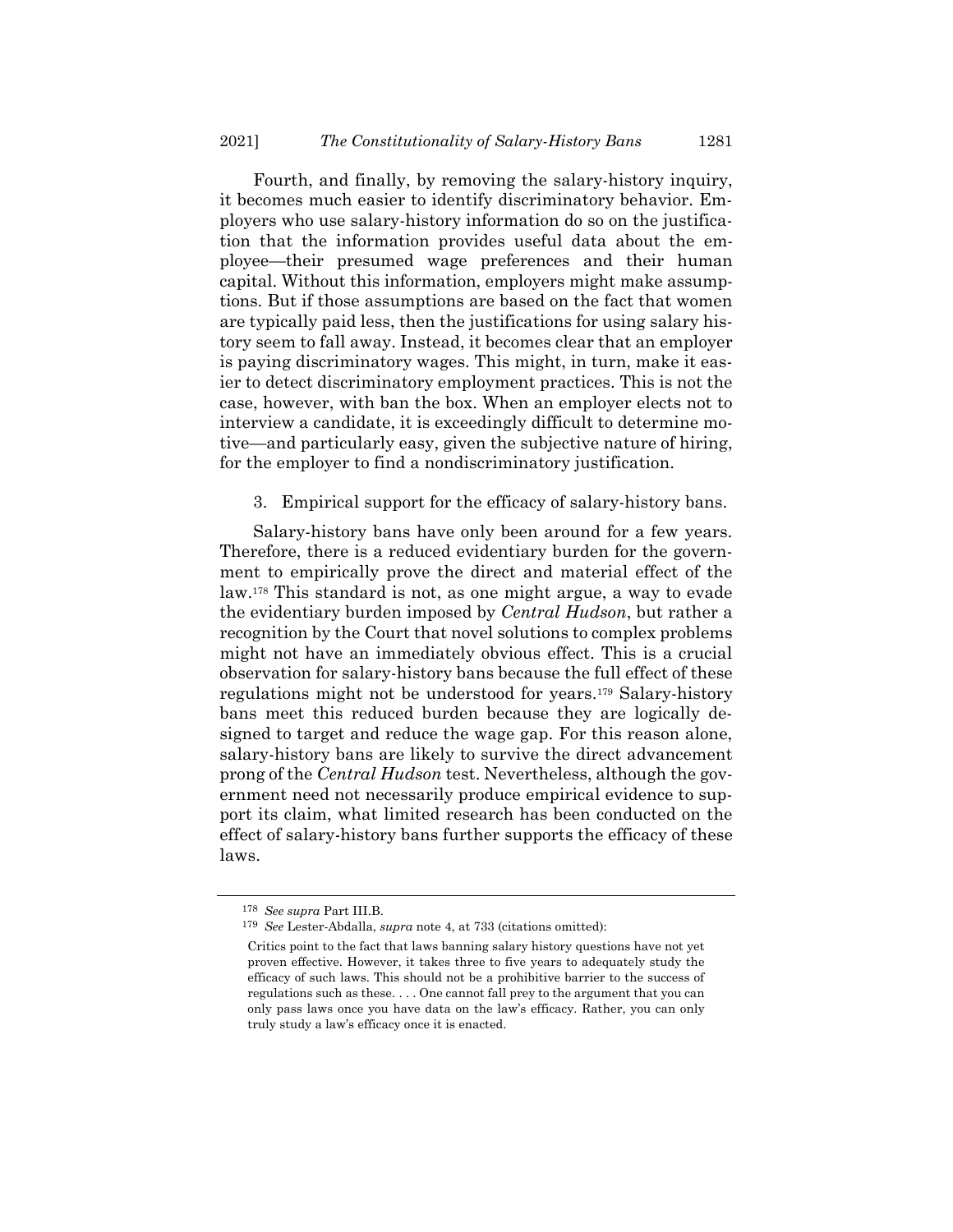As to the government's primary interest, initial evidence supports the conclusion that salary-history bans are indeed effective at reducing the gender-wage gap. In a 2019 paper, Sourav Sinha conducted a study similar to those used to analyze the effect of ban the box.<sup>180</sup> Taking advantage of the staggered implementation of salary-history bans, Sinha measured the impact of these laws on employment outcomes.<sup>181</sup> For private employers, Sinha "estimates a reduction in pay gap by 4.2 [percentage] points in hourly wages, and by 4.5 [percentage] points in weekly earnings."<sup>182</sup> A separate study has concluded that, "[a]s a policy directed to reduce the gender-wage gap, salary-history bans appear to be effective for job changers and [the study's] limited evidence finds little reason to worry about negative effects on the quality of job matches or from adverse selection."<sup>183</sup> Yet another study has found that, "at least on net, [salary-history bans] appear to be having their intended impact, increasing the earnings for women, particularly at an age where they likely experienced an earnings penalty due to childbirth."<sup>184</sup>

Beyond the positive direct impact on the wage gap, salaryhistory bans appear to create promising secondary effects. In one of the earliest comprehensive studies of salary-history bans, Professors Moshe Barach and John Horton found that employers without salary history were more likely to consider a broader pool of applicants—and, for those applicants, employers were spending more time conducting substantive evaluations.<sup>185</sup> Moreover, they did not find that employers were merely shifting to other proxies to replace wage-history information.<sup>186</sup> Further research supports the theory that, without salary-history information to gauge potential applicant interest, employers have a greater tendency to use tactics that are less vulnerable to the effects of discriminatory practices. Of particular note, in locations with

<sup>180</sup> *See generally* Sinha, *supra* not[e 1.](#page-1-0)

<sup>181</sup> *Id.* at 10.

<sup>182</sup> *Id.* at 13. For hourly wages, this reduction was driven exclusively by gains in women's pay, but for weekly wages, the effect was partially caused by a reduction in men's pay.

<sup>183</sup> Bessen et al., *supra* note [8,](#page-2-3) at 30.

<sup>184</sup> Hansen & McNichols, *supra* not[e 5,](#page-2-2) at 5. These findings are not inconsistent with the possibility that high-earning women fare worse in a salary-history-ban system. *See* Meli & Spindler, *supra* not[e 3,](#page-2-0) at 45 ("The detriment to high performing women is balanced somewhat by the benefits that accrue to poorly performing women, such that the aggregate effect on the gender pay gap may be positive or negative.").

<sup>185</sup> Barach & Horton, *supra* note [1,](#page-1-0) at 3, 21–23.

<sup>186</sup> *Id.* at 3, 23–26.